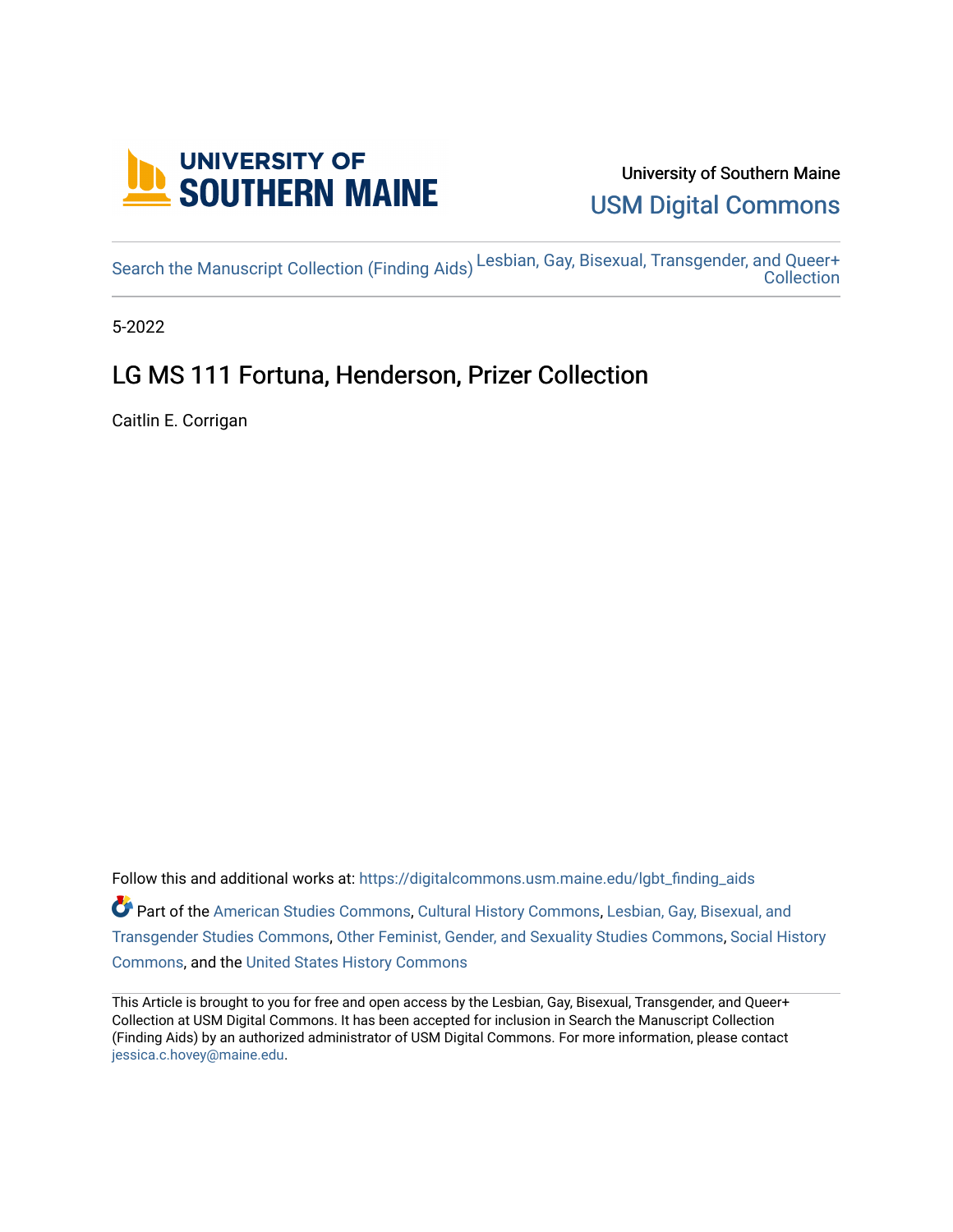#### **UNIVERSITY OF SOUTHERN MAINE LIBRARIES SPECIAL COLLECTIONS**

#### **FORTUNA, HENDERSON, PRIZER COLLECTION LG MS 111**

**Total Boxes: 12 Linear Feet: 6 Oversize Boxes: 6 Oversize Drawers: 1 Map Case Drawers: 1**

**By CAITLIN E. CORRIGAN**

> **Portland, Maine May 2022**

**Copyright 2022 by the University of Southern Maine**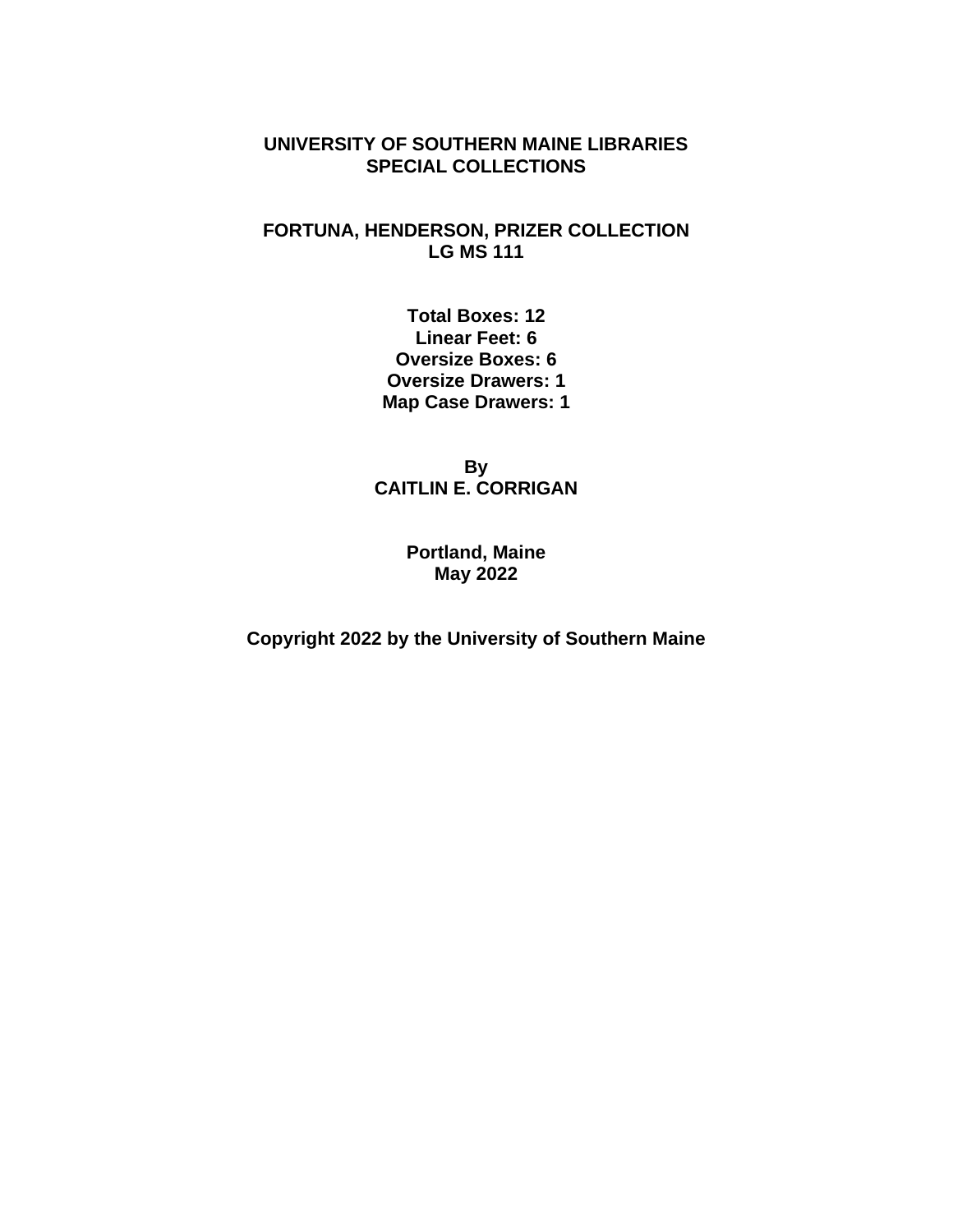#### **Administrative Information**

Provenance: These papers were donated by Stan Fortuna, Susan Henderson, and Peter Prizer on August 19, 2010, with addendums received in 2018 and 2022.

Ownership and Literary Rights: The Fortuna, Henderson, and Prizer Collection is the physical property of the University of Southern Maine Library. Literary rights, including copyright, belong to the creator or her legal heirs and assigns. For further information, consult the Special Collections Librarian.

Cite as: Fortuna, Henderson, Prizer Collection, Lesbian, Gay, Bisexual, Transgender, Queer+ Collection, Jean Byers Sampson Center for Diversity in Maine, Special Collections, University of Southern Maine Library.

Restrictions on access: This collection is open for research. Restricted material removed from Folders 9, 71, 164, and 166 is restricted until 2097. See Box and Folder List for details.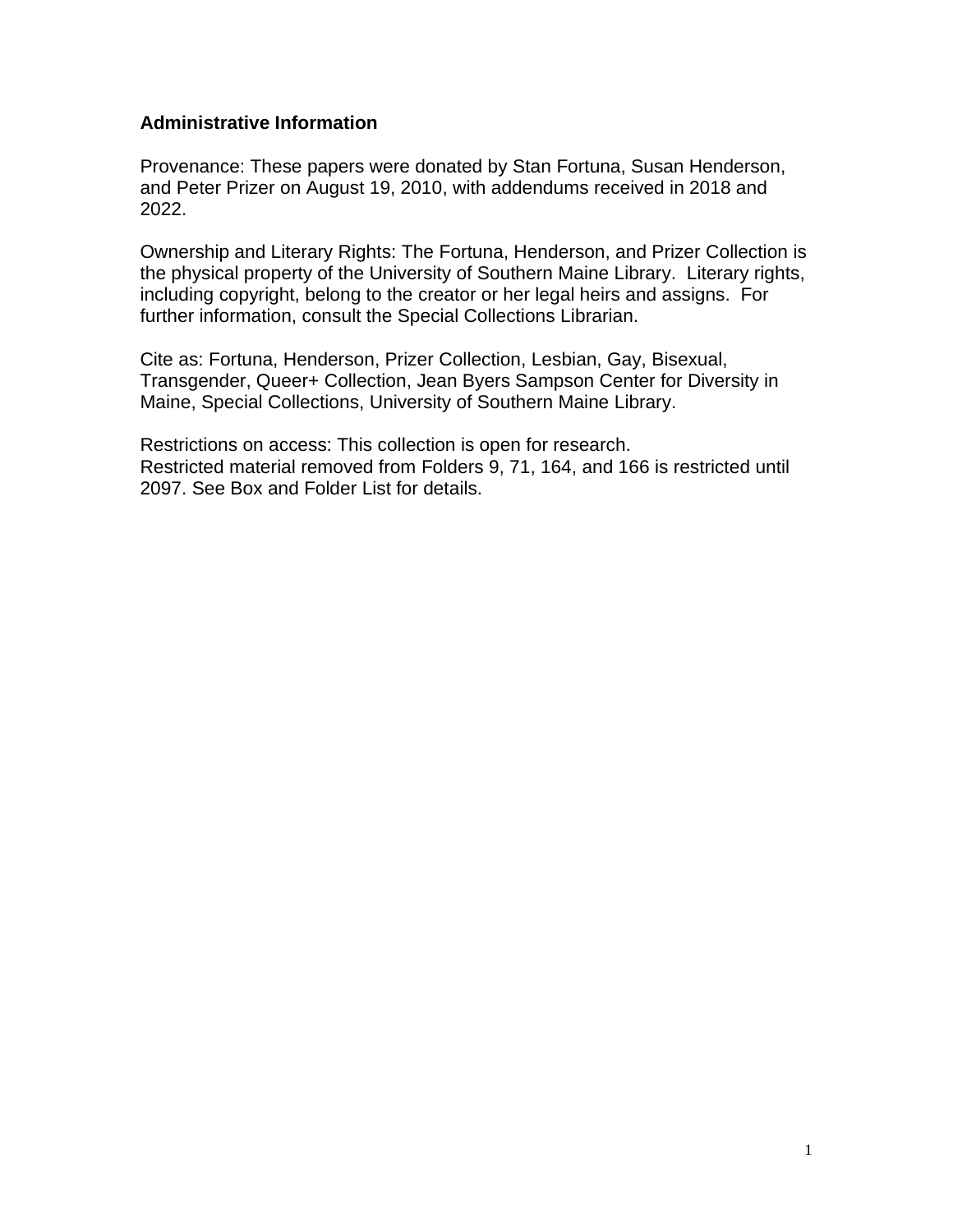#### **Biographical Notes**

#### **Stan Fortuna**

Stan Fortuna was born in February 1951 in Rochester, New Hampshire. He moved to Portland, Maine two weeks after graduating Spaulding High School in 1969. In 1972 he met future Maine Gay Task Force members Susan Breeding, Wendy Ashley and Stephen Leo; with the support of those friends, he came out to his family in 1972, then publicly the following year. Fortuna recalls driving all night from Portland to New York City to march in the 1973 Christopher Street Liberation Day Parade with these friends to commemorate the Stonewall riots of 1969. He described this first display of public defiance filling him with pride, and he returned to Maine determined to organize, educate, and agitate. Fortuna moved from Portland to Brunswick and shortly thereafter cofounded LAMBDA. In 1973, during a panel discussion in front of a hostile audience at Bowdoin College, Fortuna remembers fellow collection donor Peter Prizer, a member of the audience, defiantly joined members of LAMBDA on stage. In 1974, Stan met Susan Henderson at the first Maine Gay Symposium sponsored by the Wilde-Stein Club at UMO. He moved back to Portland in 1975, ultimately living in the same apartment building as Henderson and Prizer, where they worked together to publish the *Maine Gay Task Force Newsletter* and *Mainely Gay* and organized actions in Maine. In 2022, Fortuna is retired and still active in the southern Maine community, where he has co-hosted OUT Cast, a half hour radio talk show on LGBTQ+ issues on WMPG 90.9 USM Community Radio with Madeline Sanchi and Steve Bull since 2018. He lives with his husband, Andy, and their 4 cats.

#### **Susan Henderson**

Susan Henderson was born in March 1945 in Calais, Maine. She earned her Bachelor of Arts degree at Goucher College and her M.A. and Ph.D. at the University of Maine at Orono. In the fall of 1973, Henderson was mobilized to attend a meeting of the newly organized Wilde-Stein Club after the group's plans to hold the first symposium on LGBT rights sparked vocal community protests. Through her involvement to support the club in what she then viewed as a civil liberties issue, Henderson eventually came out and became an active participant in the growing movement in Maine, eventually moving to Portland from Brunswick in 1975. Henderson describes her main contribution as writing for *Mainely Gay* magazine and taking part in its editing and publishing, which she did until the early 1980s. Henderson also worked for the Social Security Administration for 36 years, and says she is thankful to have had an employer with civil rights protections guaranteed by law, and whose mission was to assist people. In 2022, she has retired to a house surrounded by wildflowers, full of yarn and wool and four cats.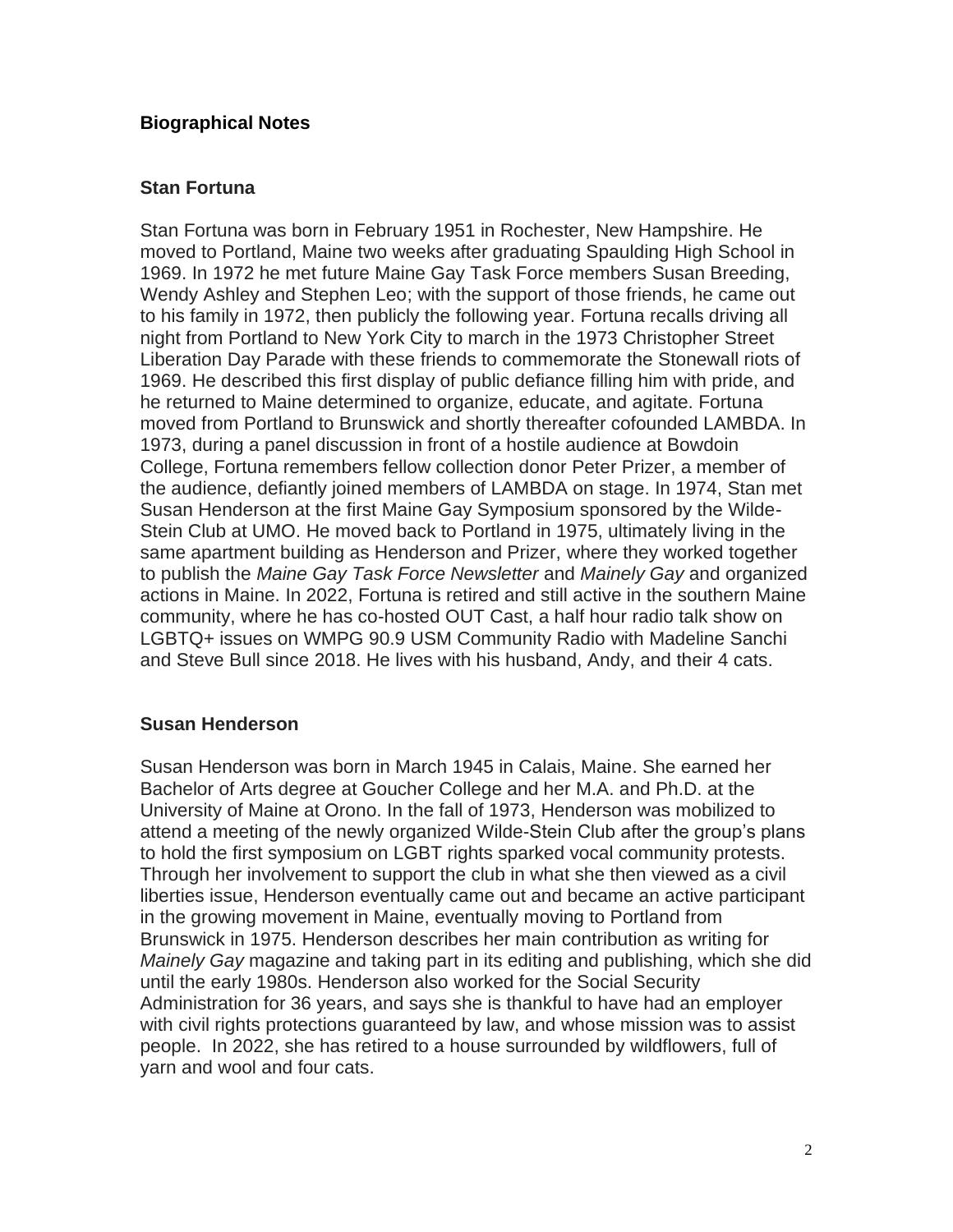#### **Peter Prizer**

Peter Prizer was born in Bryn Mawr, Pennsylvania in February 1948, but describes his best adolescent memories spent during long summers at the boys' camp where his father worked on Damariscotta Lake in Jefferson, Maine. Prizer eventually moved to Portland in the early 1970s where he found work at a local lobster pound, and, in 1971, first heard about Roland's Tavern on Cumberland Avenue. He describes Roland's as his introduction to the ultra-discreet queer community in southern Maine. Two years later, Prizer attended a panel discussion at Bowdoin where Fortuna and other queer activists were presenting to an unfriendly audience; he was moved to leave his seat and join the panelists on stage, instantaneously befriending Fortuna and the others with his uncharacteristically bold action. Prizer describes this as the beginning of his activist period, which lasted until 1980. He is also proud to note that he found sobriety in November 1979, which he credits in part to the support and perseverance of a now deceased lesbian friend, Janice Mancini. Prizer remained in Portland during the 1980s and 1990s before moving to the small desert town of Bisbee, AZ in 1998, where, in 2022, he has retired and still resides.

#### **Description of the Papers**

Donated collectively by Stan Fortuna, Susan Henderson, and Peter Prizer, early activists in Maine's LGBTQ+ history, this collection of research material spans from 1974 to 2014, with the bulk of material from the mid-1970s.

This collection documents the development and activities of the Maine Gay Task Force, including the creation and publication of a newsletter from 1974 to 1980. It opens with planning materials and news coverage of the first statewide gathering for gay people, the Maine Gay Symposium held at the University of Maine's Orono campus, an event which sparked statewide organizing efforts, including the creation of the Maine Gay Task Force. Completed and draft versions of the *Maine Gay Task Force Newsletter* from August 1974 to November 1976 are included in this collection, as well as issues of *Mainely Gay* from January 1977 to April 1980. Please note that these publications are also available on Digital Commons.

The collection shows how the publication evolved from *MGTF Newsletter* to *Mainely Gay*; the initial issue under new name (Vol 4, #1) notes that "we are a lot more than a group newsletter now" and that "35% of our subscriptions go out of Maine," reflecting a growing engagement with the larger national community.

The bulk of the collection is comprised of LGBTQ+ newspapers and newsletters produced in Maine and across the U.S. between the mid-1970s and early 1980s. The collection's donors engaged in publication "exchanges" and collected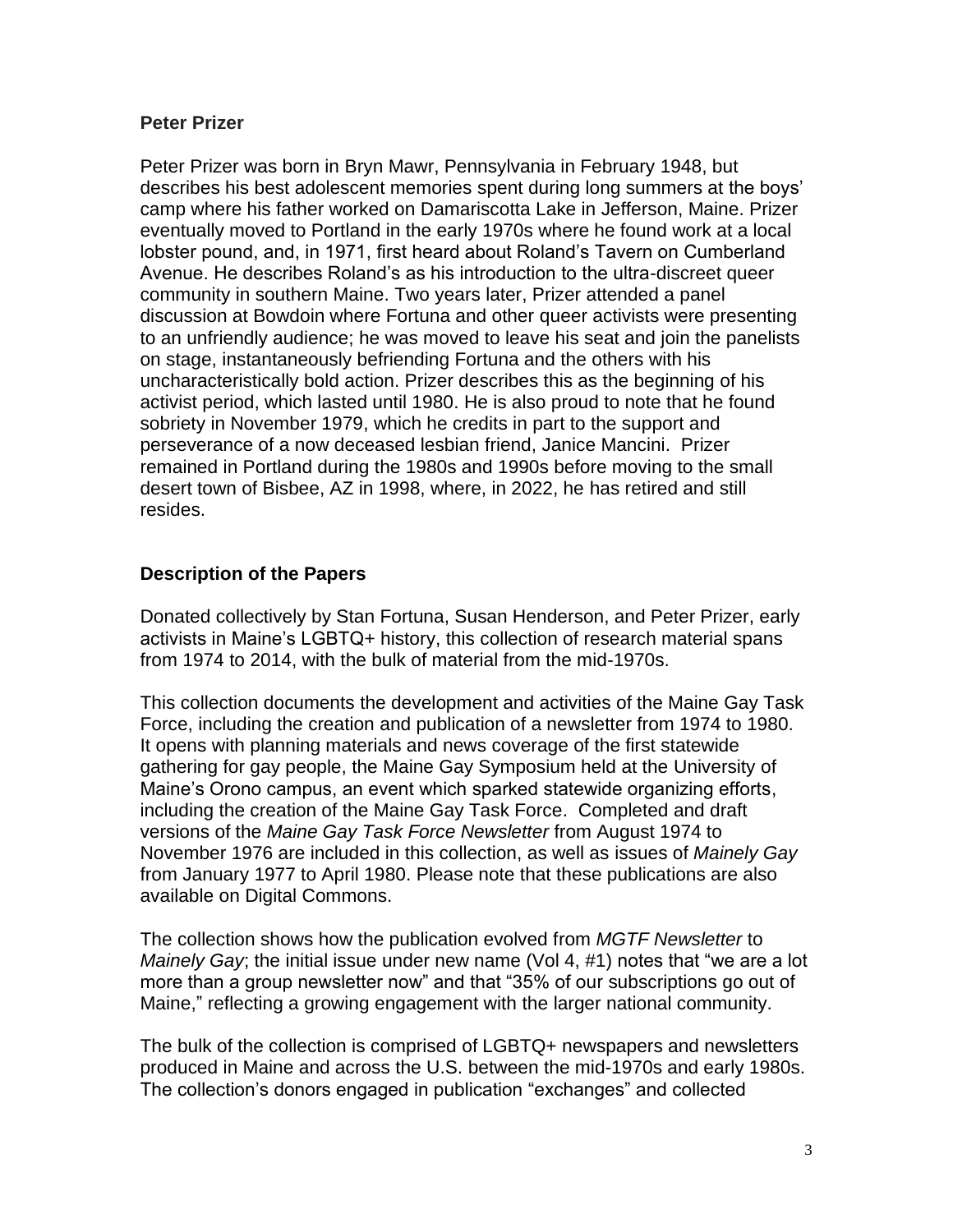relevant media coverage of local and national LGBTQ+ issues, as well as other areas of social justice interest, amassing over 100 statewide and national publications from over 20 states.

The collection also includes a number of subject files on LGBTQ+ and other sociopolitical issues, personal and organizational correspondence, registration forms and other planning information for the Maine Gay symposium, news clippings, pins, and other ephemera.

This collection is organized into 11 series:

#### **Series 1: Maine Gay Symposium**

This series includes information on the first statewide gathering for gay people held on the University of Maine's Orono campus in 1974, as well as subsequent symposia. Materials include registration forms, flyers for related events, tickets, and planning notes, as well as materials from subsequent symposia, including the script and program for "Gay Side Story" and an annotated script, program, music, and staging notes for "Star Gays." Note that some planning materials and registration forms that include participant contact information are restricted until the year 2097.

#### **Series 2: Maine Gay Task Force**

This series is divided into six subseries. "Newsletters" (2.1) includes both completed and draft material from August 1974 to November 1976 in chronological order, preserving provenance and original order. "Writings" (2.2) primarily includes newsletters from other organizations that made up the Maine Gay Task Force, including Portland based Gay Rights Organization, Maine Lesbian Feminists, and Seacoast Area Gay Alliance, as well as press releases from MGTF, unpublished, undated material, and an academic paper on the group's structure written by a member of MGTF. "Minutes" (2.3) includes unpublished minutes from a MGTF meeting (note that other Minutes are published in Newsletters in series 2.1). "Organization Correspondence" (2.4) includes blank letterhead and any organizational correspondence not included in subseries 2.1. "Events" (2.5) includes flyers for MGTF organized events. "Financial Info" (2.6) contains bank statements and checks for subscriptions to the newsletter.

#### **Series 3: Mainely Gay**

This series marks the change in name and scope of the publication from the *Maine Gay Task Force Newsletter* to *Mainely Gay*. The series is divided into three subseries. "Newsletters" (3.1) includes both completed and draft material from January 1977 to April 1980 in chronological order, preserving provenance and original order. "Organizational Correspondence" (3.2) includes blank letterhead and organization correspondence, including a press release issued by *Mainely Gay*. "Financial Info" (3.3) contains blank checks and other materials that reflect the change of the name to *Mainely Gay*.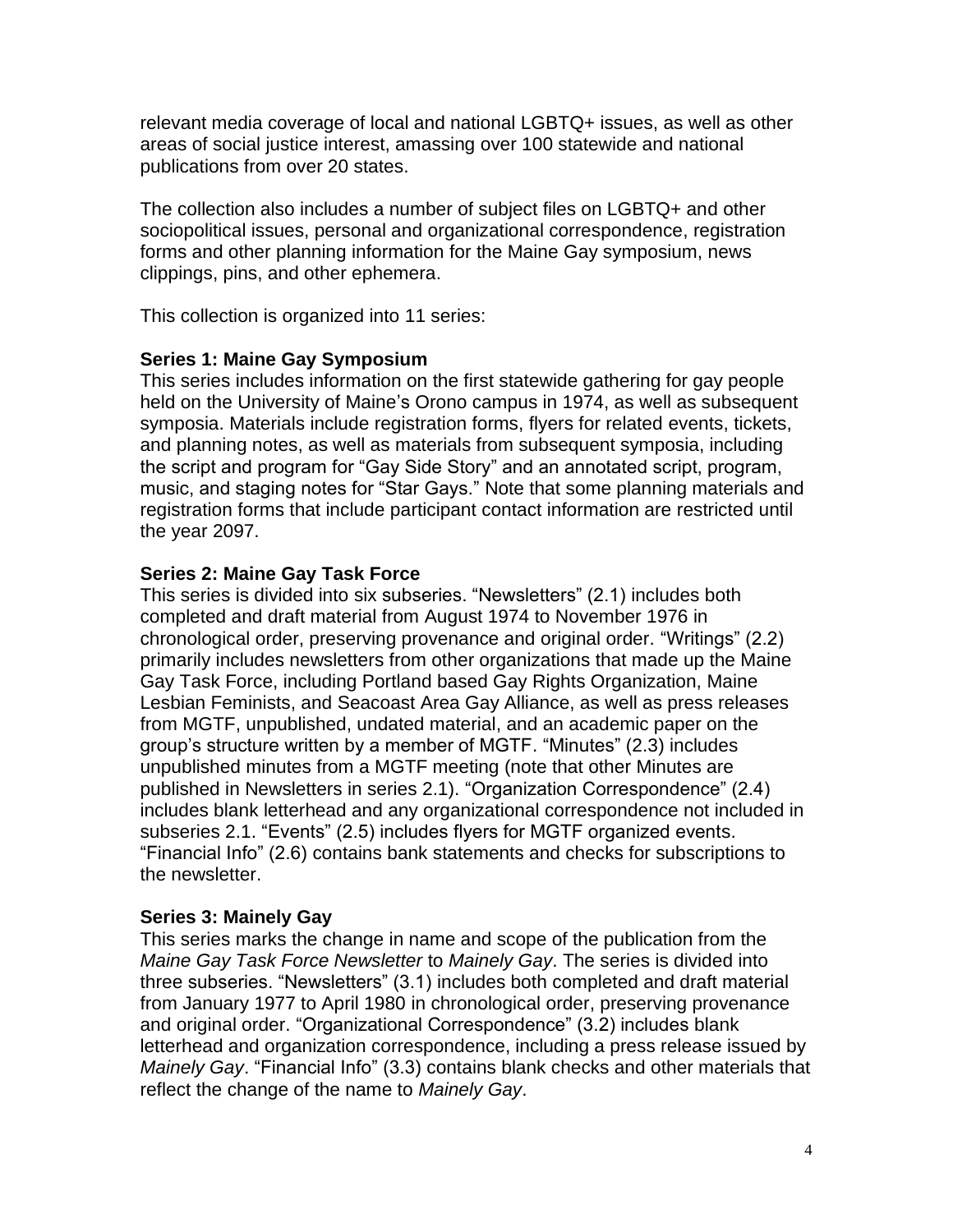#### **Series 4: Collected Mail Exchange Newspapers/Newsletters**

This series is divided into three subseries. "Exchange Publications" (4.1) is organized alphabetically by state, and then alphabetically by publication. This subseries includes about 100 LGBTQ+ or allied publications that were collected from over 20 states and Canada primarily through mail exchange during the time that *MGTF Newsletter/Mainely Gay* was actively being published (or were collected at conferences or circulated among members of the allied organizations). While not all of the publications are specifically focused on LGBTQ issues, items were included in this series if it was clear they were part of the mail exchange with MGTF/*Mainely Gay*. "LGBTQ+ Guides" (4.2) consists of local and national travel and information guides organized in chronological order. "Literature and Music Catalogs" (4.3) includes collected catalogs, press releases, and ordering information for LGBTQ+ artists, writers, and publishing houses, organized in chronological order. Please note that additional collected publications can be found in Series 7.1 and 7.2, and collected news clippings of local and national LGBTQ+ issues can be found in Series 5. Please also note that many items in this series are Oversize.

#### **Series 5: News Clippings**

This series contains collected news clippings collected during the 1970s from both local and national papers. Clippings are divided into folders chronologically by year from 1974-1978. An undated folder is also included. Notable events covered by these clippings include early symposia, a lesbian mother's successful custody case, and protests surrounding Anita Bryant's 1978 rally in Portland. An additional list of local news coverage is included in the Appendix; these articles focus on local LGBTQ+ issues and the activities of the donors and the physical copies were returned to the donors as they are all readily accessible elsewhere.

#### **Series 6: Personal Correspondence**

This series includes personal correspondence addressed to the three donors, Stan Fortuna, Susan Henderson, and Peter Prizer. Notable correspondents include the NYC based activist and writer John Paul Hudson. Note that some letters from this series have been restricted until 2097.

#### **Series 7: Subject Files**

This series is divided into seven subseries and represents the varied interests of the donors during the period of the mid 1970s and beyond. "Post 1980 LGBTQ+ Publications" (7.1) is arranged alphabetically and includes both local and national collected LGBTQ+ publications amassed after the donors stopped publishing *Mainely Gay* and participating in an active mail exchange. Several publications in this subseries feature coverage of the donors. "Other Collected Publications" (7.2) is arranged alphabetically and includes newsletters, newspapers and magazines collected by the donors that were not part of the LGBTQ+ specific publication exchange. Publications within this subseries include nationally distributed "mainstream" publications with featured articles on LGBTQ+ issues,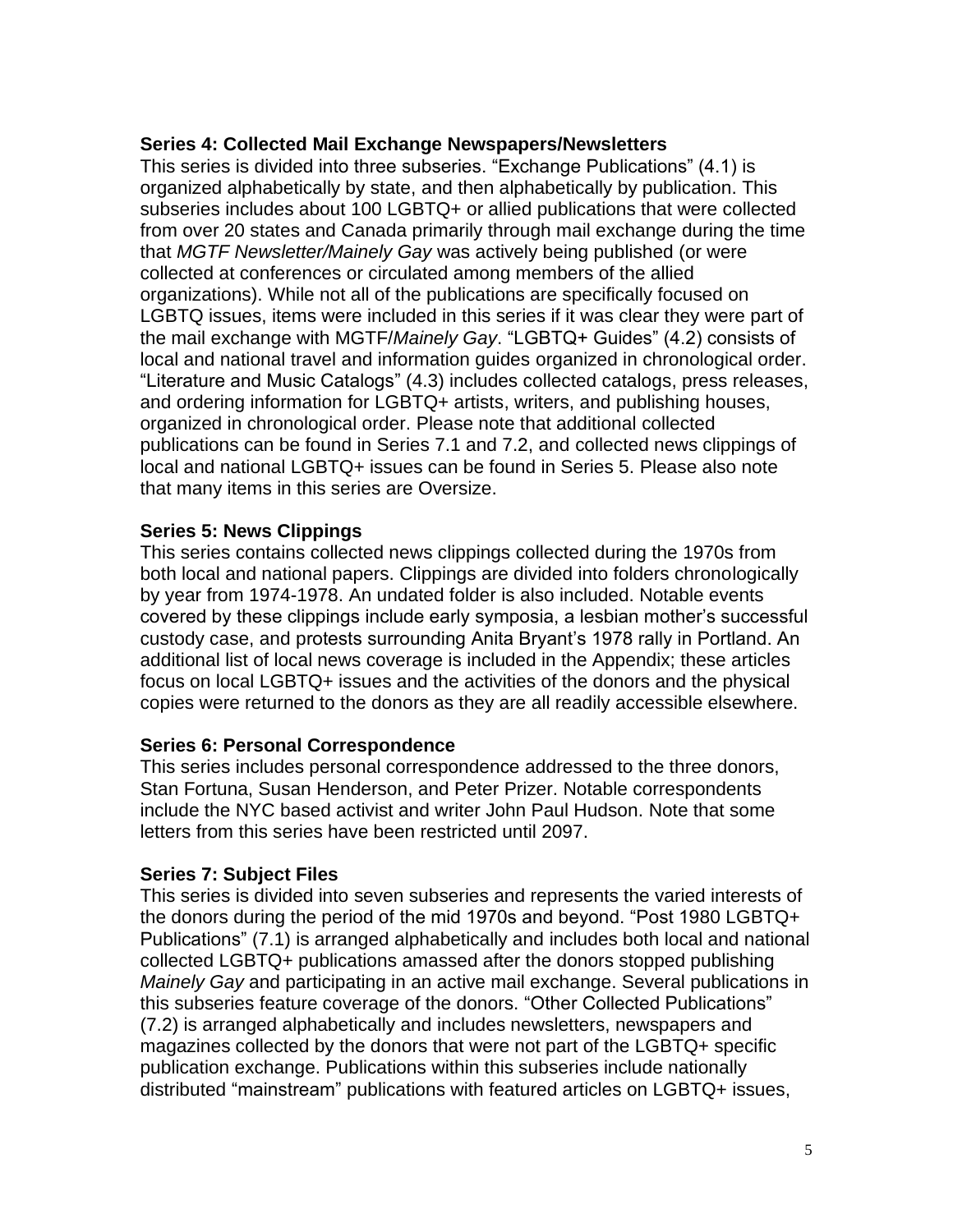as well as publications focusing on other social justice issues. "Press Releases – Received" (7.3) is arranged chronologically and includes national and local press releases containing calls to action on LGBTQ+ issues. "Maine Politics" (7.4) includes collected documents related to other political issues in Maine, including donor Peter Prizer's participation in Maine's Criminal Justice – Standards and Goals program. "Articles, Pamphlets, and Other Educational Materials" (7.5) includes local and national resources on a range of topics for LGBTQ+ audiences. "Conference Materials" (7.6) includes information on various conferences, including the NYC based Gay Academic Union (GAU), where donor Susan Henderson presented in 1976. "Flyers" (7.7) includes collected flyers promoting local and national LGBTQ+ events and activities.

#### **Series 8: Photographs**

This series contains collected photographs of the donors and various other MGTF members and activities.

#### **Series 9: Objects**

This series contains LGBTQ+ pins from the personal collections of Stan Fortuna and Susan Henderson, as well as MGTF friend and financial supporter, Marilyn Richards. Other ephemera (matchbooks, bumper stickers) collected by the donors, is also included, as well as the Maine Gay Task Force banner, t-shirts, and posters from local and national LGBTQ+ actions. One of the original electric typewriters used to produce their newsletters is also part of this series, as are ten font balls (Orator, Script (3), Courier, Courier Italic, Advocate, Elite, Adjutant, Prestige Elite 12).

#### **Series 10: Oversize**

This series contains materials too large to fit into regular boxes. Listed within their regular series, they are included here to give their physical location.

#### **Series 11: Restricted**

This series includes materials removed from other series and restricted until 2097 to preserve the privacy of third parties. The former location of restricted materials is indicated in the Box and Folder list.

#### **Keywords**

Stan Fortuna, Susan Henderson, Peter Prizer, Maine Gay Task Force, Mainely Gay, Maine, LGBTQ+, LGBTQ+ publications, Activism, 1970s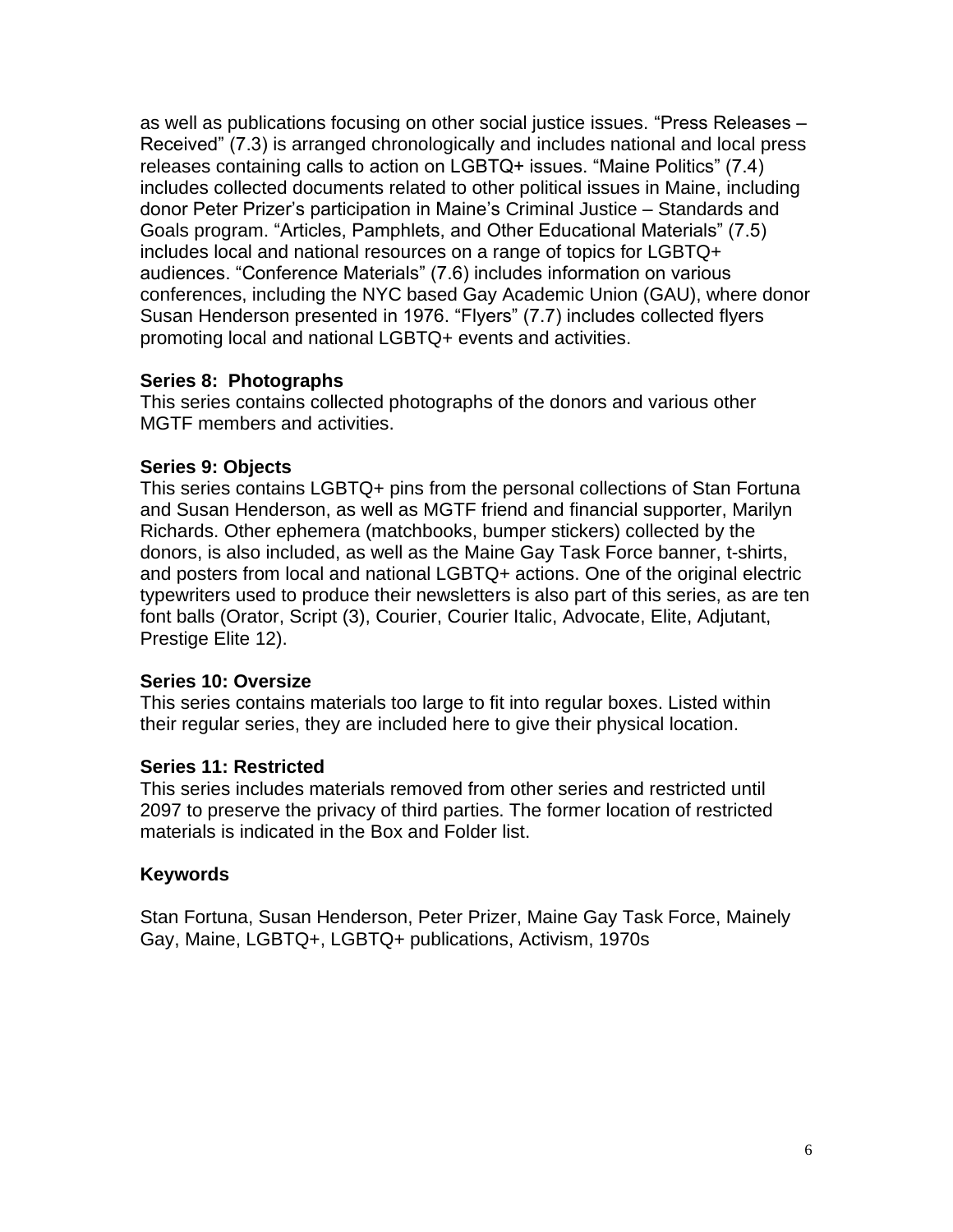## **Box and Folder List**

| <b>Series 1: Maine Gay Symposium</b> |                 |                                                                       |              |  |
|--------------------------------------|-----------------|-----------------------------------------------------------------------|--------------|--|
| <b>Box</b>                           | <b>Folder</b>   | <b>Folder Title</b>                                                   | <b>Dates</b> |  |
|                                      |                 | Maine Gay Symposium I                                                 | 1974         |  |
|                                      | 2               | Maine Gay Symposium II                                                | 1975         |  |
| MC <sub>8</sub>                      | Dr <sub>2</sub> | Maine Gay Symposium III Sign                                          | 1976         |  |
|                                      | 3               | Maine Gay Symposium III                                               | 1976         |  |
|                                      | 4               | Maine Gay Symposium IV                                                | 1977         |  |
|                                      | 5               | Maine Gay Symposium V                                                 | 1978         |  |
|                                      | 6               | Maine Gay Symposium VI-VII                                            | 1979-1980    |  |
|                                      |                 | "Star Gays" (performed at<br>Symposium VIII)                          | 1981         |  |
|                                      | 8               | Symposium X, "Gay Side Story"                                         | 1983         |  |
|                                      | 9               | <b>Planning Documents (restricted</b><br>material removed until 2097) | 1974-1975    |  |

# **Series 2: Maine Gay Task Force**

# **Subseries 2.1: Newsletters**

| <b>Box</b> | <b>Folder</b> | <b>Folder Title</b>                              | <b>Dates</b>    |
|------------|---------------|--------------------------------------------------|-----------------|
| 1          | 10            | MGTF Newsletter Vol. 1, #1 (2)<br>copies)        | Aug 1974        |
| 1          | 11            | MGTF Newsletter Vol. 1, #2                       | Oct 1974        |
| 1          | 12            | Draft Material Vol. 1, #2                        | Oct 1974        |
| 1          | 13            | MGTF Newsletter Vol. 1, #3                       | Nov 1974        |
| 1          | 14            | Draft Material Vol. 1, #3                        | Nov 1974        |
| 1          | 15            | MGTF Newsletter Vol. 1, #4                       | Dec 1974        |
| 1          | 16            | MGTF Newsletter Vol. 2, #1                       | Jan 1975        |
| 1          | 17            | Draft Material Vol. 2, #1                        | Jan 1975        |
| 1          | 18            | MGTF Newsletter Vol. 2, #2                       | Feb 1975        |
| 1          | 19            | MGTF Newsletter Vol. 2, #3<br>(mislabeled as #2) | Mar 1975        |
| 1          | 20            | MGTF Newsletter Vol. 2, #4 (2)<br>copies)        | Apr 1975        |
| 1          | 21            | MGTF Newsletter Vol. 2, #5 (2)<br>copies)        | May 1975        |
| 1          | 22            | Draft Material Vol. 2, #5                        | May 1975        |
| 1          | 23            | MGTF Newsletter Vol. 2, #6 (2)<br>copies)        | Jun 1975        |
| 1          | 24            | MGTF Newsletter Vol. 2, #7                       | <b>Jul 1975</b> |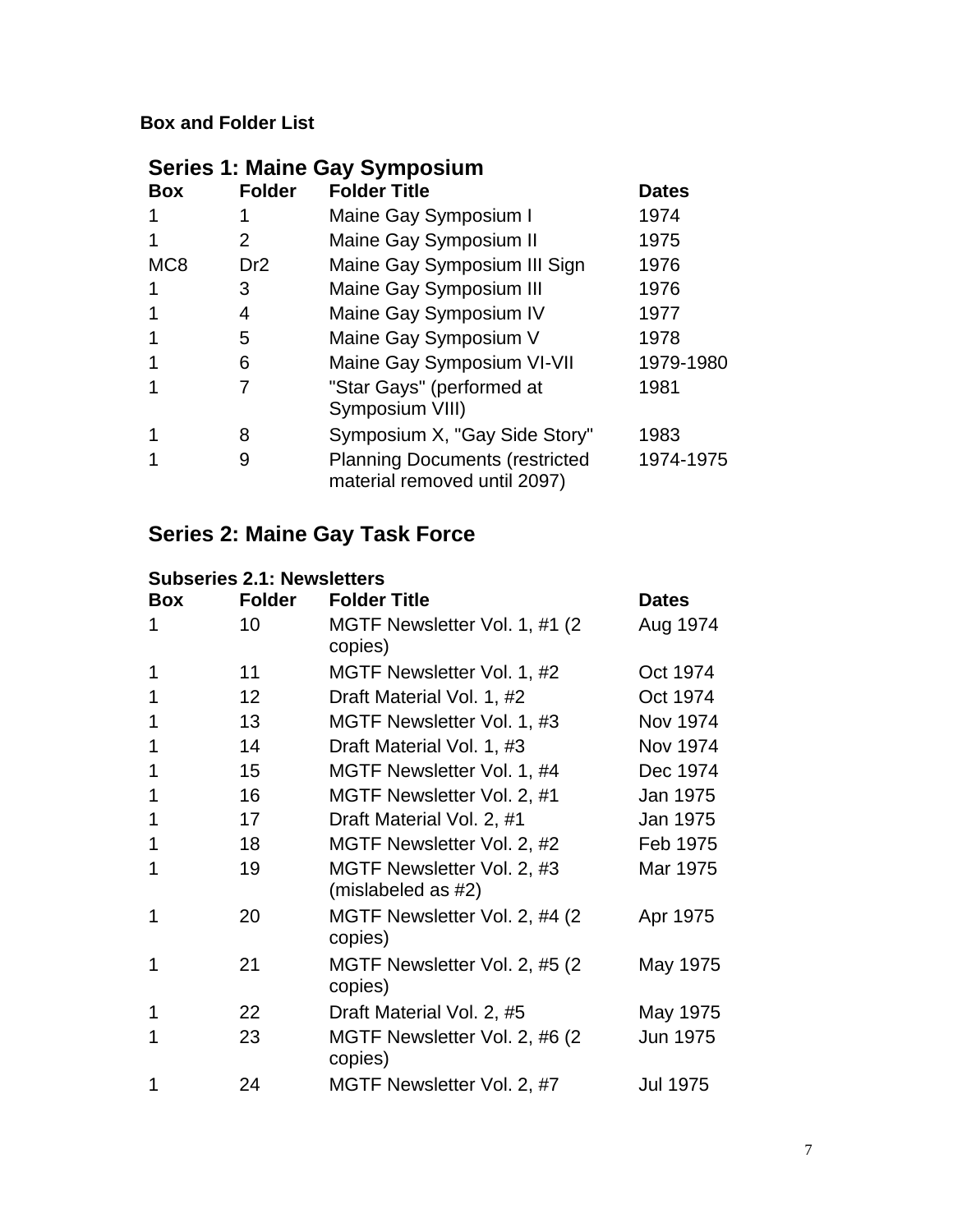| 1              | 25 | Draft Material Vol. 2, #7                     | Jul 1975        |
|----------------|----|-----------------------------------------------|-----------------|
| 1              | 26 | MGTF Newsletter Vol. 2, #8                    | Aug 1975        |
| 1              | 27 | Draft Material Vol. 2, #8                     | Aug 1975        |
| 1              | 28 | MGTF Newsletter Vol. 2, #9 (2)<br>copies)     | Oct 1975        |
| 1              | 29 | Draft Material Vol. 2, #9                     | Oct 1975        |
| 1              | 30 | MGTF Newsletter Vol. 2, #10                   | Nov 1975        |
| 1              | 31 | Draft Material Vol. 2, #10                    | Nov 1975        |
| 1              | 32 | MGTF Newsletter Vol. 2, #11                   | Dec 1975        |
| $\overline{2}$ | 33 | MGTF Newsletter Vol. 3, #1 (2)<br>copies)     | Jan 1976        |
| $\overline{2}$ | 34 | MGTF Newsletter Vol. 3, #2 (2)<br>copies)     | Feb 1976        |
| $\overline{2}$ | 35 | MGTF Newsletter Vol. 3, #3 (2)<br>copies)     | Mar 1976        |
| $\overline{2}$ | 36 | MGTF Newsletter Vol. 3, #4 (2)<br>copies)     | Apr 1976        |
| $\overline{2}$ | 37 | MGTF Newsletter Vol. 3, #5 (3)<br>copies)     | May 1976        |
| $\overline{2}$ | 38 | Draft Material Vol. 3, #5                     | May 1976        |
| $\overline{2}$ | 39 | Layout Vol. 3, #5                             | May 1976        |
| $\overline{2}$ | 40 | Covers Vol. 3, #5 (3 copies)                  | May 1976        |
| $\overline{2}$ | 41 | MGTF Newsletter Vol. 3, #6 (2)<br>copies)     | Jun 1976        |
| $\overline{2}$ | 42 | Draft Material Vol. 3, #6                     | Jun 1976        |
| $\overline{2}$ | 43 | Layout Vol. 3, #6                             | Jun 1976        |
| $\overline{2}$ | 44 | Covers Vol. 3, #6 (3 copies)                  | <b>Jun 1976</b> |
| $\overline{2}$ | 45 | MGTF Newsletter Vol. 3, #7 (2)<br>copies)     | Jul 1976        |
| 2              | 46 | Draft Material Vol. 3, #7                     | <b>Jul 1976</b> |
| $\overline{2}$ | 47 | Layout Vol. 3, #7                             | <b>Jul 1976</b> |
| $\overline{2}$ | 48 | Covers Vol. 3, #7 (3 copies)                  | <b>Jul 1976</b> |
| $\overline{2}$ | 49 | MGTF Newsletter Vol. 3, #8 (2)<br>copies)     | Aug 1976        |
| 2              | 50 | Draft Material Vol. 3, #8                     | Aug 1976        |
| $\overline{c}$ | 51 | Layout Vol. 3, #8                             | Aug 1976        |
| $\overline{2}$ | 52 | Covers & Centerfold Vol. 3, #8 (3)<br>copies) | Aug 1976        |
| 3              | 53 | MGTF Newsletter Vol. 3, #9 (2)<br>copies)     | Sep 1976        |
| 3              | 54 | Draft Material Vol. 3, #9                     | Sep 1976        |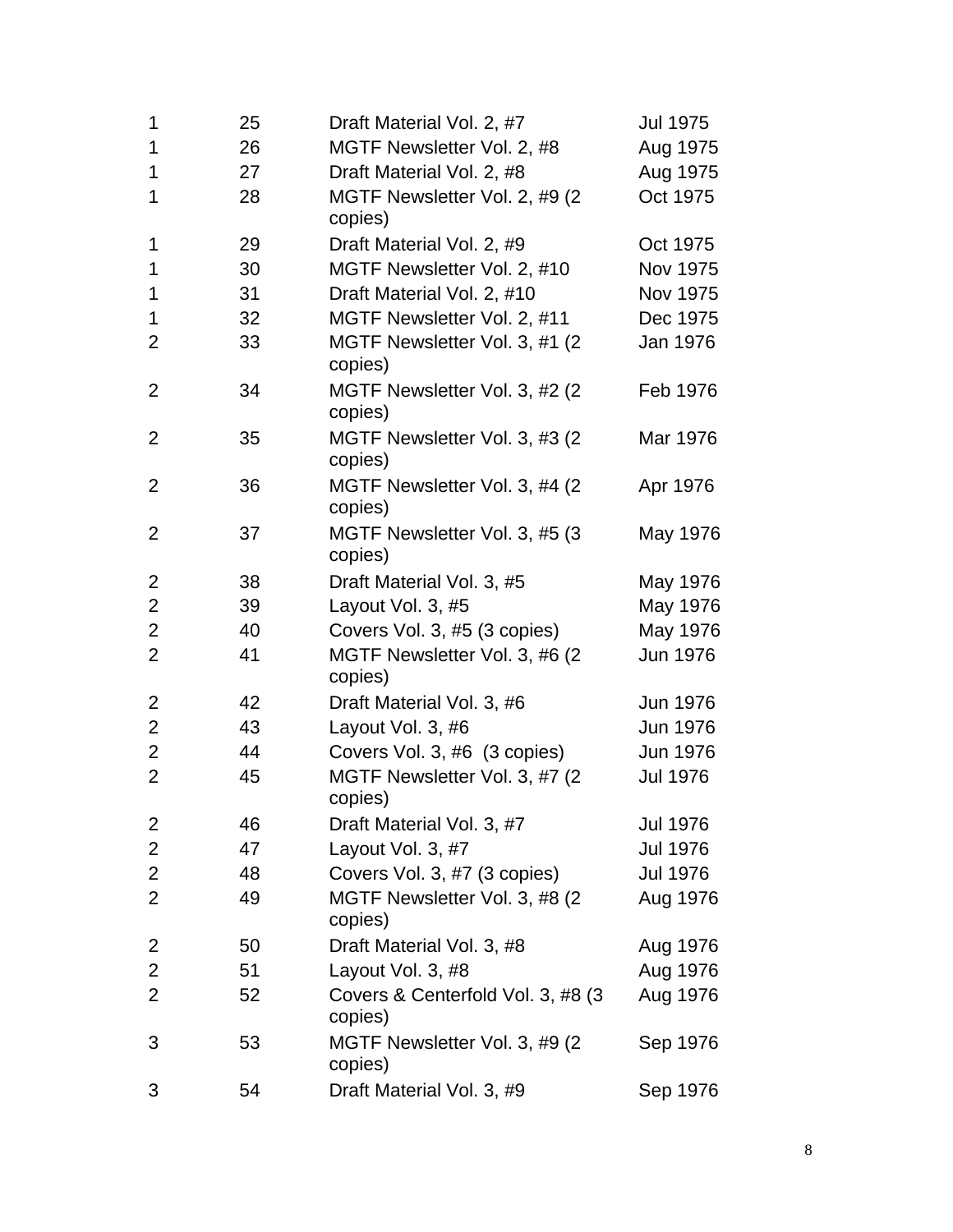| 3 | 55 | Layout Vol. 3, #9                          | Sep 1976        |  |  |
|---|----|--------------------------------------------|-----------------|--|--|
| 3 | 56 | Covers Vol. 3, #9 (3 copies)               | Sep 1976        |  |  |
| 3 | 57 | MGTF Newsletter Vol. 3, #10 (2)<br>copies) | Oct 1976        |  |  |
| 3 | 58 | Draft Material Vol. 3, #10                 | Oct 1976        |  |  |
| 3 | 59 | Layout Vol. 3, #10                         | Oct 1976        |  |  |
| 3 | 60 | Covers Vol. 3, #10 (3 copies)              | Oct 1976        |  |  |
| 3 | 61 | MGTF Newsletter Vol. 3, #11                | <b>Nov 1976</b> |  |  |
| 3 | 62 | Draft Material Vol. 3, #11                 | <b>Nov 1976</b> |  |  |
| 3 | 63 | Covers Vol. 3, #11 (3 copies)              | Nov 1976        |  |  |
|   |    |                                            |                 |  |  |

#### **Subseries 2.2: Writings**

| <b>Box</b> | <b>Folder</b> | <b>Folder Title</b>                                                | <b>Dates</b>                |
|------------|---------------|--------------------------------------------------------------------|-----------------------------|
| 3          | 64            | <b>Maine Lesbian Feminists</b><br>newsletters                      | <b>Jul 1978-Dec</b><br>1978 |
| 3          | 65            | Seacoast Area Gay Alliance<br>newsletters                          | Apr 1976-May<br>1976        |
| 3          | 66            | Gay People's Alliance flyers,<br>meeting notes, publication        | Apr 1976-Sep<br>1976        |
| 3          | 67            | MGTF press release - Carol<br>Whitehead, PPH MGTF classified<br>ad | 1976                        |
| 3          | 68            | Midcoast information, Stowe<br>House flyers                        | undated, 1973               |
| 3          | 69            | unpublished, n.d. material                                         | undated                     |
| 3          | 70            | academic paper written by Karen<br>Bye on MGTF structure           | <b>Jun 1979</b>             |

## **Subseries 2.3: Minutes**

| <b>Box</b> | <b>Folder</b> | <b>Folder Title</b>                                                                                  | <b>Dates</b> |
|------------|---------------|------------------------------------------------------------------------------------------------------|--------------|
| 3.         | 71            | Unpublished Minutes, Men's Group undated, 1972<br>Roster (restricted material removed<br>until 2097) |              |

#### **Subseries 2.4: Organization Correspondence**

| <b>Box</b>     | <b>Folder</b> | <b>Folder Title</b>                     | <b>Dates</b>         |
|----------------|---------------|-----------------------------------------|----------------------|
| $\overline{4}$ | 72            | <b>Blank Letterhead</b>                 | undated              |
| $\overline{4}$ | 73            | Organizational Correspondence -<br>1974 | Sep 1974-Dec<br>1974 |
| $\overline{4}$ | 74            | Organizational Correspondence -<br>1975 | Sep 1975-Oct<br>1975 |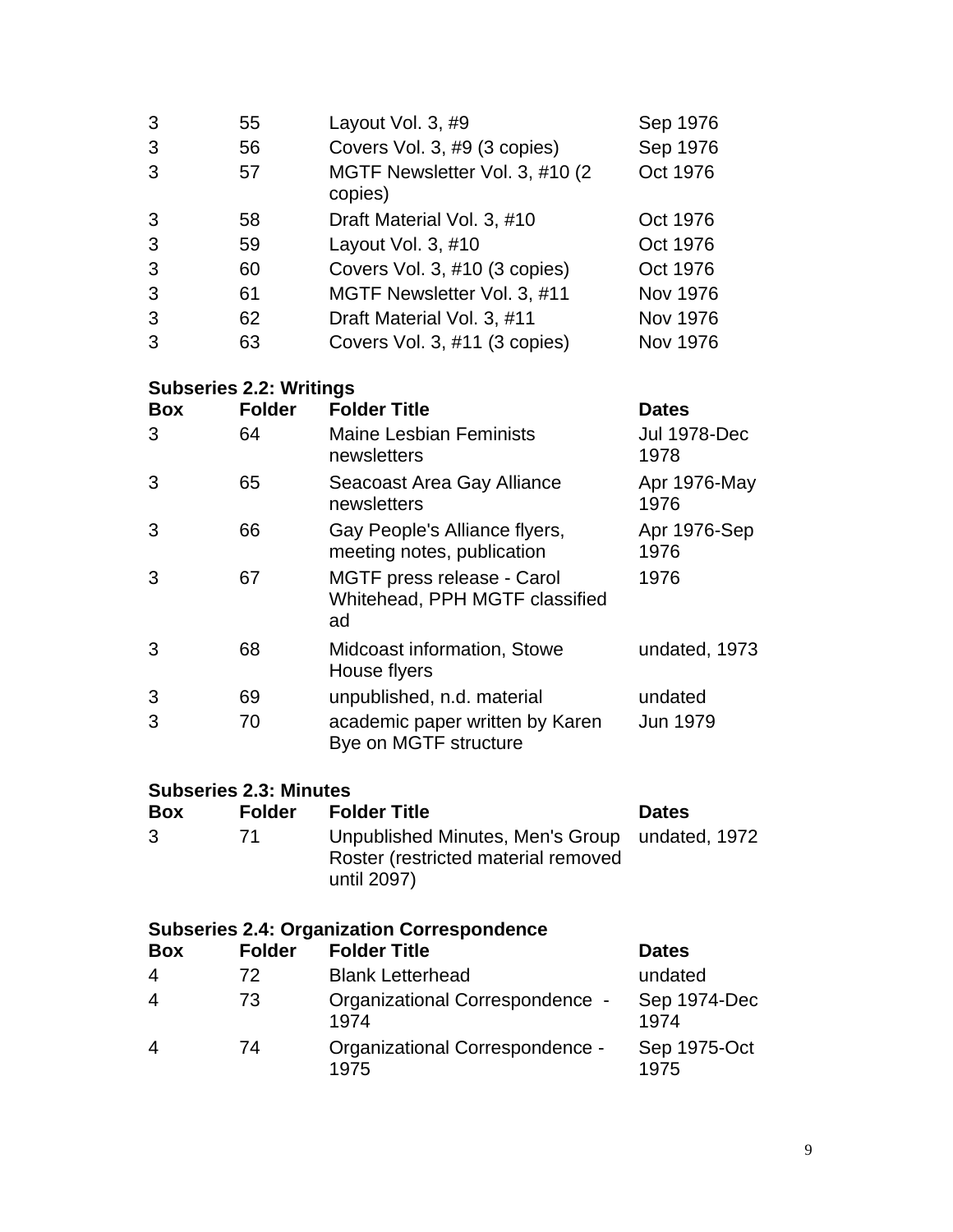| 4                     | 75. | Organizational Correspondence -<br>1976 | Jan 1976-Jul<br>1976 |
|-----------------------|-----|-----------------------------------------|----------------------|
| $\boldsymbol{\Delta}$ | 76  | Organizational Correspondence -<br>n.d. | undated              |

## **Subseries 2.5: Events**

| <b>Box</b> | Folder | <b>Folder Title</b>        | <b>Dates</b> |
|------------|--------|----------------------------|--------------|
| 4          |        | Flyers for events, tickets | 1974-1976    |

#### **Subseries 2.6: Financial Info**

| <b>Box</b>     | <b>Folder</b> | <b>Folder Title</b>                                   | <b>Dates</b>         |
|----------------|---------------|-------------------------------------------------------|----------------------|
| $\overline{4}$ | 78            | <b>MGTF Financial Statements and</b><br><b>Checks</b> | Sep 1974-Dec<br>1975 |
| $\overline{4}$ | 79            | <b>MGTF Financial Statements and</b><br><b>Checks</b> | Jan 1976-Dec<br>1976 |
| $\overline{4}$ | 80            | <b>MGTF Financial Statements and</b><br><b>Checks</b> | Jan 1977-Feb<br>1977 |

# **Series 3: Mainely Gay**

## **Subseries 3.1: Newsletters**

| <b>Box</b> | <b>Folder</b> | <b>Folder Title</b>                             | <b>Dates</b>   |
|------------|---------------|-------------------------------------------------|----------------|
| 4          | 81            | Mainely Gay Newsletter Vol. 4, #1<br>(2 copies) | Jan 1977       |
| 4          | 82            | Draft Material Vol. 4, #1                       | Jan 1977       |
| 4          | 83            | Covers Vol. 4, #1 (3 copies)                    | Jan 1977       |
| 4          | 84            | Mainely Gay Vol. 4, #2                          | Feb 1977       |
| 4          | 85            | Mainely Gay Vol. 4, #3                          | Mar 1977       |
| 4          | 86            | Mainely Gay Vol. 4, #4                          | Apr 1977       |
| 4          | 87            | Mainely Gay Vol. 4, #5                          | May 1977       |
| 4          | 88            | Mainely Gay Vol. 4, #6                          | Jun 1977       |
| 4          | 89            | Mainely Gay Vol. 4, #7                          | Jul 1977       |
| 4          | 90            | Mainely Gay Vol. 4, #8                          | Aug 1977       |
| 4          | 91            | Mainely Gay Vol. 4, #9                          | Sep 1977       |
| 4          | 92            | Mainely Gay Vol. 4, #10                         | Oct 1977       |
| 4          | 93            | Mainely Vol. 4, #11                             | Nov/Dec 1977   |
| 5          | 94            | Mainely Gay Vol. 5, #1                          | Jan/Feb 1978   |
| 5          | 95            | Mainely Gay Vol. 5, #2                          | March/Apr 1978 |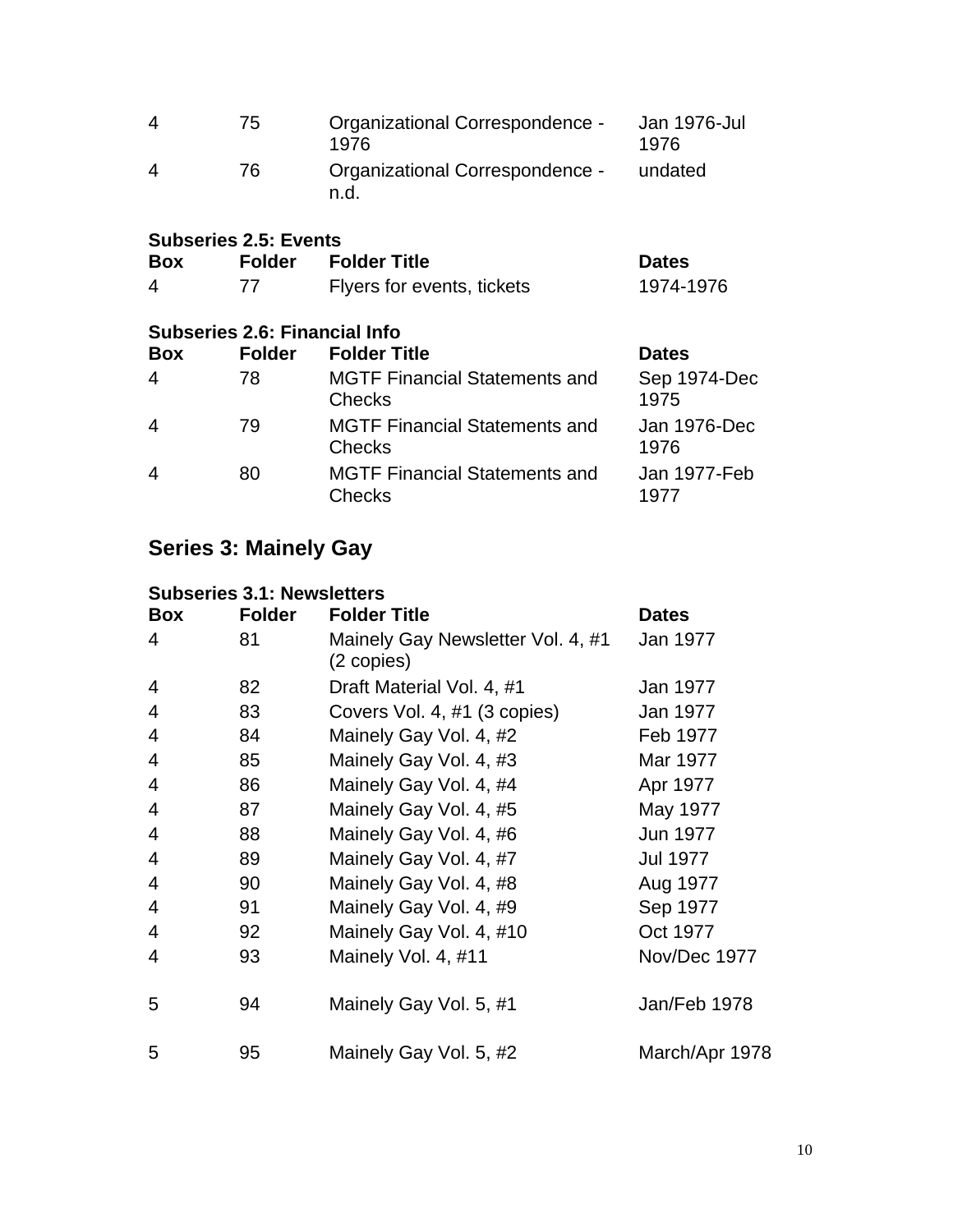| 5           | 96             | Draft Material Vol. 5, #2                                           | March/Apr 1978                                                       |
|-------------|----------------|---------------------------------------------------------------------|----------------------------------------------------------------------|
| 5<br>5<br>5 | 97<br>98<br>99 | Mainely Vol. 5, #3<br>Layout Vol. 5, #3<br>Mainely Gay Vol. 5, #4/5 | <b>Jul 1978</b><br><b>Jul 1978</b><br>Nov/Dec 1978<br>& Jan/Feb 1979 |
| 5           | 100            | Mainely Gay Vol. 5, #6                                              | March/April<br>1979                                                  |
| 5           | 101            | Mainely Gay - humor issue                                           | July/Aug 1979                                                        |
| 5           | 102            | Layout - humor issue                                                | July/Aug 1979                                                        |
| 5           | 103            | <b>Mainely Gay</b>                                                  | Sept/Oct 1979                                                        |
| 5           | 104            | Layout                                                              | Sept/Oct 1979                                                        |
| 5           | 105            | Layout                                                              | Nov/Dec 1979                                                         |
| 5           | 106            | Layout                                                              | Jan/Feb/March<br>1980                                                |
| 5           | 107            | <b>Mainely Gay</b>                                                  | Apr 1980                                                             |
| 5           | 108            | Layout                                                              | Apr 1980                                                             |
| 5           | 109            | <b>Mainely Gay</b>                                                  | May/June 1980                                                        |
| 5           | 110            | <b>Mainely Gay</b>                                                  | Sept/Oct 1980                                                        |
| 5           | 111            | Layout                                                              | Sept/Oct 1980                                                        |
| 5           | 112            | press release                                                       | <b>Jul 1978</b>                                                      |
|             |                | <b>Subseries 3.2: Organizational Correspondence</b>                 |                                                                      |
| <b>Box</b>  | <b>Folder</b>  | <b>Folder Title</b>                                                 | <b>Dates</b>                                                         |
| 5           | 113            | blank letterhead                                                    | undated                                                              |
| 5           | 114            | Organizational Correspondence -<br>1978                             | Jan 1978-May<br>1978                                                 |
| 5           | 115            | Organizational Correspondence -<br>1978                             | <b>Jul 1978-Dec</b><br>1978                                          |
| 5           | 116            | Organizational Correspondence -<br>1979                             | Jan 1979-Jan<br>1979                                                 |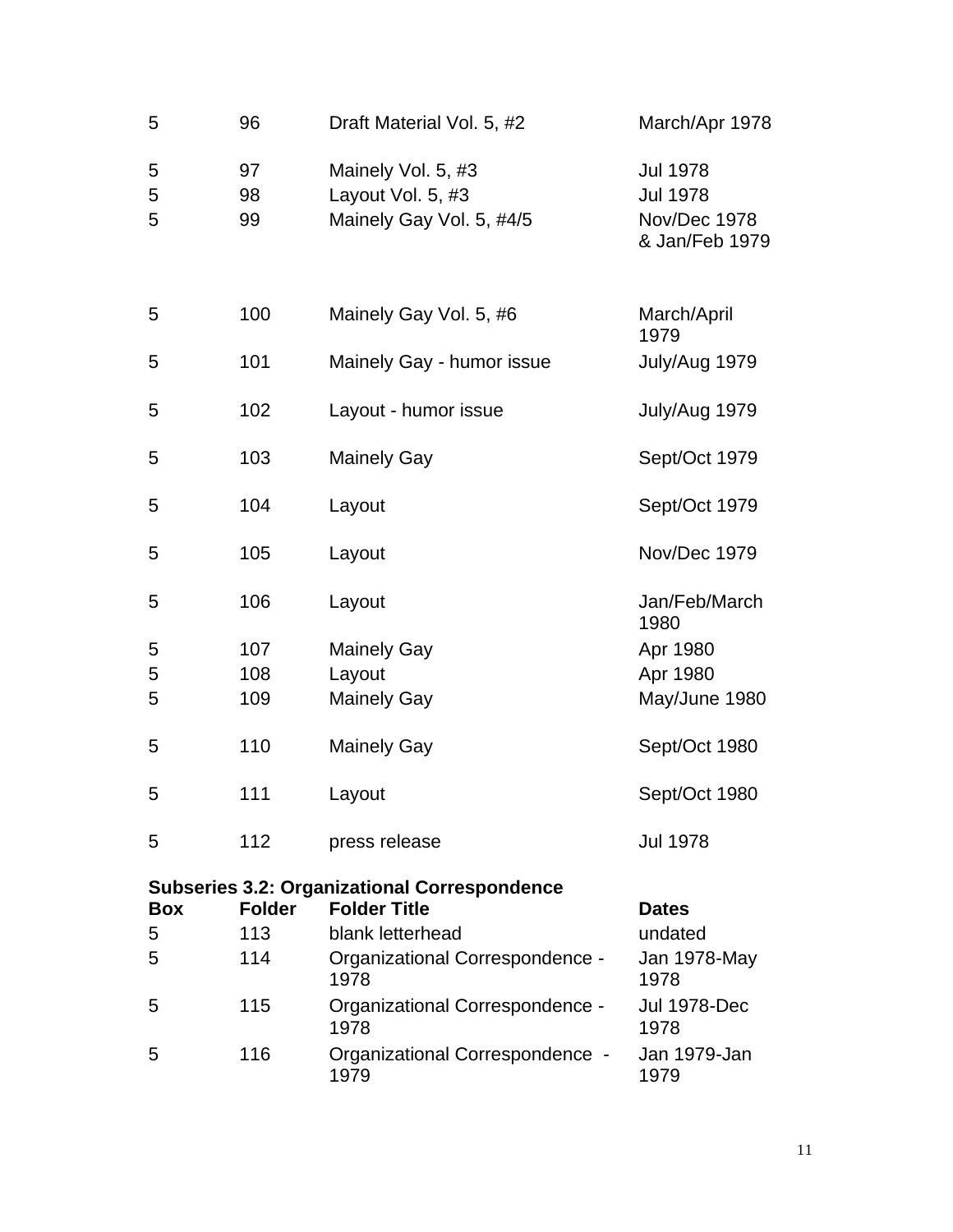| <b>Subseries 3.3: Financial Info</b> |     |                     |              |  |
|--------------------------------------|-----|---------------------|--------------|--|
| <b>Box</b>                           |     | Folder Folder Title | <b>Dates</b> |  |
| 5.                                   | 117 | Financial Info      | 1977-1979    |  |

# **Series 4: Collected Mail Exchange Newspapers/Newsletters**

|              | <b>Subseries 4.1: Exchange Publications</b> |                                                                                                                                                                                   |                                    |  |  |
|--------------|---------------------------------------------|-----------------------------------------------------------------------------------------------------------------------------------------------------------------------------------|------------------------------------|--|--|
| <b>Box</b>   | <b>Folder</b>                               | <b>Folder Title</b>                                                                                                                                                               | <b>Dates</b>                       |  |  |
| 6            | 118                                         | National U.S. Exchange<br>publications                                                                                                                                            |                                    |  |  |
|              |                                             | <b>After Dark</b>                                                                                                                                                                 | Nov 1975                           |  |  |
| 6            |                                             | Dignity: newsletter of the gay<br>Catholic community, vol. 9 #7                                                                                                                   | Aug 1978                           |  |  |
| 6            |                                             | Gay World, vol. 5 #1                                                                                                                                                              | Jan/Feb/March<br>1976              |  |  |
| 6            |                                             | Integrity: Gay Episcopal Forum,<br>vol. 2 #8                                                                                                                                      | Jun 1976                           |  |  |
| 6            | 119                                         | National U.S. Exchange<br>publications                                                                                                                                            |                                    |  |  |
|              |                                             | It's Time: Newsletter of the<br>National Gay Task Force, n.d.<br>"bonus" issue; vol. 1 #s 4-5 (3)<br>copies: 5); vol. 2 #s 1, 3-5, 7 (2)<br>copies: 4); vol. 3 #s 2-3; vol. 5 #10 | June/July 1975-<br>Dec 1978        |  |  |
| 6            |                                             | <b>NGRC Forum (National Gay Rights</b><br>Coalition), vol. 1, #2; vol. 2, #1                                                                                                      | <b>Summer 1976-</b><br>Winter 1977 |  |  |
| 6            |                                             | Vector, vol. 12, #s 6-7                                                                                                                                                           | June/July 1976-<br>Aug. 1976       |  |  |
| 6            | 120                                         | Canadian Exchange publications<br>After Stonewall, #7                                                                                                                             | <b>Fall 1978</b>                   |  |  |
| <b>OS 14</b> | 203                                         | Canadian Exchange publications<br>The Body Politic, #s 9-13 (2 copies<br>of #s 10, 11; 3 copies of #s 9, 13)                                                                      | 1973-1974                          |  |  |
| <b>OS 14</b> | 204                                         | Canadian Exchange publications<br>The Body Politic, #s 17, 20, 24-28,<br>47 (3 copies of #17)                                                                                     | 1975-1978                          |  |  |
| <b>OS 14</b> | 205                                         | Canadian Exchange publications                                                                                                                                                    | <b>Jul 1976-Dec</b><br>1976        |  |  |
|              |                                             | The Other Woman, vol. 4 #s 4-6 (2)<br>copies of #4)                                                                                                                               |                                    |  |  |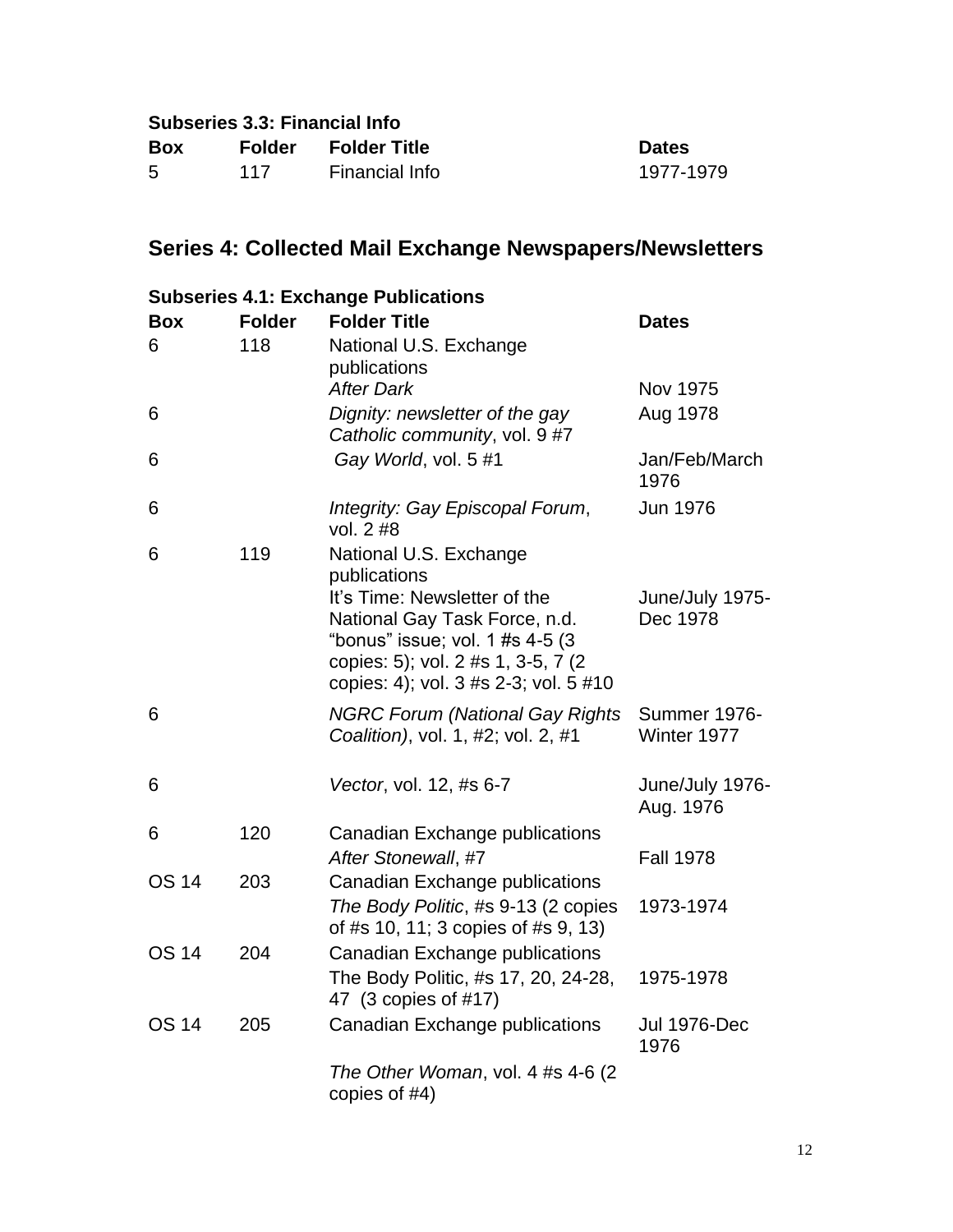| 6            | 121 | Alaska Exchange publications<br>Gay Alaska, vol. 1 #s 8, 10-12 (2<br>copies: 11)                           | Aug 1978-Dec<br>1978 |
|--------------|-----|------------------------------------------------------------------------------------------------------------|----------------------|
| 6            | 122 | California Exchange publications<br>a different beat, #3, 8, 12                                            | Jul 1976-Jun<br>1977 |
| <b>OS 14</b> | 206 | California Exchange publications<br>Bay Area Reporter, vol. 6, #s 17,<br>22, 23, 24, 25 (2 copies: 22, 23) | Aug 1976-Dec<br>1976 |
| <b>OS 14</b> | 207 | California Exchange publications<br>Coast to Coast Times, #s 112, 113,<br>115                              | Apr 1978-May<br>1978 |
| 6            | 122 | California Exchange publications<br>Data Boy, #197                                                         | May 1978             |
| 6            | 122 | California Exchange publications<br>Dignity, vol. 9 #9                                                     | Oct 1978             |
| 6            | 123 | California Exchange publications<br>Focus, vol. 1 #s 1-2; vol. 2 # 1                                       | Nov 1976-Jan<br>1977 |
| 6            | 123 | California Exchange publications<br><b>Gay Community Center Newsletter</b>                                 | <b>Jul 1977</b>      |
| 6            | 123 | California Exchange publications<br>Gay Community Center of Orange<br>County Newsletter, vol. 1 #1         | Jan 1978             |
| <b>OS 14</b> | 208 | California Exchange publications<br>Gay Crusader, #s 31, 35-37                                             | Jul 1976-Dec<br>1976 |
| 6            | 123 | California Exchange publications<br><b>Gay Rights Guardian</b>                                             | Oct 1978-Feb<br>1979 |
| 6            | 123 | California Exchange publications<br><b>Gay Rights Newsletter</b>                                           | Jul 1978-Aug<br>1978 |
| <b>OS 14</b> | 208 | California Exchange publications<br>Gay Times, #35                                                         | undated              |
| <b>OS 14</b> | 208 | California Exchange publications<br>Kalendar, 4 issues                                                     | Jun 1976-Oct<br>1976 |
| <b>OS 14</b> | 208 | California Exchange publications<br>Lambda News, vol. 2, #1                                                | Apr 1977             |
| 6            | 124 | California Exchange publications                                                                           |                      |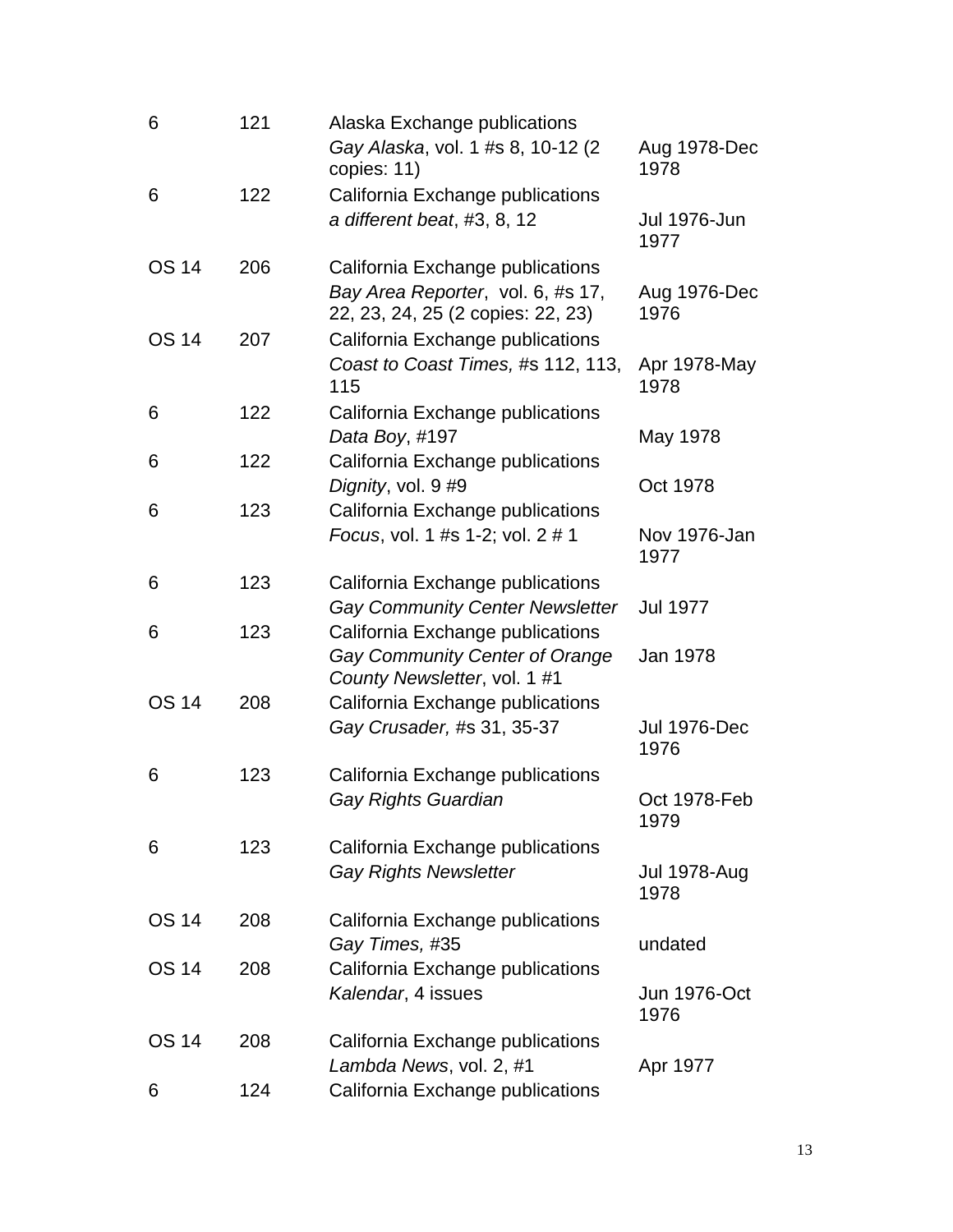|              |     | <b>Native American Solidarity</b><br>Committee newsletter, vol. 1 #s 3-5 | Apr 1976-Jul<br>1976    |
|--------------|-----|--------------------------------------------------------------------------|-------------------------|
| <b>OS 14</b> | 209 | California Exchange publications<br>NEWSWEST, #s 15, 20-24               | 1976                    |
| <b>OS 14</b> | 210 | California Exchange publications                                         |                         |
|              |     | NEWSWEST, #s 26-28, 30-31                                                | 1976                    |
| <b>OS 14</b> | 211 | California Exchange publications<br>NEWSWEST, #s 32-36                   | 1976                    |
| <b>OS 14</b> | 212 | California Exchange publications                                         |                         |
|              |     | NEWSWEST, #s 37-43                                                       | 1976                    |
| 6            | 124 | California Exchange publications                                         |                         |
|              |     | Rip Off Rag, vol. 1 #5                                                   | Aug 1976                |
| 6            | 124 | California Exchange publications<br>San Francisco Gay Life, Where It's   | undated                 |
|              |     | At, $#3$                                                                 |                         |
| <b>OS 15</b> | 213 | California Exchange publications                                         |                         |
|              |     | San Francisco Gazette, vol. 1 #3                                         | May 1978                |
| <b>OS 15</b> | 213 | California Exchange publications                                         |                         |
|              |     | San Francisco Sentinel, vol. 2, #                                        | 1975-1976               |
| <b>OS 15</b> | 214 | 25; vol. 3, #s 1, 2, 8, 9, 23-26<br>California Exchange publications     |                         |
|              |     | San Francisco Sentinel, vol. 4,                                          | 1977-1978               |
|              |     | #27; vol. 5, #s 1, 2, 15-17, 19                                          |                         |
| <b>OS 15</b> | 215 | California Exchange publications                                         |                         |
|              |     | San Francisco Sentinel, vol. 5, #s<br>20-23, 26                          | 1978                    |
| 6            | 124 | California Exchange publications                                         |                         |
|              |     | Sexual Law Reporter, vol. 2 #s 2,                                        | March/April             |
|              |     | 3, 5; vol. 4 # 2                                                         | 1976-April/June<br>1978 |
|              |     |                                                                          |                         |
| <b>OS 15</b> | 216 | California Exchange publications                                         |                         |
|              |     | The Advocate & Trader Dick's                                             | 1974-1978               |
| <b>OS 15</b> | 217 | <b>Classified Section</b><br>California Exchange publications            |                         |
|              |     | The Advocate & Trader Dick's                                             | 1978                    |
|              |     | <b>Classified Section</b>                                                |                         |
| OS 15        | 218 | California Exchange publications                                         |                         |
|              |     | The Advocate & Trader Dick's<br><b>Classified Section</b>                | 1978-1979               |
| 6            | 125 | California Exchange publications                                         |                         |
|              |     |                                                                          |                         |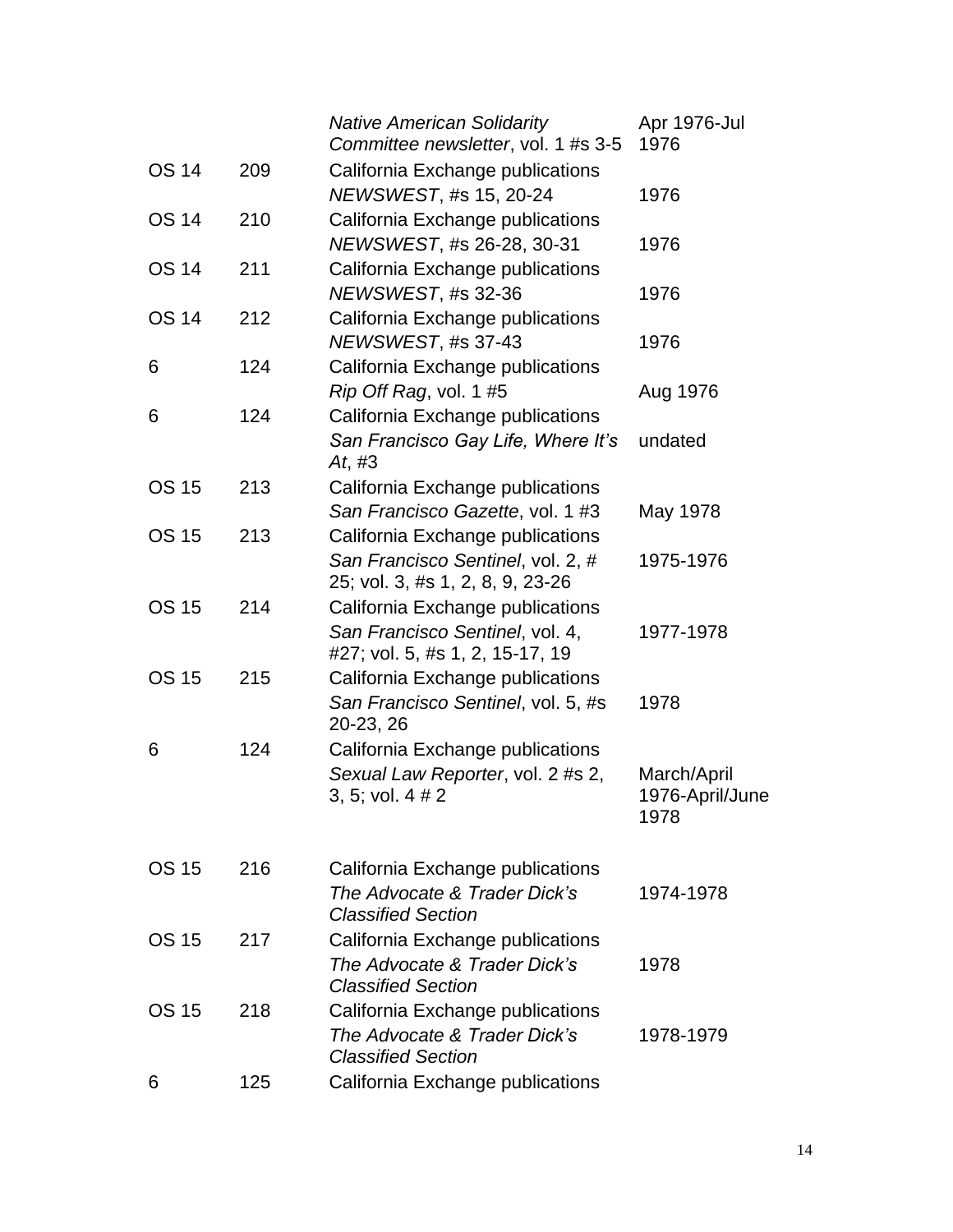|              |     | The Lesbian Tide, Jul/Aug '76                                               | July/August<br>1976      |
|--------------|-----|-----------------------------------------------------------------------------|--------------------------|
| 6            | 125 | California Exchange publications<br>This Way Out, vol. 4 #8-9, vol. 5 #1    | Oct 1978-Jan<br>1979     |
| 6            | 125 | California Exchange publications                                            |                          |
|              |     | Voice of Age, vol. 4 #5                                                     | July/August<br>1978      |
| 6            | 126 | Colorado Exchange publications                                              |                          |
|              |     | Boulder Gay Record, vol. 4, #7                                              | undated                  |
| 6            | 127 | D.C. Exchange publications                                                  |                          |
|              |     | A New Day, vol. 3 #7                                                        | <b>Jul 1979</b>          |
| 6            | 127 | D.C. Exchange publications                                                  |                          |
|              |     | Capitol Hill, vol.1 #1                                                      | Oct 1978                 |
| 6            | 127 | D.C. Exchange publications                                                  |                          |
|              |     | Common Sense, vol. 3 #1; July<br>1976 special issue; 1976 campaign<br>issue | 1976                     |
| 6            | 128 | D.C. Exchange publications                                                  |                          |
|              |     | Gays on the Hill, vol. 1 #4; vol. 3<br>#2                                   | undated-<br>Nov/Dec 1978 |
| <b>OS 15</b> | 219 | D.C. Exchange publications                                                  |                          |
|              |     | The Blade, #8                                                               | Aug 1976                 |
| 6            | 129 | Florida Exchange publications                                               |                          |
|              |     | Lesbiana Speaks, #s 7-8                                                     | Oct 1976-Dec<br>1976     |
| 6            | 130 | Iowa Exchange publications                                                  |                          |
|              |     | Radical Fairy Digest (RFD), #s 2,<br>3, 4                                   | 1974-1975                |
| 6            | 131 | Iowa Exchange publications                                                  |                          |
|              |     | Radical Fairy Digest (RFD), #s 7,<br>16                                     | 1976-1978                |
| <b>OS 15</b> | 219 | Illinois Exchange publications                                              |                          |
|              |     | Chicago Gay Life, vol. 1 #s 3, 14-<br>16; vol. 2, #s 10-12                  |                          |
| <b>OS 15</b> | 220 | Illinois Exchange publications                                              |                          |
|              |     | Chicago Gay Life, vol. 3 #s 18, 21;<br>vol. 4 #s 6, 8, 10-13                | 1978                     |
| <b>OS 15</b> | 221 | Illinois Exchange publications                                              |                          |
|              |     | Chicago Gay Life, vol. 4 #s 14-21                                           | 1978                     |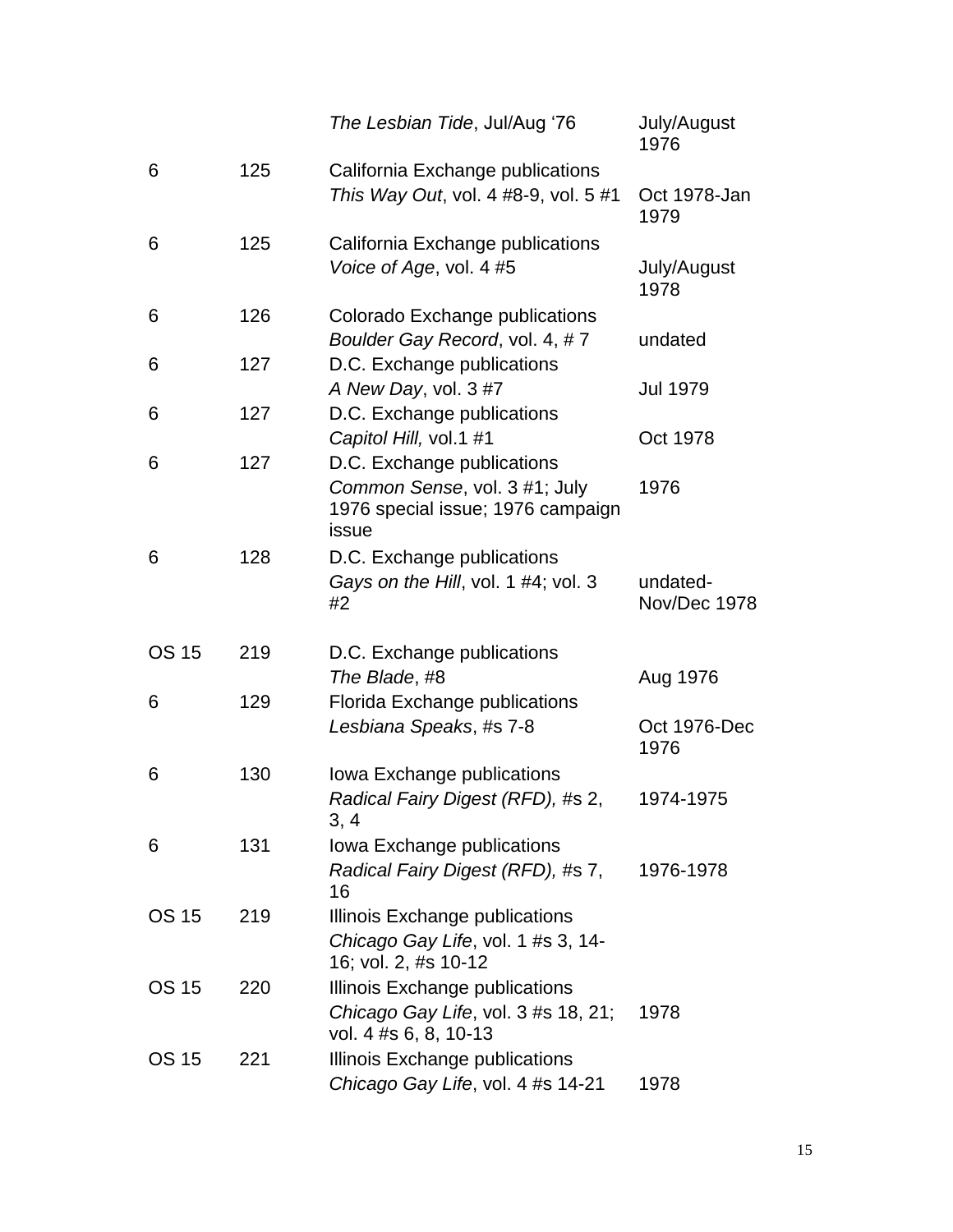| <b>OS 15</b> | 222 | Illinois Exchange publications<br>Chicago Gay Life, vol. 4 #s 23-31                                                         | 1978-1979                                         |
|--------------|-----|-----------------------------------------------------------------------------------------------------------------------------|---------------------------------------------------|
| 6            | 132 | Kansas Exchange publications                                                                                                |                                                   |
|              |     | The Yellow Brick Road, #s 2, 10-13                                                                                          | Oct 1976-Jan<br>1979                              |
| 6            | 133 | Louisiana Exchange publications<br>Gay-LA, #s 6, 10                                                                         | March/April<br>1976-<br>October/Novem<br>ber 1976 |
| 6            | 133 | Louisiana Exchange publications<br>Louisiana Gay Blade, #s 5-8, 10                                                          | Sep 1976-Feb<br>1977                              |
| 7            | 134 | Massachusetts Exchange<br>publications                                                                                      |                                                   |
| <b>OS 16</b> | 223 | Amazon Quarterly, vol. 3, #2<br>Massachusetts Exchange<br>publications                                                      | Mar 1975                                          |
|              |     | Esplanade, 1976, Sept. 11; Nov.<br>26, Dec 24; 1978. Sept 7, Nov. 2 (2)<br>copies: 1976, 12/24; 3 copies:<br>1976, Nov. 26) | Sep 1976-Nov<br>1976                              |
| <b>OS 16</b> | 224 | Massachusetts Exchange<br>publications                                                                                      |                                                   |
|              |     | Fag Rag, # 12, 13, 16/17, 23/24;<br>#7/8 (2 copies: #12)                                                                    | 1975-1978                                         |
| 7            | 134 | Massachusetts Exchange<br>publications                                                                                      |                                                   |
| <b>OS 16</b> | 225 | Focus<br>Massachusetts Exchange<br>publications                                                                             | Apr 1974                                          |
|              |     | Gay Community News / The Gay<br>Weekly, vol. 1 #s 38, 39, 41, 43,<br>45; vol. 2 #s 8, 12, 15, 17-19, 26,<br>32, 34-39       | 1974-1975                                         |
| <b>OS 16</b> | 226 | Massachusetts Exchange<br>publications                                                                                      |                                                   |
|              |     | Gay Community News / The Gay<br>Weekly, vol. 2 #s 40, 42, 45, 46,<br>48-52                                                  | 1975                                              |
| <b>OS 16</b> | 227 | Massachusetts Exchange<br>publications                                                                                      |                                                   |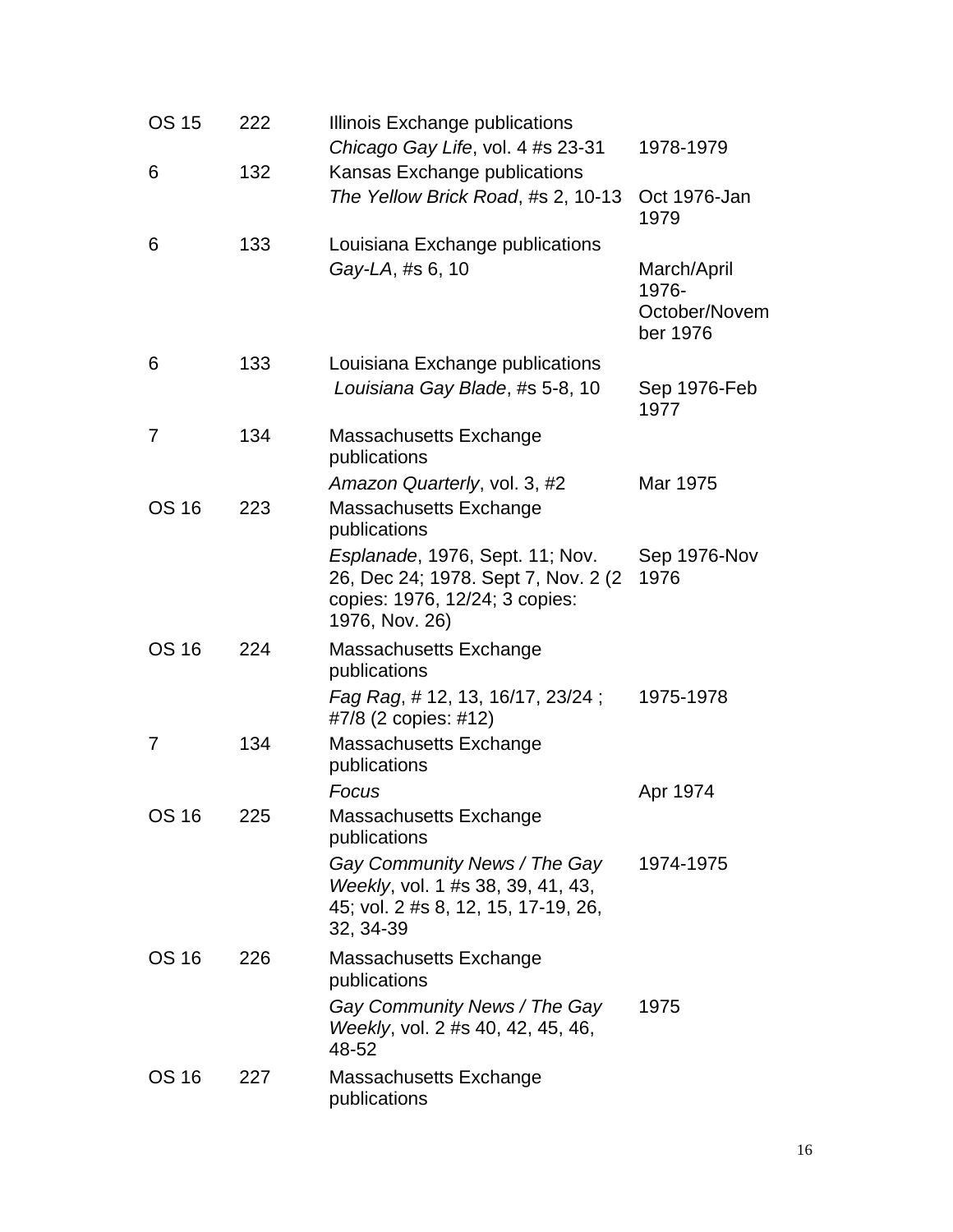|              |     | Gay Community News / The Gay<br>Weekly, vol. 3 #s 1-5, 7-10, 12-19                                                                     | 1975                 |
|--------------|-----|----------------------------------------------------------------------------------------------------------------------------------------|----------------------|
| <b>OS 16</b> | 228 | Massachusetts Exchange<br>publications                                                                                                 |                      |
|              |     | Gay Community News / The Gay<br>Weekly, vol. 3 #s 22, 27, 29-31,<br>34, 36, 37-41                                                      | 1975-1976            |
| <b>OS 16</b> | 229 | Massachusetts Exchange<br>publications                                                                                                 |                      |
|              |     | Gay Community News / The Gay<br>Weekly, vol. 3 #s 42-46; vol. 4 #s<br>9, 11, 21-25                                                     | 1976                 |
| <b>OS 16</b> | 230 | Massachusetts Exchange<br>publications                                                                                                 |                      |
|              |     | Gay Community News / The Gay<br>Weekly, vol. 4 #s 27, 28, 31, 32;<br>vol. 5 #s 33, 48; vol. 6 #s 2, 4, 6, 7,<br>9                      | 1977-1978            |
| <b>OS 16</b> | 231 | Massachusetts Exchange<br>publications                                                                                                 |                      |
|              |     | Gay Community News / The Gay<br>Weekly, vol. 6 #s 10, 12, 13, 15-18,<br>$20 - 24$                                                      | 1978-1979            |
| <b>OS 16</b> | 232 | Massachusetts Exchange<br>publications                                                                                                 |                      |
|              |     | Gay Community News / The Gay<br><i>Weekly, vol. 6 #s 25-27</i>                                                                         | 1979                 |
| 7            | 134 | Massachusetts Exchange<br>publications                                                                                                 |                      |
|              |     | Haymarket News, vol. 2 #10; vol. 3 Jul 1976-Nov<br>#s 2, 3, 5; vol. 4 #8, 11; vol. 5 #s 2,<br>4                                        | 1978                 |
| 7            | 134 | Massachusetts Exchange<br>publications                                                                                                 |                      |
| <b>OS 16</b> | 232 | <b>MA Caucus for Gay Legislation</b><br>Massachusetts Exchange<br>publications                                                         | <b>Jul 1978</b>      |
|              |     | Unitarian Universalist World, vol. 6<br>#s 3-4, 7, 9, 11-15, 17; vol. 7 #s 1,<br>5; December 1, 1976 (no #); vol. 9<br>#s 3, 12-14, 16 | Feb 1975-Dec<br>1978 |
| <b>OS 17</b> | 233 | Maine Exchange publications                                                                                                            |                      |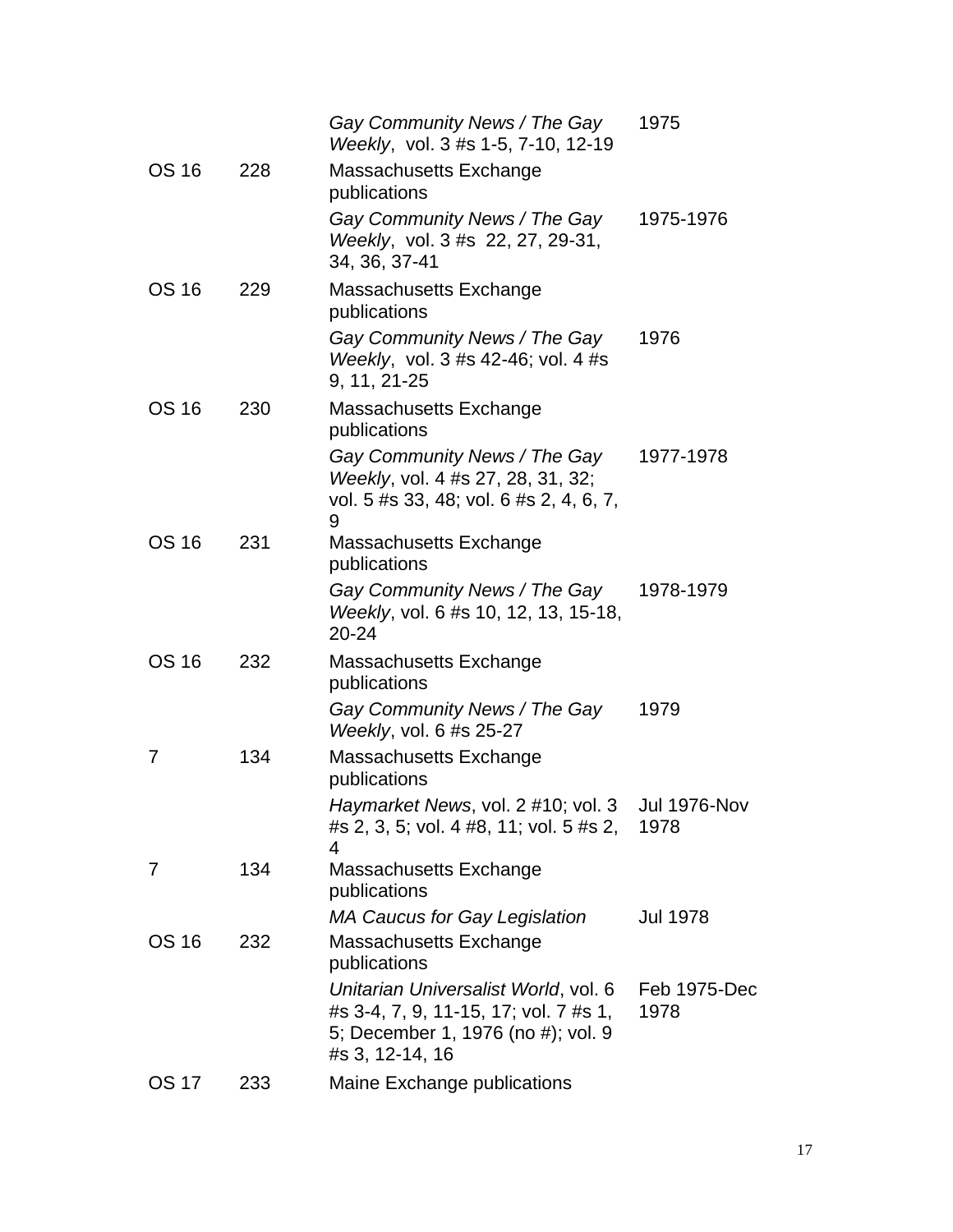|              |     | Cocoon, vol. 1 #2                                                                                            | <b>Nov 1978</b>              |
|--------------|-----|--------------------------------------------------------------------------------------------------------------|------------------------------|
| 7            | 135 | Maine Exchange publications                                                                                  |                              |
|              |     | Maine Civil Liberties Newsletter,<br>vol. 7 #1                                                               | Mar 1977                     |
| <b>OS 17</b> | 233 | Maine Exchange publications                                                                                  |                              |
|              |     | Maine Freewoman's Herald, vol. 2<br>#s 3, 6, 7; vol. 3 #s 1, 2, 4, 6, 7 (2)<br>copies: 1, 2); vol. 4 #s 9-10 | Oct/Nov 1974-<br>Summer 1978 |
| 7            | 135 | Maine Exchange publications<br>The Issue, #4                                                                 | Feb 1976                     |
| 7            | 135 | Maine Exchange publications                                                                                  |                              |
|              |     | Union St. Pub newsletter, #2 and<br>#7                                                                       | undated                      |
| 7            | 136 | Mississippi Exchange publications                                                                            |                              |
|              |     | Mississippi Gay Alliance<br>newsletter, vol. 3 #1                                                            | Jan 1977                     |
| 7            | 137 | New Hampshire Exchange<br>publications                                                                       |                              |
|              |     | Feminist Newsletter, vol. 1 #3                                                                               | <b>Nov 1976</b>              |
| 7            | 137 | New Hampshire Exchange<br>publications                                                                       |                              |
|              |     | Full Circle, vol. 1, #6                                                                                      | Aug 1979                     |
| 7            | 138 | North Carolina Exchange<br>publications                                                                      |                              |
|              |     | Free Press, vol. 2, #19                                                                                      | Dec 1976                     |
| 7            | 139 | New York Exchange publications<br>Ain't It Da Truth, #11                                                     | undated                      |
| 7            | 139 | New York Exchange publications                                                                               |                              |
|              |     | Christopher Street, vol. 1, #s 3-6                                                                           | Sep 1976-Jan<br>1979         |
| 7            | 139 | New York Exchange publications<br><b>City Women</b>                                                          | Sep 1976                     |
| 7            | 140 | New York Exchange publications                                                                               |                              |
|              |     | Dyke, #3                                                                                                     | <b>Fall 1976</b>             |
| <b>OS 17</b> | 234 | New York Exchange publications                                                                               |                              |
|              |     | Flash, The International Guide to<br>Gay Living, vol. 40, #11                                                | <b>Jun 1976</b>              |
| 7            | 140 | New York Exchange publications                                                                               |                              |
|              |     | Gaycon Press Newsletter, Sept.<br>1976, Oct. 1976, Christmas 1976                                            | Sep 1976-Dec<br>1976         |
| <b>OS 17</b> | 234 | New York Exchange publications                                                                               |                              |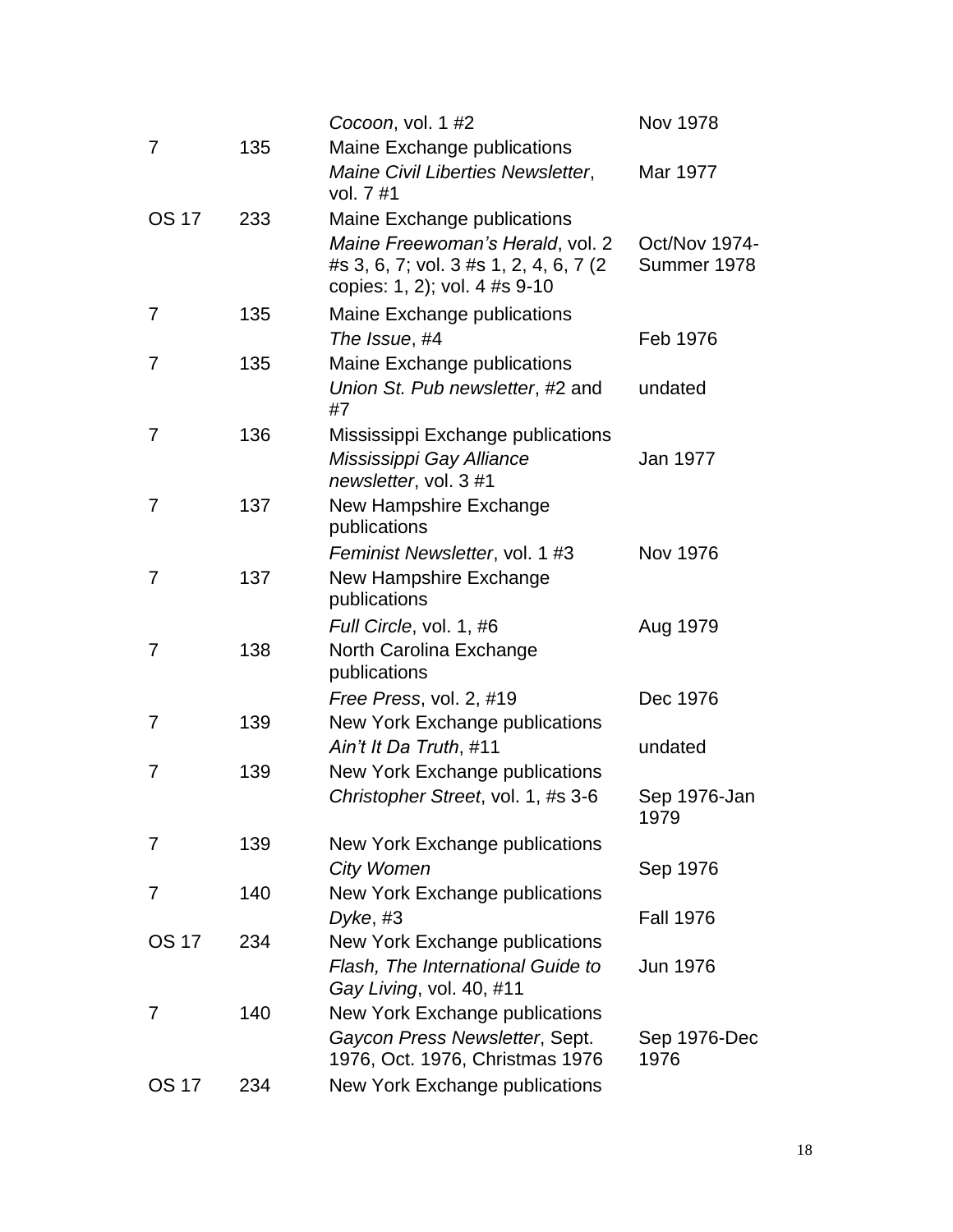|                |     | Gaysweek #s 50-52, 83-88, 90, 91                                                                                                                  | <b>Jan 1978-Nov</b><br>1978             |
|----------------|-----|---------------------------------------------------------------------------------------------------------------------------------------------------|-----------------------------------------|
| 7              | 140 | New York Exchange publications<br>Insight: A Quarterly of Gay Catholic<br>Opinion, vol. 1, #1; vol. 2 #4                                          | Fall 1976-<br>Summer 1978               |
| 7              | 141 | New York Exchange publications<br>Lesbian Herstory Archives #s 2-3<br>$(2 \text{ copies: } 3)$                                                    | Mar 1976-Nov<br>1976                    |
| $\overline{7}$ | 141 | New York Exchange publications<br>Motive, vol. 32 #s 1-2                                                                                          | 1972                                    |
| <b>OS 17</b>   | 235 | New York Exchange publications<br>New Women's Times, vol. 2 # 11;<br>vol. 4, #s 2, 8-11; vol. 5 #2                                                | Dec 1977-Feb<br>1979                    |
| 7              | 141 | New York Exchange publications<br>New York Knight Life, vol. 2 #9                                                                                 | Feb 1980                                |
| <b>OS 17</b>   | 235 | New York Exchange publications<br>Quash, vol. 1 #s 2, 3; vol. 3 # 5                                                                               | Dec 1975-<br>November/Dece<br>mber 1978 |
| 7              | 142 | New York Exchange publications<br>Quash, vol. 2 #1                                                                                                | Nov/Dec 1976                            |
| <b>OS 17</b>   | 235 | New York Exchange publications<br>The Empty Closet, #80, 86-90 (2<br>copies: 90)                                                                  | Feb 1978-Jan<br>1979                    |
| 7              | 142 | New York Exchange publications<br>The Gay Activist, vol. 5 #1                                                                                     | Feb/March<br>1976                       |
| 7              | 142 | New York Exchange publications<br>The Lesbian Feminist, Aug. 1976,<br>Sept./Oct. 1976, Oct. 1978, Jan.<br>1979 (2 copies: Oct 1978, Jan.<br>1979) | Aug 1976-Jan<br>1979                    |
| 7              | 142 | New York Exchange publications<br>The West Sider, Oct. 1976, Dec.<br>1976, Jan. 1977, Oct. 1978, Nov.<br>1978, Aug. 1979                          | Oct 1976-Aug<br>1979                    |
| <b>OS 17</b>   | 236 | Ohio Exchange publications<br>High Gear, Jan., July, Dec. 1978;<br>Jan. 1979                                                                      | Jan 1978-Jan<br>1978                    |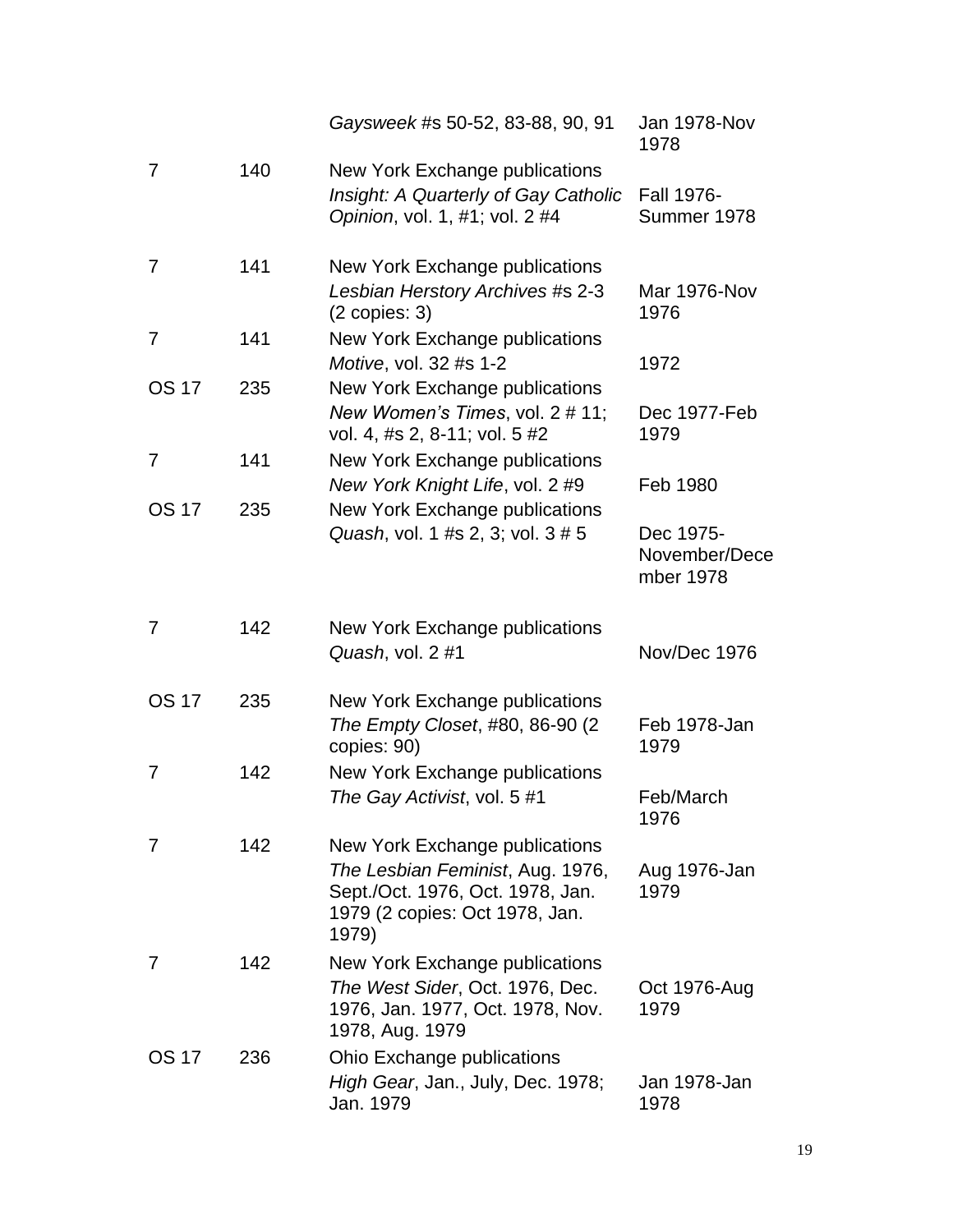| 7            | 143 | Oklahoma Exchange publications<br>Libertarians for Gay Rights-<br>newsletter                                | Aug 1976        |
|--------------|-----|-------------------------------------------------------------------------------------------------------------|-----------------|
| <b>OS 17</b> | 237 | Oregon Exchange publications<br>Northwest Gay Review, vol. 5 #1                                             | Jan 1978        |
| <b>OS 17</b> | 237 | Oregon Exchange publications<br>NW Fountain, vol. 1 #8                                                      | Nov 1978        |
| <b>OS 17</b> | 238 | Pennsylvania Exchange<br>publications<br>di-MEN'-sion, vol. 1 #3                                            | <b>Jun 1976</b> |
| 7            | 144 | Pennsylvania Exchange<br>publications<br>Gay Era, no number (May 1976);                                     | May 1976-Dec    |
|              |     | vol. 2 #s 4-9; vol. 4 #s 7-9                                                                                | 1978            |
| 7            | 145 | Pennsylvania Exchange<br>publications                                                                       |                 |
|              |     | Gay Life, #19                                                                                               | Oct 1978        |
| <b>OS 17</b> | 238 | Pennsylvania Exchange<br>publications                                                                       |                 |
| <b>OS 17</b> | 238 | Gay News (Pittsburgh Edition), #2<br>Pennsylvania Exchange                                                  | <b>Nov 1976</b> |
|              |     | publications<br>Philadelphia Gay News, vol. 2, #s<br>2, 5; vol. 3 #s 1, 3                                   | 1978            |
| <b>OS 17</b> | 239 | Pennsylvania Exchange<br>publications                                                                       |                 |
|              |     | Philadelphia Gay News, vol. 3 # 5;<br>mid-month supplements - Sept<br>1978, Oct 1978, Dec 1978, Jan<br>1979 | 1978-1979       |
|              | 145 | Pennsylvania Exchange<br>publications<br>Philadelphia's New Gay Life, #17                                   | Sep 1978        |
| 7            | 145 | Pennsylvania Exchange<br>publications<br><b>Radical Queen</b>                                               | 1975            |
| 7            | 145 | Pennsylvania Exchange<br>publications<br>The Weekly Gayzette, 1 issue n.d.;                                 | Jan 1976-Dec    |
|              |     | vol. 3 #s 4, 21, 22, 26, 28-36, 40-<br>48, 51-52                                                            | 1976            |
| <b>OS 17</b> | 239 | Pennsylvania Exchange<br>publications                                                                       |                 |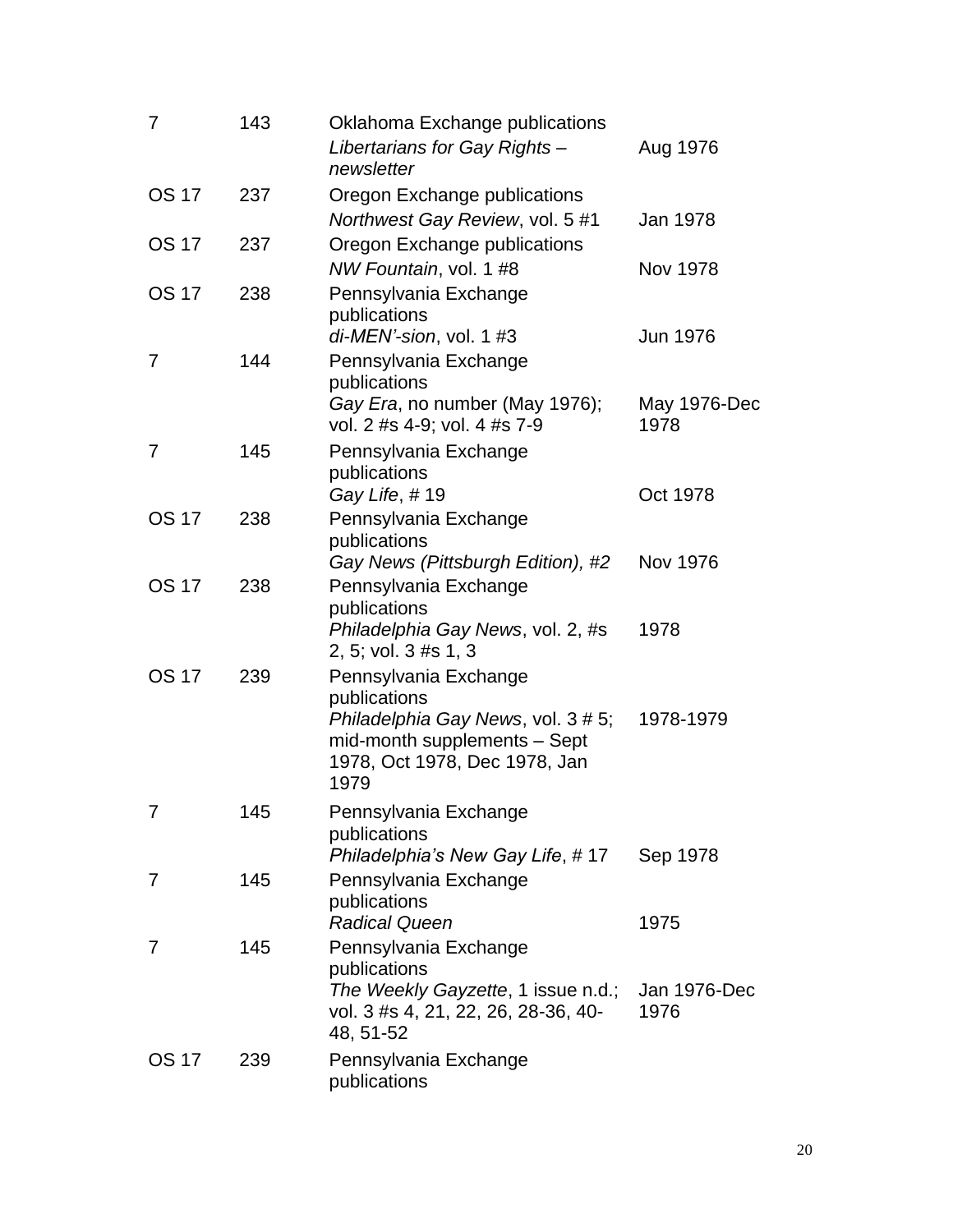|                        |                   | Wicce, #4                                                                                                                     | Summer 1975                                              |
|------------------------|-------------------|-------------------------------------------------------------------------------------------------------------------------------|----------------------------------------------------------|
| 7                      | 146               | Pennsylvania Exchange<br>publications<br>ZAP (State College), April-October<br>1976, Sept.-Oct. 1978, Dec. 1978,<br>Jan. 1979 | Apr 1976-Jan<br>1979                                     |
| <b>OS 17</b>           | 239               | <b>Texas Exchange publications</b><br>Montrose Star, #55                                                                      | Aug 1977                                                 |
| 8                      | 147               | <b>Washington Exchange publications</b><br>A Women's Place Newsletter                                                         | <b>Jul 1976</b>                                          |
| 8                      | 147               | <b>Washington Exchange publications</b><br>Seattle Gay News, vol. 3 #s 1, 3, 5-<br>7 (2 copies: 6)                            | December/Janu<br>ary 1976-<br>September/Oct<br>ober 1976 |
| <b>OS 17</b>           | 240               | <b>Washington Exchange publications</b><br>Seattle Gay News, vol. 5 #s 1, 2,<br>13, 16-21, 23 (2 copies: 13)                  | Jan 1978-Dec<br>1978                                     |
| 8                      | 148               | <b>Wisconsin Exchange publications</b><br>GPU News (Gay People's Union),<br>vol. 5 #1-; vol. 6 #2; vol. 7 # 5                 | <b>Jul 1976-Feb</b><br>1978                              |
| 8                      | 149               | <b>Wisconsin Exchange publications</b><br>GPU News (Gay People's Union),<br>vol. 7 # 12; vol. 8 #s 2, 4                       | Sep 1978-Jan<br>1979                                     |
| <b>Box</b>             | <b>Folder</b>     | <b>Subseries 4.2: LGBTQ+ Guides</b><br><b>Folder Title</b>                                                                    |                                                          |
| 8                      | 150               | Gay Groups in New England                                                                                                     | Jun 1974                                                 |
| 8                      | 150               | Gay Yellow Pages, #6 & 8                                                                                                      | Summer 1975-<br><b>Fall/Winter</b><br>1976               |
| 8<br><b>OS 17</b><br>8 | 151<br>241<br>151 | Gaia's Guide<br>San Francisco Survival Manual<br>Colorado Directory                                                           | 1977<br>undated<br>Summer 1978                           |
| 8<br>8                 | 151<br>151        | Gay Life, #18 (PA, OH, WV)<br>A Gay Person's Guide to New<br>England (2 copies)                                               | Sep 1978<br>1977                                         |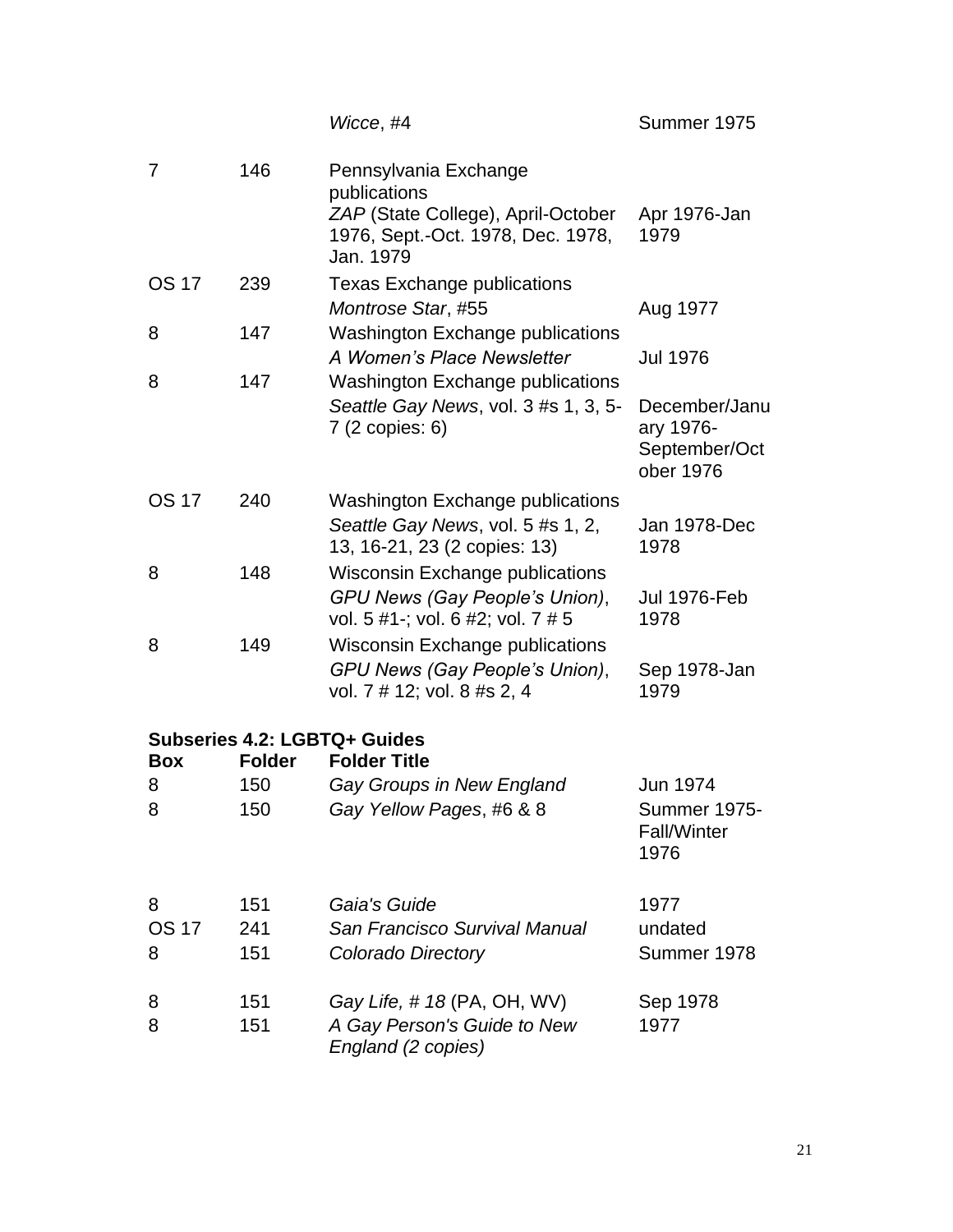| <b>Box</b>   | <b>Folder</b> | <b>Folder Title</b>                                      |                            |
|--------------|---------------|----------------------------------------------------------|----------------------------|
| 8            | 152           | Arno Press - Homosexuality                               | Aug 1975                   |
| <b>OS 17</b> | 241           | First Things First - Books for<br>Women (2 copies)       | 1975-1976                  |
| 8            | 152           | Gay Literature - Oscar Wilde<br><b>Memorial Bookshop</b> | <b>Fall 1975</b>           |
| 8            | 153           | Gay Literature - Oscar Wilde<br><b>Memorial Bookshop</b> | Winter 1976                |
| 8            | 153           | Jade and Sarsaparilla flyer (2)<br>copies)               | 1976                       |
| 8            | 154           | 13th Moon                                                | 1978                       |
| 8            | 154           | <b>Berkley Publishing Corporation</b>                    | Dec 1978                   |
| 8            | 154           | <b>Christopher Street</b>                                | 1978                       |
| 8            | 154           | Delta Publishing Co. - press<br>release                  | Sep 1978                   |
| 8            | 154           | Diana Press (2 copies)                                   | 1978                       |
| 8            | 154           | Elysian Fields Booksellers - Gay<br>Literature           | 1978                       |
| 8            | 154           | Gay Literature - Oscar Wilde<br><b>Memorial Bookshop</b> | Spring/Summer<br>1978      |
| 8            | 154           | <b>Harper Junior Books</b>                               | 1978                       |
| 8            | 154           | <b>HBJ Jove Journal</b>                                  | <b>Jul 1978</b>            |
| 8            | 154           | <b>Macmillan News</b>                                    | Nov 1978                   |
| 8            | 155           | Gay Literature - Oscar Wilde<br><b>Memorial Bookshop</b> | <b>Fall/Winter</b><br>1978 |
| 8            | 155           | Giovanni's Room                                          | Feb 1988                   |
| <b>OS 17</b> | 241           | <b>New Women's Times - Feminist</b><br><b>Review</b>     | <b>Nov 1978</b>            |
| 8            | 156           | <b>Avon Books</b>                                        | undated                    |
| 8            | 156           | Conditions                                               | undated                    |
| 8            | 156           | <b>New Victoria Publishers</b>                           | undated                    |
| 8            | 156           | Olivia Records                                           | undated                    |
| 8            | 156           | The Women's Press Collective                             | undated                    |
| 8            | 156           | Urana Records                                            | undated                    |
| 8            | 156           | <b>Violet Press</b>                                      | undated                    |

#### **Subseries 4.3: Literature and Music Catalogs**

# **Series 5: News Clippings**

| <b>Box</b> | <b>Folder</b> | <b>Folder Title</b> | <b>Dates</b> |
|------------|---------------|---------------------|--------------|
| 8          | 157           | <b>Clippings</b>    | 1974         |
| 8          | 158           | <b>Clippings</b>    | 1975         |
| 8          | 159           | <b>Clippings</b>    | 1976         |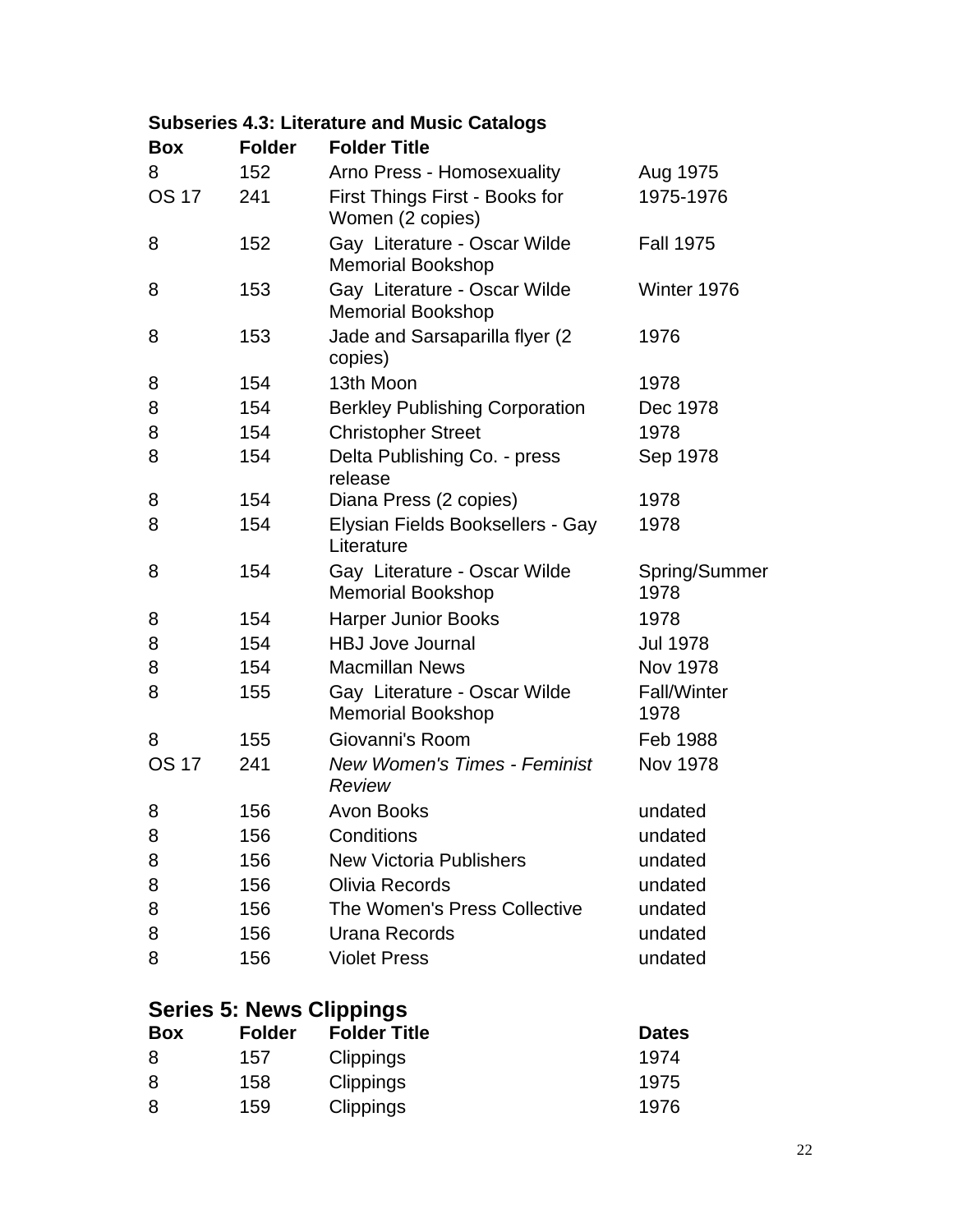| 8          | 160           | Clippings                                                                       | 1977                 |
|------------|---------------|---------------------------------------------------------------------------------|----------------------|
| 8          | 161           | Clippings                                                                       | 1978                 |
| 8          | 162           | Clippings                                                                       | 1979, 1980           |
| 8          | 163           | Clippings                                                                       | undated              |
|            |               | <b>Series 6: Personal Correspondence</b>                                        |                      |
| <b>Box</b> | <b>Folder</b> | <b>Folder Title</b>                                                             | <b>Dates</b>         |
| 9          | 164           | Correspondence - Stan Fortuna<br>(restricted material removed until<br>2097)    | Feb 1973-Jan<br>1976 |
| 9          | 165           | Correspondence - Susan<br>Henderson                                             | 1972                 |
| 9          | 166           | Correspondence - Susan<br>Henderson (restricted material<br>removed until 2097) | 1974                 |
| 9          | 167           | Correspondence - Susan<br>Henderson                                             | 1975                 |
| 9          | 168           | Correspondence - Susan<br>Henderson                                             | Mar 1976-Jul<br>1976 |
| 9          | 169           | Correspondence - Susan<br>Henderson                                             | Aug 1976-Dec<br>1976 |
| 9          | 170           | Correspondence - Susan<br>Henderson                                             | 1977                 |
| 9          | 171           | Correspondence - Susan<br>Henderson                                             | 1978                 |
| 9          | 172           | Correspondence - Susan<br>Henderson                                             | 1979                 |
| 9          | 173           | Correspondence - Susan<br>Henderson                                             | 1980                 |
| 9          | 174           | Correspondence - Susan<br>Henderson                                             | 1981, 1982           |
| 9          | 175           | Correspondence - Peter Prizer                                                   | 1974-1975            |
| 9          | 176           | Correspondence - Peter Prizer                                                   | 1976-1978            |
| 9          | 176.1         | Correspondence - "Shep"                                                         | 1973                 |

# **Series 7: Subject Files**

| Subseries 7.1: Post 1980 LGBTQ+ Publications |        |                                |                      |
|----------------------------------------------|--------|--------------------------------|----------------------|
| <b>Box</b>                                   | Folder | <b>Folder Title</b>            |                      |
| 9                                            | 177    | Post 1980 LGBTQ+ Publications  |                      |
|                                              |        | The Advocate, #s 438, 456, 458 | Jan 1986-Oct<br>1986 |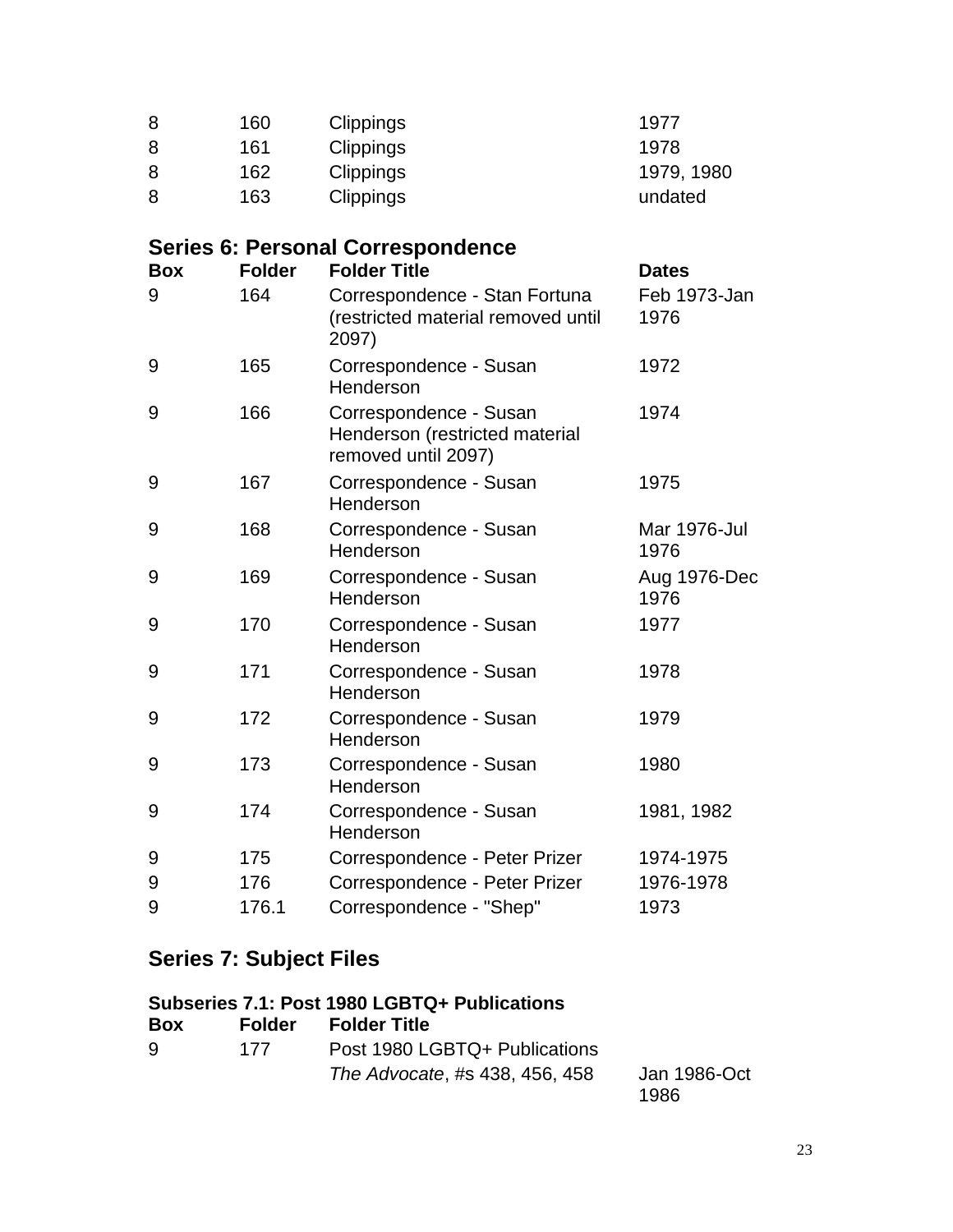| <b>OS 17</b> | 242 | Post 1980 LGBTQ+ Publications                                          |                                    |
|--------------|-----|------------------------------------------------------------------------|------------------------------------|
|              |     | The Advocate, Dining and Leisure<br>Guide                              | Aug 1994                           |
| 9            | 178 | Post 1980 LGBTQ+ Publications                                          |                                    |
|              |     | Apex, vol. 1 #s 2. 7. 11; vol. 2 # 1-<br>7, 11                         | 1992-1993                          |
| 9            | 179 | Post 1980 LGBTQ+ Publications                                          |                                    |
|              |     | Apex, vol. 3 #10; vol. 4 #1 (3<br>copies), $5(2 \text{ copies})$ , $6$ | 1994-1995                          |
| <b>OS 17</b> | 242 | Post 1980 LGBTQ+ Publications                                          |                                    |
|              |     | Bay Windows, vol. 13 #s 20, 27,<br>29, 32, 36; vol. 14, #1, 3          | May 1995-Jan<br>1996               |
| <b>OS 18</b> | 243 | Post 1980 LGBTQ+ Publications                                          |                                    |
|              |     | Community Pride Reporter vol. 2                                        | Nov 1994-Jan                       |
|              |     | #5, 11 (2 copies: #2); vol. 3 #5                                       | 1996                               |
| <b>OS 18</b> | 243 | Post 1980 LGBTQ+ Publications                                          |                                    |
|              |     | In Newsweekly, vol. 5, #20                                             | Jan 1996                           |
| <b>OS 18</b> | 243 | Post 1980 LGBTQ+ Publications                                          |                                    |
|              |     | Lambda Rising                                                          | 1975                               |
|              |     | Lambda Rising: BOOK REPORT,<br>Vol. 1 #3                               | 1988                               |
|              |     | Lambda Rising - News                                                   | <b>Winter 1994-</b><br>Autumn 1995 |
| <b>OS 18</b> | 244 | Post 1980 LGBTQ+ Publications                                          |                                    |
|              |     | Metro Lifestyles, vol. 2, #10                                          | May 1993                           |
| 10           | 180 | Post 1980 LGBTQ+ Publications                                          |                                    |
|              |     | <b>Out in Maine</b>                                                    | Summer 2014                        |
| 10           | 180 |                                                                        |                                    |
|              |     | Post 1980 LGBTQ+ Publications                                          |                                    |
|              |     | Newsweek (3 issues with LGBTQ<br>cover stories)                        | Aug 1983-Mar<br>1990               |
| <b>OS 18</b> | 244 | Post 1980 LGBTQ+ Publications                                          |                                    |
|              |     | Our Paper, vol. 7 #s 3, 5                                              | Nov 1989-Jan<br>1990               |
| <b>OS 18</b> | 244 | Post 1980 LGBTQ+ Publications                                          |                                    |
|              |     | Philadelphia Gay News, vol. 12<br>#15                                  | Feb 1988                           |
| <b>OS 18</b> | 244 | Post 1980 LGBTQ+ Publications                                          |                                    |
|              |     | Provincetown Paper, vol. 1 #14                                         | Sep 1991                           |
| <b>OS 18</b> | 244 | Post 1980 LGBTQ+ Publications                                          |                                    |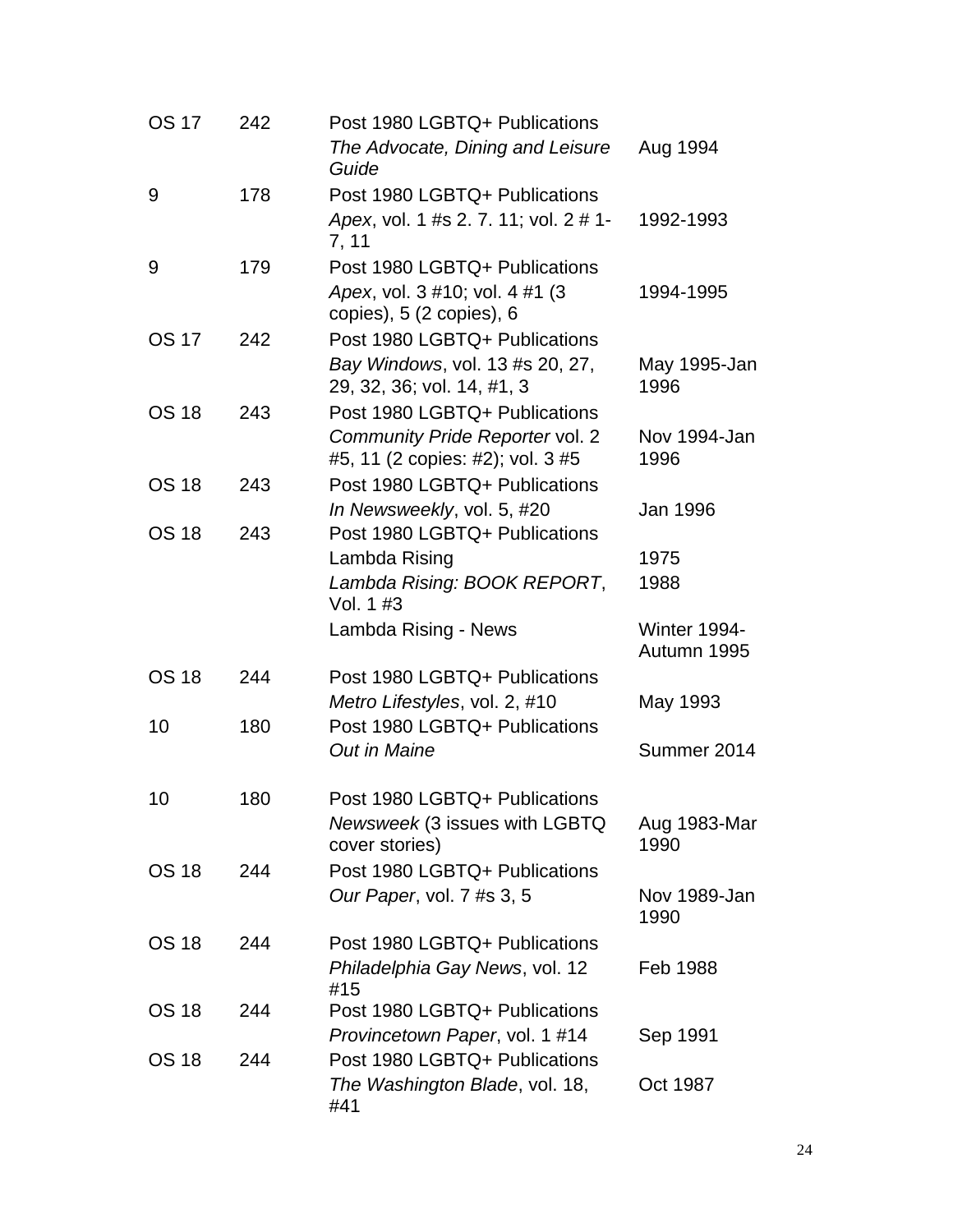| <b>OS 18</b> | 245           | Post 1980 LGBTQ+ Publications<br>The Washington Blade, vol. 18,<br>#41; vol. 26, #25, 28, 30, 51; vol.<br>27, #1             | Jun 1905-Jan<br>1996 |
|--------------|---------------|------------------------------------------------------------------------------------------------------------------------------|----------------------|
| <b>Box</b>   | <b>Folder</b> | <b>Subseries 7.2: Other Collected Publications</b><br><b>Folder Title</b>                                                    |                      |
| <b>OS 18</b> | 246           | <b>Other Collected Publications</b>                                                                                          |                      |
|              |               | Akwesasne Notes, vol. 8 #3                                                                                                   | Autumn 1976          |
| <b>OS 18</b> | 246           | <b>Other Collected Publications</b>                                                                                          |                      |
|              |               | Civil Liberties, #s 304, 323, 324                                                                                            | Sep 1974-May<br>1978 |
| <b>OS 18</b> | 246           | <b>Other Collected Publications</b>                                                                                          |                      |
|              |               | Coastal Journal, vol. 11 #23                                                                                                 | <b>Jun 1976</b>      |
| 10           | 181           | <b>Other Collected Publications</b>                                                                                          |                      |
|              |               | Eden Underground News Service,<br>#33                                                                                        | 1977                 |
| <b>OS 18</b> | 246           | <b>Other Collected Publications</b>                                                                                          |                      |
|              |               | Equal Times, vol. 1 #5                                                                                                       | Dec 1976             |
| 10           | 181           | <b>Other Collected Publications</b>                                                                                          |                      |
|              |               | <b>Human Behavior</b>                                                                                                        | Aug 1975             |
| <b>OS 18</b> | 246           | <b>Other Collected Publications</b>                                                                                          |                      |
|              |               | J.P. Stevens Boycott News, #5                                                                                                | Jun 1978             |
| <b>OS 18</b> | 247           | <b>Other Collected Publications</b>                                                                                          |                      |
|              |               | Majority Report, vol. 5 #14                                                                                                  | Nov 1975             |
| 10           | 181           | <b>Other Collected Publications</b>                                                                                          |                      |
|              |               | Margins: A Review of Little Mags<br>and Small Press Books, #20, 23<br>(focus on Gay and Lesbian writers<br>and publications) | May 1975-Aug<br>1975 |
| <b>OS 18</b> | 247           | <b>Other Collected Publications</b>                                                                                          |                      |
|              |               | Michigan Free Press, #173                                                                                                    | Jan 1978             |
| 10           | 182           | <b>Other Collected Publications</b>                                                                                          |                      |
|              |               | Ms., Vol. 3, #8                                                                                                              | Feb 1975             |
| <b>OS 18</b> | 247           | <b>Other Collected Publications</b>                                                                                          |                      |
|              |               | National NOW Times, vol. 11 #s 7,<br>9                                                                                       | Jun 1978-Aug<br>1978 |
| 10           | 182           | <b>Other Collected Publications</b>                                                                                          |                      |
|              |               | New Times, Vol. 5, #3                                                                                                        | Aug 1975             |
| 10           | 182           | <b>Other Collected Publications</b>                                                                                          |                      |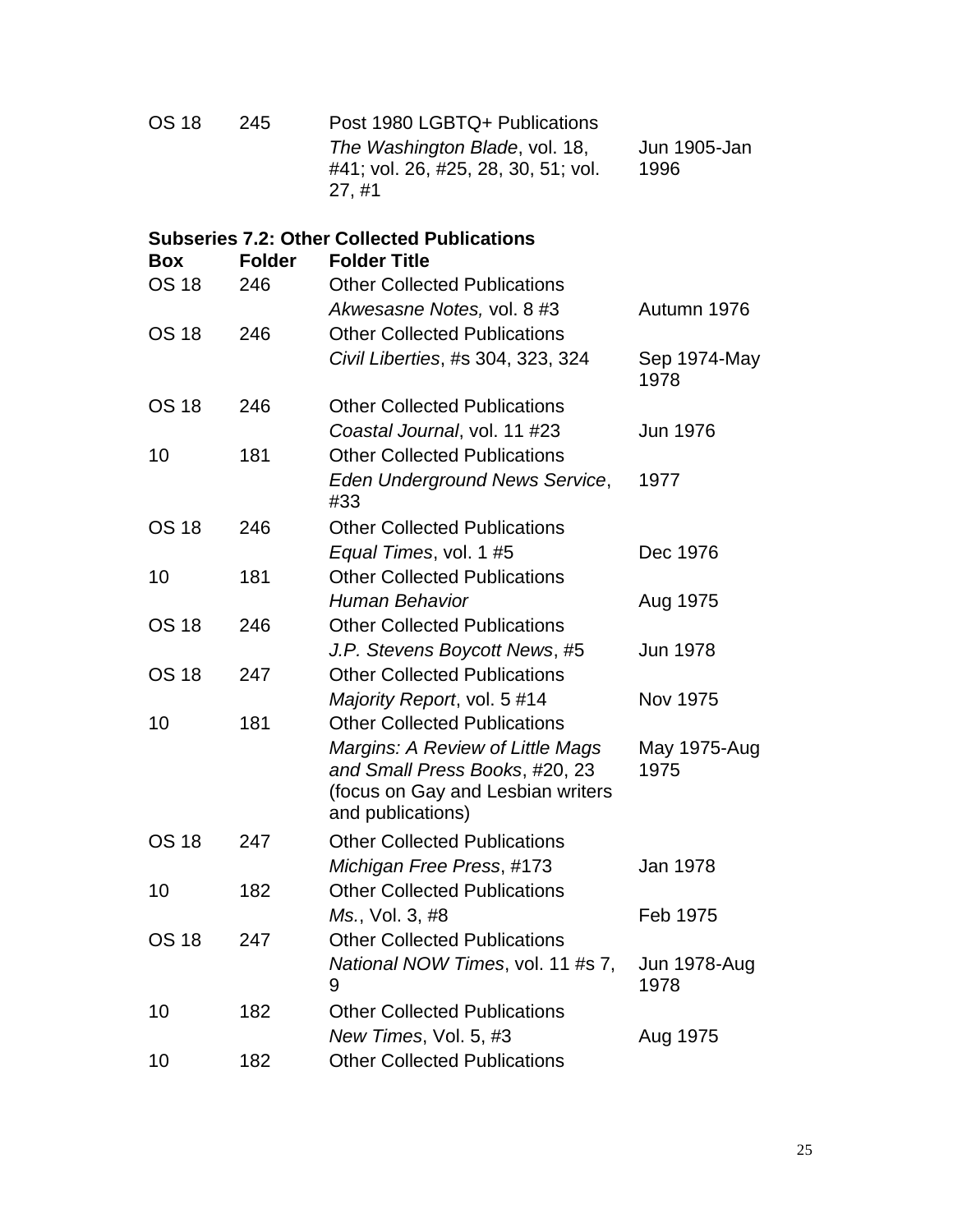|                                          |     | <b>North Deering Congregational</b><br><b>Church Newsletter</b> | Sep 1975-Mar<br>1976       |  |
|------------------------------------------|-----|-----------------------------------------------------------------|----------------------------|--|
| <b>OS 18</b>                             | 247 | <b>Other Collected Publications</b><br>Open Road, #8            | <b>Fall/Winter</b><br>1978 |  |
| <b>OS 18</b>                             | 247 | <b>Other Collected Publications</b>                             |                            |  |
|                                          |     | Street Papers, vol. 5 #2                                        | June/July 1978             |  |
| <b>OS 18</b>                             | 247 | <b>Other Collected Publications</b>                             |                            |  |
|                                          |     | The Other Side                                                  | undated                    |  |
| <b>OS 18</b>                             | 247 | <b>Other Collected Publications</b>                             |                            |  |
|                                          |     | The Wise Guide                                                  | <b>Jun 1978</b>            |  |
| Subseries 7.3: Press Releases - Received |     |                                                                 |                            |  |

| <b>Box</b> | <b>Folder</b> | <b>Folder Title</b>              | <b>Dates</b>  |  |  |
|------------|---------------|----------------------------------|---------------|--|--|
| 10         | 183           | <b>Press Releases - Received</b> | 1975          |  |  |
| 10         | 184           | <b>Press Releases - Received</b> | 1976-1977     |  |  |
| 10         | 185           | <b>Press Releases - Received</b> | 1978          |  |  |
| 10         | 186           | <b>Press Releases - Received</b> | 1979, undated |  |  |
|            |               |                                  |               |  |  |

## **Subseries 7.4: Maine Politics**

| <b>Box</b>      | <b>Folder</b> | <b>Folder Title</b>                      | <b>Dates</b>  |
|-----------------|---------------|------------------------------------------|---------------|
| 10              | 187           | <b>ME Politics - Standards and Goals</b> | undated       |
| 10              | 188           | <b>ME Politics - Publications</b>        | 1978, undated |
| 10              | 189           | <b>ME Politics - Misc</b>                | 1975-1978     |
| MC <sub>8</sub> | Dr2           | ME Politics - Voting District Map        | 1969          |

|            | Subseries 7.5: Articles, Pamphlets, and Other Educational Materials |                                                           |              |  |  |
|------------|---------------------------------------------------------------------|-----------------------------------------------------------|--------------|--|--|
| <b>Box</b> | <b>Folder</b>                                                       | <b>Folder Title</b>                                       | <b>Dates</b> |  |  |
| 10         | 190                                                                 | <b>Articles and Other Educational</b><br><b>Materials</b> | 1969-1974    |  |  |
| 10         | 191                                                                 | Articles and Other Educational<br><b>Materials</b>        | 1976, 1978   |  |  |
| 11         | 192                                                                 | <b>Articles and Other Educational</b><br><b>Materials</b> | undated      |  |  |
| 11         | 193                                                                 | Pamphlets                                                 | undated      |  |  |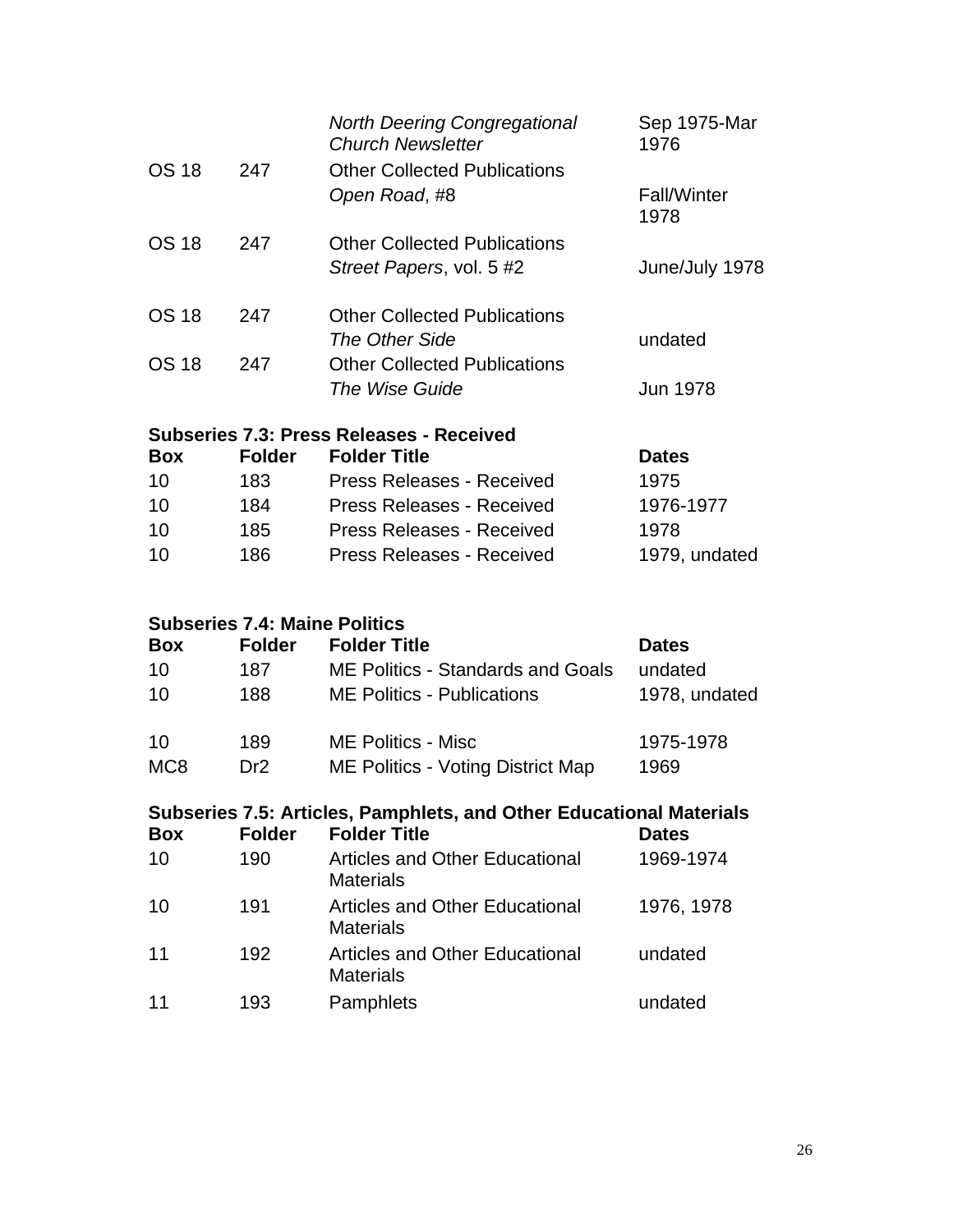|            |                              | <b>Subseries 7.6: Conference Materials</b>                                        |                                    |
|------------|------------------------------|-----------------------------------------------------------------------------------|------------------------------------|
| <b>Box</b> | <b>Folder</b>                | <b>Folder Title</b>                                                               | <b>Dates</b>                       |
| 11         | 194                          | <b>Conference Materials</b>                                                       | 1975-1976,<br>1978-1979            |
| 11         | 195                          | <b>Conference Materials</b>                                                       | 1987, undated                      |
|            | <b>Subseries 7.7: Flyers</b> |                                                                                   |                                    |
| <b>Box</b> | <b>Folder</b>                | <b>Folder Title</b>                                                               | <b>Dates</b>                       |
| 11         | 196                          | <b>Flyers</b>                                                                     | 1974, 1976,<br>1977, 1978,<br>1979 |
| 11         | 197                          | <b>Flyers</b>                                                                     | undated                            |
|            | <b>Series 8: Photographs</b> |                                                                                   |                                    |
| <b>Box</b> | <b>Folder</b>                | <b>Folder Title</b>                                                               | <b>Dates</b>                       |
| 11         | 198                          | Photographs                                                                       | Undated                            |
|            | Series 9: Objects            |                                                                                   |                                    |
| <b>Box</b> | <b>Folder</b>                | <b>Folder Title</b>                                                               | <b>Dates</b>                       |
| 11         | 199                          | Matchbooks and Patches - Stan<br>Fortuna                                          | undated                            |
| 11         | 200                          | Misc. - Susan Henderson                                                           | undated, 1976,<br>1978             |
| 11         | 201                          | <b>Bumper Stickers - Susan</b><br>Henderson                                       | undated                            |
| 11         | 202                          | Freedom Train Button, Clippings,<br>and Tickets - Stan Fortuna                    | 1975                               |
| 12         | item 1                       | ERA cuffs (2) - Stan Fortuna                                                      | undated                            |
| 12         | item 4                       | Fabric arm bands (4) - Stan<br>Fortuna                                            | undated                            |
| 12         | item <sub>2</sub>            | Lambda necklace - Stan Fortuna                                                    | undated                            |
| 12         | item <sub>5</sub>            | Lambda t-shirt - Stan Fortuna                                                     | undated                            |
| 12         | item <sub>6</sub>            | March on Washington for Lesbian<br>& Gay Rights - Stan Fortuna                    | 1987                               |
| 12         | item 7                       | Marching for Life! AIDS Action<br>Committee of Boston - t-shirt - Stan<br>Fortuna | 1987                               |
| 12         | item 8                       | Philadelphia Freedom Round Up -<br>t-shirt - Stan Fortuna                         | 1987                               |
| 12         | item 9                       | Portland Round Up t-shirt - Stan<br>Fortuna                                       | 1990                               |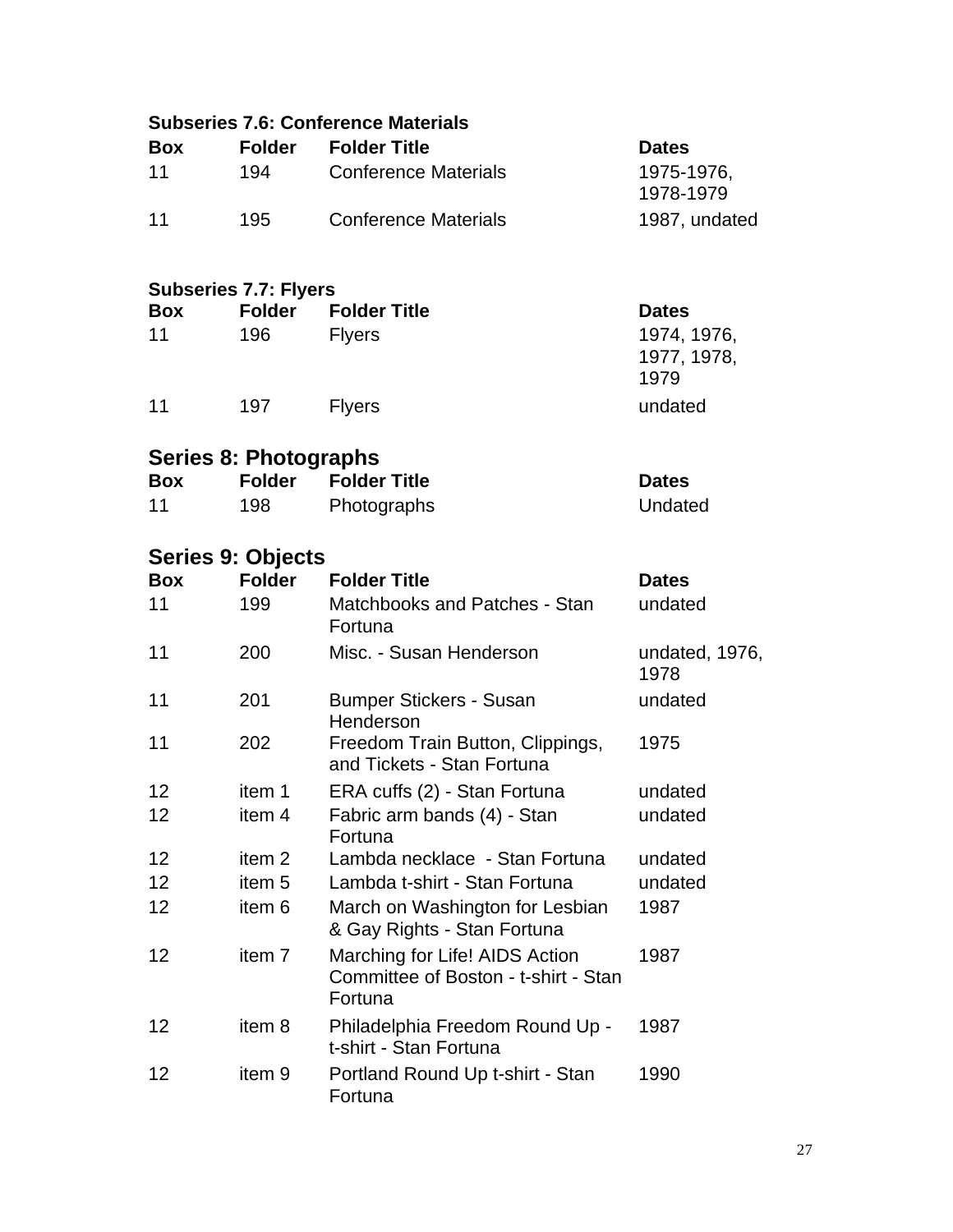| 12               | item 10           | Portland Round Up t-shirt - Stan<br>Fortuna       | 1992    |
|------------------|-------------------|---------------------------------------------------|---------|
| 12               | item <sub>3</sub> | Rainbow beaded necklace - Stan<br>Fortuna         | undated |
| 13               | sheet 1           | Stan Fortuna's buttons (1 of 2)                   | undated |
| 13               | sheet 2           | Stan Fortuna's buttons (2 of 2)                   | undated |
| 13               | sheet 3           | Susan Henderson's buttons (1 of<br>2)             | undated |
| 13               | sheet 4           | Susan Henderson's buttons (2 of<br>2)             | undated |
| 13               | sheet 5           | Marilyn Henderson's buttons                       | undated |
| MC <sub>8</sub>  | Dr <sub>2</sub>   | <b>AIDS Quilt posters</b>                         | 1989    |
| MC <sub>8</sub>  | Dr <sub>2</sub>   | Dave Kopay poster                                 | undated |
| Dr <sub>18</sub> | item 11           | Assorted MGTF and MG stamps<br>(7) - Stan Fortuna | undated |
| Dr <sub>18</sub> | item 12           | electric typewriter                               |         |
| Dr <sub>18</sub> | item 13           | typewriter fonts                                  |         |
| Dr18             | item 14           | <b>MGTF Banner</b>                                |         |

## **Series 10: Oversize**

| <b>Box</b>      | <b>Folder</b>   | <b>Folder Title</b>                                                        | <b>Dates</b>         |
|-----------------|-----------------|----------------------------------------------------------------------------|----------------------|
| MC <sub>8</sub> | Dr <sub>2</sub> | Maine Gay Symposium III Sign                                               | 1976                 |
| <b>OS 14</b>    | 203             | Canadian Exchange publications                                             |                      |
|                 |                 | The Body Politic, #s 9-13 (2 copies<br>of #s 10, 11; 3 copies of #s 9, 13) | 1973-1974            |
| OS 14           | 204             | Canadian Exchange publications                                             |                      |
|                 |                 | The Body Politic, #s 17, 20, 24-28,<br>47 (3 copies of #17)                | 1975-1978            |
| <b>OS 14</b>    | 205             | Canadian Exchange publications                                             | Jul 1976-Dec<br>1976 |
|                 |                 | The Other Woman, vol. 4 #s 4-6 (2)<br>copies of $#4$ )                     |                      |
| OS 14           | 206             | California Exchange publications                                           |                      |
|                 |                 | Bay Area Reporter, vol. 6, #s 17,<br>22, 23, 24, 25 (2 copies: 22, 23)     | Aug 1976-Dec<br>1976 |
| <b>OS 14</b>    | 207             | California Exchange publications                                           |                      |
|                 |                 | Coast to Coast Times, #s 112, 113,<br>115                                  | Apr 1978-May<br>1978 |
| OS 14           | 208             | California Exchange publications                                           |                      |
|                 |                 | Gay Crusader, #s 31, 35-37                                                 | Jul 1976-Dec<br>1976 |
| <b>OS 14</b>    | 208             | California Exchange publications                                           |                      |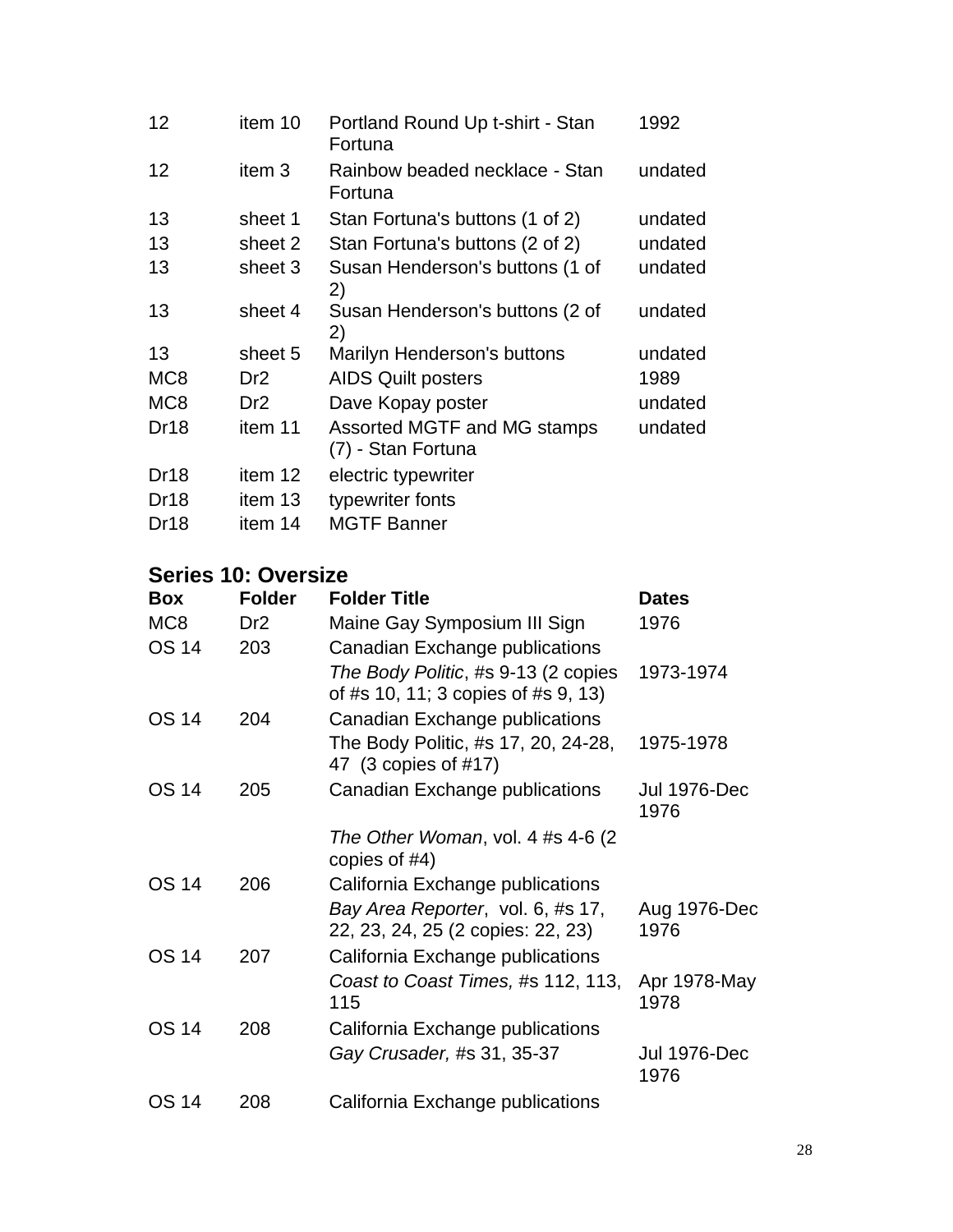|              |     | Gay Times, #35                                                        | undated                     |
|--------------|-----|-----------------------------------------------------------------------|-----------------------------|
| <b>OS 14</b> | 208 | California Exchange publications                                      |                             |
|              |     | Kalendar, 4 issues                                                    | <b>Jun 1976-Oct</b><br>1976 |
| <b>OS 14</b> | 208 | California Exchange publications                                      |                             |
|              |     | Lambda News, vol. 2, #1                                               | Apr 1977                    |
| <b>OS 14</b> | 209 | California Exchange publications                                      |                             |
|              |     | NEWSWEST, #s 15, 20-24                                                | 1976                        |
| <b>OS 14</b> | 210 | California Exchange publications                                      |                             |
|              |     | NEWSWEST, #s 26-28, 30-31                                             | 1976                        |
| <b>OS 14</b> | 211 | California Exchange publications                                      |                             |
|              |     | NEWSWEST, #s 32-36                                                    | 1976                        |
| <b>OS 14</b> | 212 | California Exchange publications                                      |                             |
|              |     | NEWSWEST, #s 37-43                                                    | 1976                        |
| <b>OS 15</b> | 213 | California Exchange publications                                      |                             |
|              |     | San Francisco Gazette, vol. 1 #3                                      | May 1978                    |
| <b>OS 15</b> | 213 | California Exchange publications                                      |                             |
|              |     | San Francisco Sentinel, vol. 2, #<br>25; vol. 3, #s 1, 2, 8, 9, 23-26 | 1975-1976                   |
| <b>OS 15</b> | 214 | California Exchange publications                                      |                             |
|              |     | San Francisco Sentinel, vol. 4,                                       | 1977-1978                   |
|              |     | #27; vol. 5, #s 1, 2, 15-17, 19                                       |                             |
| <b>OS 15</b> | 215 | California Exchange publications                                      |                             |
|              |     | San Francisco Sentinel, vol. 5, #s<br>20-23, 26                       | 1978                        |
| <b>OS 15</b> | 216 | California Exchange publications                                      |                             |
|              |     | The Advocate & Trader Dick's<br><b>Classified Section</b>             | 1974-1978                   |
| <b>OS 15</b> | 217 | California Exchange publications                                      |                             |
|              |     | The Advocate & Trader Dick's<br><b>Classified Section</b>             | 1978                        |
| <b>OS 15</b> | 218 | California Exchange publications                                      |                             |
|              |     | The Advocate & Trader Dick's                                          | 1978-1979                   |
|              |     | <b>Classified Section</b>                                             |                             |
| <b>OS 15</b> | 219 | D.C. Exchange publications                                            |                             |
|              |     | The Blade, #8                                                         | Aug 1976                    |
| <b>OS 15</b> | 219 | Illinois Exchange publications                                        |                             |
|              |     | Chicago Gay Life, vol. 1 #s 3, 14-<br>16; vol. 2, #s 10-12            |                             |
| <b>OS 15</b> | 220 | Illinois Exchange publications                                        |                             |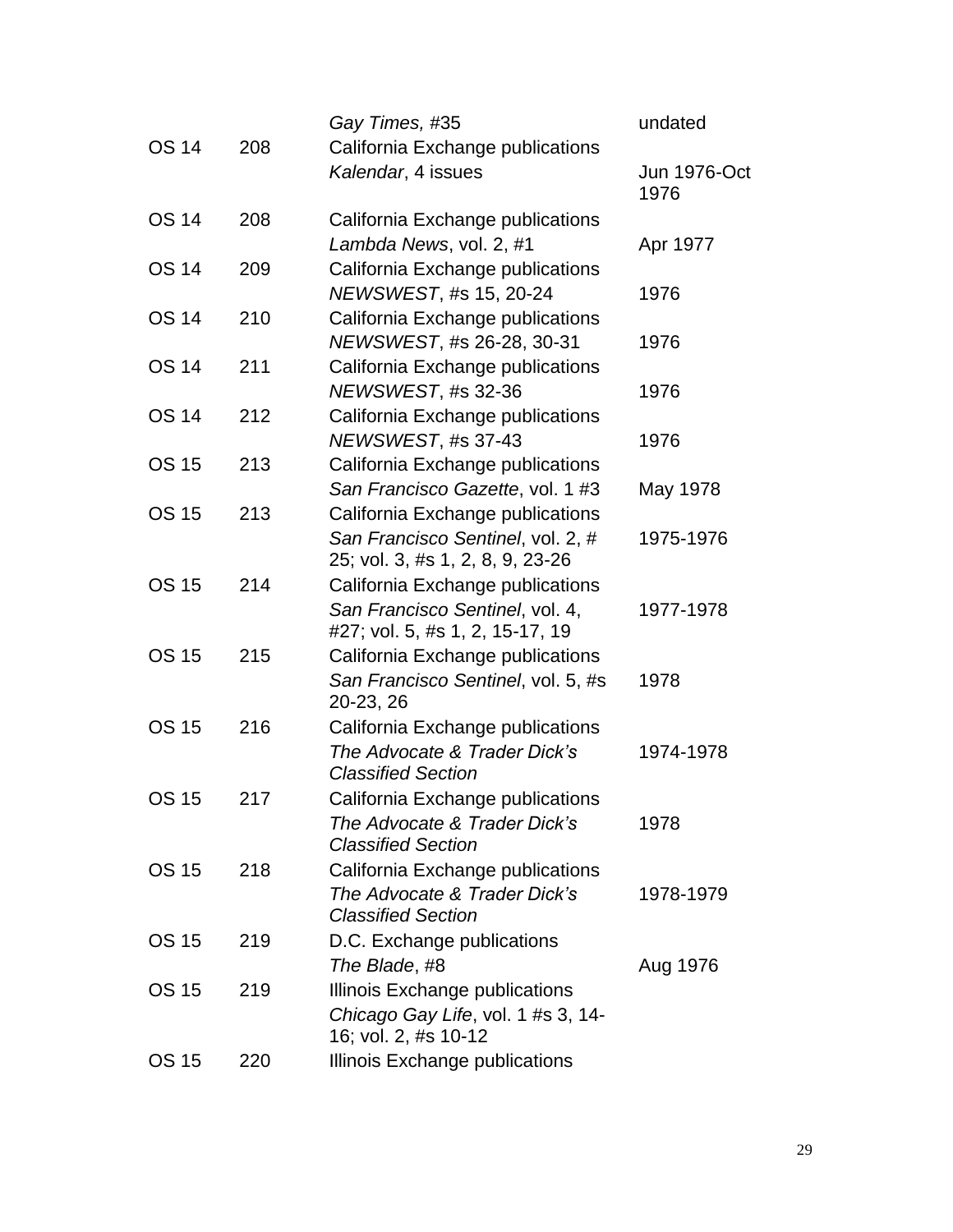|              |     | Chicago Gay Life, vol. 3 #s 18, 21;<br>vol. 4 #s 6, 8, 10-13                                                                | 1978                 |
|--------------|-----|-----------------------------------------------------------------------------------------------------------------------------|----------------------|
| <b>OS 15</b> | 221 | Illinois Exchange publications                                                                                              |                      |
|              |     | Chicago Gay Life, vol. 4 #s 14-21                                                                                           | 1978                 |
| <b>OS 15</b> | 222 | Illinois Exchange publications                                                                                              |                      |
| <b>OS 16</b> | 223 | Massachusetts Exchange<br>publications                                                                                      |                      |
|              |     | Esplanade, 1976, Sept. 11; Nov.<br>26, Dec 24; 1978. Sept 7, Nov. 2 (2)<br>copies: 1976, 12/24; 3 copies:<br>1976, Nov. 26) | Sep 1976-Nov<br>1976 |
| <b>OS 16</b> | 224 | Massachusetts Exchange<br>publications                                                                                      |                      |
|              |     | Fag Rag, # 12, 13, 16/17, 23/24;<br>#7/8 (2 copies: #12)                                                                    | 1975-1978            |
| <b>OS 16</b> | 225 | Massachusetts Exchange<br>publications                                                                                      |                      |
|              |     | Gay Community News / The Gay<br>Weekly, vol. 1 #s 38, 39, 41, 43,<br>45; vol. 2 #s 8, 12, 15, 17-19, 26,<br>32, 34-39       | 1974-1975            |
| <b>OS 16</b> | 226 | Massachusetts Exchange<br>publications                                                                                      |                      |
|              |     | Gay Community News / The Gay<br>Weekly, vol. 2 #s 40, 42, 45, 46,<br>48-52                                                  | 1975                 |
| <b>OS 16</b> | 227 | Massachusetts Exchange<br>publications                                                                                      |                      |
|              |     | Gay Community News / The Gay<br>Weekly, vol. 3 #s 1-5, 7-10, 12-19                                                          | 1975                 |
| <b>OS 16</b> | 228 | Massachusetts Exchange<br>publications                                                                                      |                      |
|              |     | Gay Community News / The Gay<br>Weekly, vol. 3 #s 22, 27, 29-31,<br>34, 36, 37-41                                           | 1975-1976            |
| <b>OS 16</b> | 229 | Massachusetts Exchange<br>publications                                                                                      |                      |
|              |     | Gay Community News / The Gay<br>Weekly, vol. 3 #s 42-46; vol. 4 #s<br>9, 11, 21-25                                          | 1976                 |
| <b>OS 16</b> | 230 | Massachusetts Exchange<br>publications                                                                                      |                      |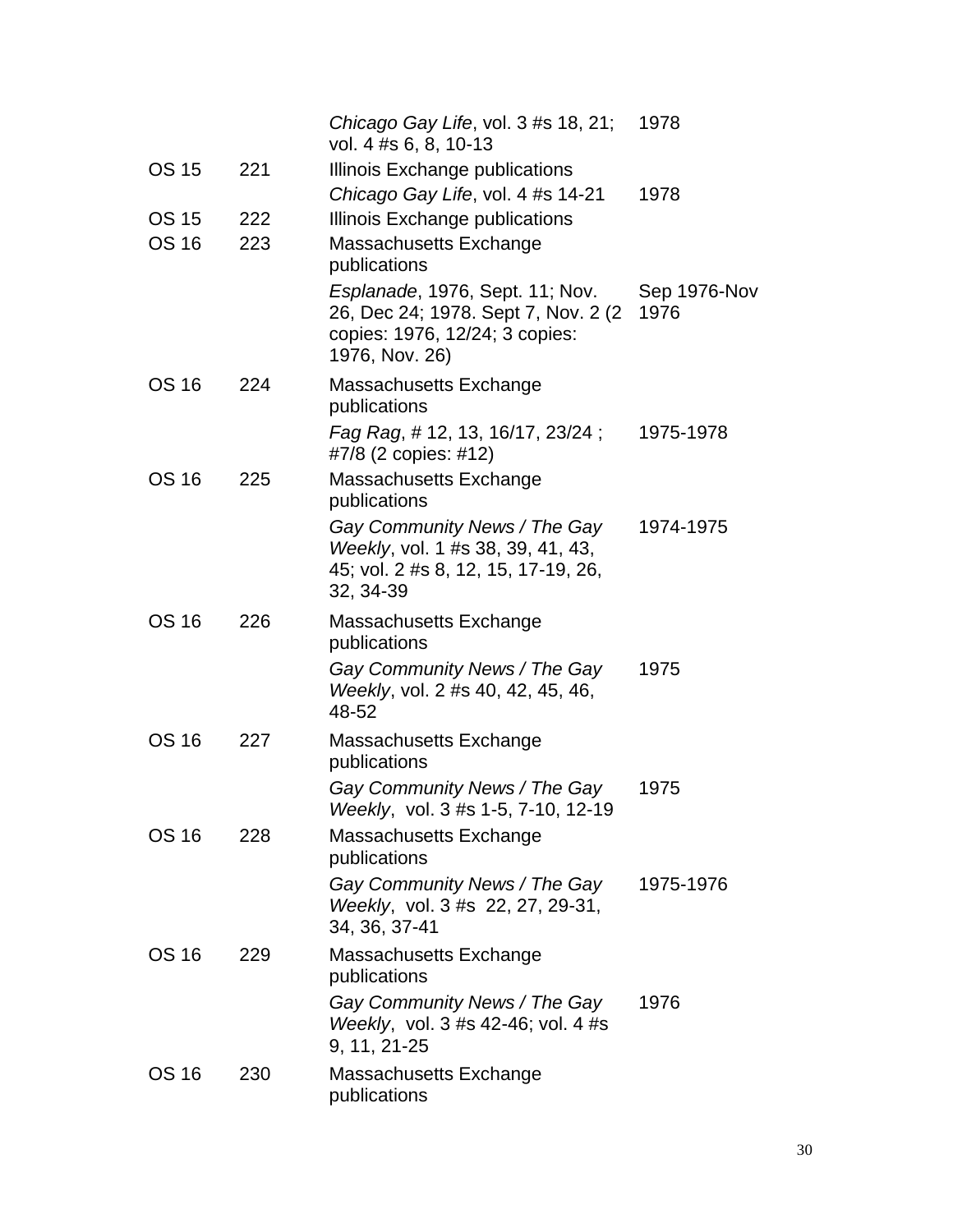|              |     | Gay Community News / The Gay<br>Weekly, vol. 4 #s 27, 28, 31, 32;<br>vol. 5 #s 33, 48; vol. 6 #s 2, 4, 6, 7,<br>9                           | 1977-1978                               |
|--------------|-----|---------------------------------------------------------------------------------------------------------------------------------------------|-----------------------------------------|
| <b>OS 16</b> | 231 | Massachusetts Exchange<br>publications                                                                                                      |                                         |
|              |     | Gay Community News / The Gay<br>Weekly, vol. 6 #s 10, 12, 13, 15-18,<br>$20 - 24$                                                           | 1978-1979                               |
| <b>OS 16</b> | 232 | <b>Massachusetts Exchange</b><br>publications                                                                                               |                                         |
|              |     | Gay Community News / The Gay<br>Weekly, vol. 6 #s 25-27                                                                                     | 1979                                    |
| <b>OS 16</b> | 232 | Massachusetts Exchange<br>publications                                                                                                      |                                         |
|              |     | Unitarian Universalist World, vol. 6<br>#s 3-4, 7, 9, 11-15, 17; vol. 7 #s 1,<br>5; December 1, 1976 (no #); vol. 9<br>#s 3, 12-14, 16      | Feb 1975-Dec<br>1978                    |
| <b>OS 17</b> | 233 | Maine Exchange publications<br>Cocoon, vol. 1 #2                                                                                            | Nov 1978                                |
| <b>OS 17</b> | 233 | Maine Exchange publications<br>Maine Freewoman's Herald, vol. 2<br>#s 3, 6, 7; vol. 3 #s 1, 2, 4, 6, 7 (2)<br>copies: 1, 2); vol. 4 #s 9-10 | <b>Oct/Nov 1974-</b><br>Summer 1978     |
| <b>OS 17</b> | 234 | New York Exchange publications<br>Flash, The International Guide to<br>Gay Living, vol. 40, #11                                             | <b>Jun 1976</b>                         |
| <b>OS 17</b> | 234 | New York Exchange publications<br>Gaysweek #s 50-52, 83-88, 90, 91                                                                          | <b>Jan 1978-Nov</b><br>1978             |
| <b>OS 17</b> | 235 | New York Exchange publications<br>New Women's Times, vol. 2 # 11;<br>vol. 4, #s 2, 8-11; vol. 5 #2                                          | Dec 1977-Feb<br>1979                    |
| <b>OS 17</b> | 235 | New York Exchange publications<br>Quash, vol. 1 #s 2, 3; vol. 3 # 5                                                                         | Dec 1975-<br>November/Dece<br>mber 1978 |
| <b>OS 17</b> | 235 | New York Exchange publications<br>The Empty Closet, #80, 86-90 (2)<br>copies: 90)                                                           | Feb 1978-Jan<br>1979                    |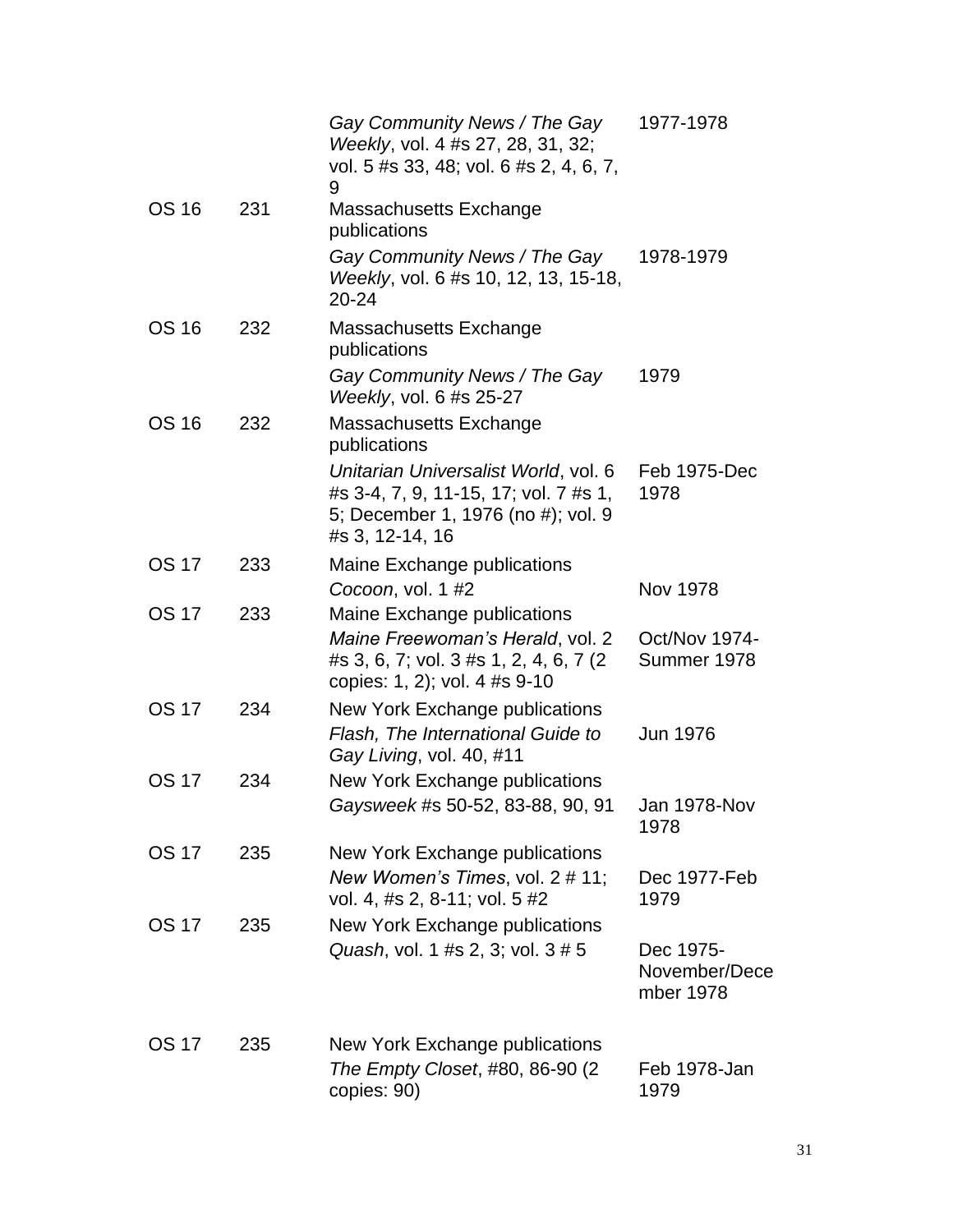| <b>OS 17</b> | 236 | Ohio Exchange publications<br>High Gear, Jan., July, Dec. 1978;<br>Jan. 1979                                                                         | Jan 1978-Jan<br>1978 |
|--------------|-----|------------------------------------------------------------------------------------------------------------------------------------------------------|----------------------|
| <b>OS 17</b> | 237 | Oregon Exchange publications<br>Northwest Gay Review, vol. 5 #1                                                                                      | Jan 1978             |
| <b>OS 17</b> | 237 | Oregon Exchange publications<br>NW Fountain, vol. 1 #8                                                                                               | Nov 1978             |
| <b>OS 17</b> | 238 | Pennsylvania Exchange<br>publications                                                                                                                |                      |
| <b>OS 17</b> | 238 | di-MEN'-sion, vol. 1 #3<br>Pennsylvania Exchange<br>publications                                                                                     | Jun 1976             |
| <b>OS 17</b> | 238 | Gay News (Pittsburgh Edition), #2<br>Pennsylvania Exchange                                                                                           | Nov 1976             |
|              |     | publications<br>Philadelphia Gay News, vol. 2, #s<br>2, 5; vol. 3 #s 1, 3                                                                            | 1978                 |
| <b>OS 17</b> | 239 | Pennsylvania Exchange<br>publications<br>Philadelphia Gay News, vol. 3 # 5;<br>mid-month supplements - Sept<br>1978, Oct 1978, Dec 1978, Jan<br>1979 | 1978-1979            |
| <b>OS 17</b> | 239 | Pennsylvania Exchange<br>publications<br>Wicce, #4                                                                                                   | Summer 1975          |
| <b>OS 17</b> | 239 | <b>Texas Exchange publications</b><br>Montrose Star, #55                                                                                             | Aug 1977             |
| <b>OS 17</b> | 240 | <b>Washington Exchange publications</b><br>Seattle Gay News, vol. 5 #s 1, 2,<br>13, 16-21, 23 (2 copies: 13)                                         | Jan 1978-Dec<br>1978 |
| <b>OS 17</b> | 241 | San Francisco Survival Manual                                                                                                                        | undated              |
| <b>OS 17</b> | 241 | First Things First - Books for<br>Women (2 copies)                                                                                                   | 1975-1976            |
| <b>OS 17</b> | 241 | <b>New Women's Times - Feminist</b><br>Review                                                                                                        | Nov 1978             |
| <b>OS 17</b> | 242 | Post 1980 LGBTQ+ Publications<br>The Advocate, Dining and Leisure<br>Guide                                                                           | Aug 1994             |
| <b>OS 17</b> | 242 | Post 1980 LGBTQ+ Publications<br>Bay Windows, vol. 13 #s 20, 27,<br>29, 32, 36; vol. 14, #1, 3                                                       | May 1995-Jan<br>1996 |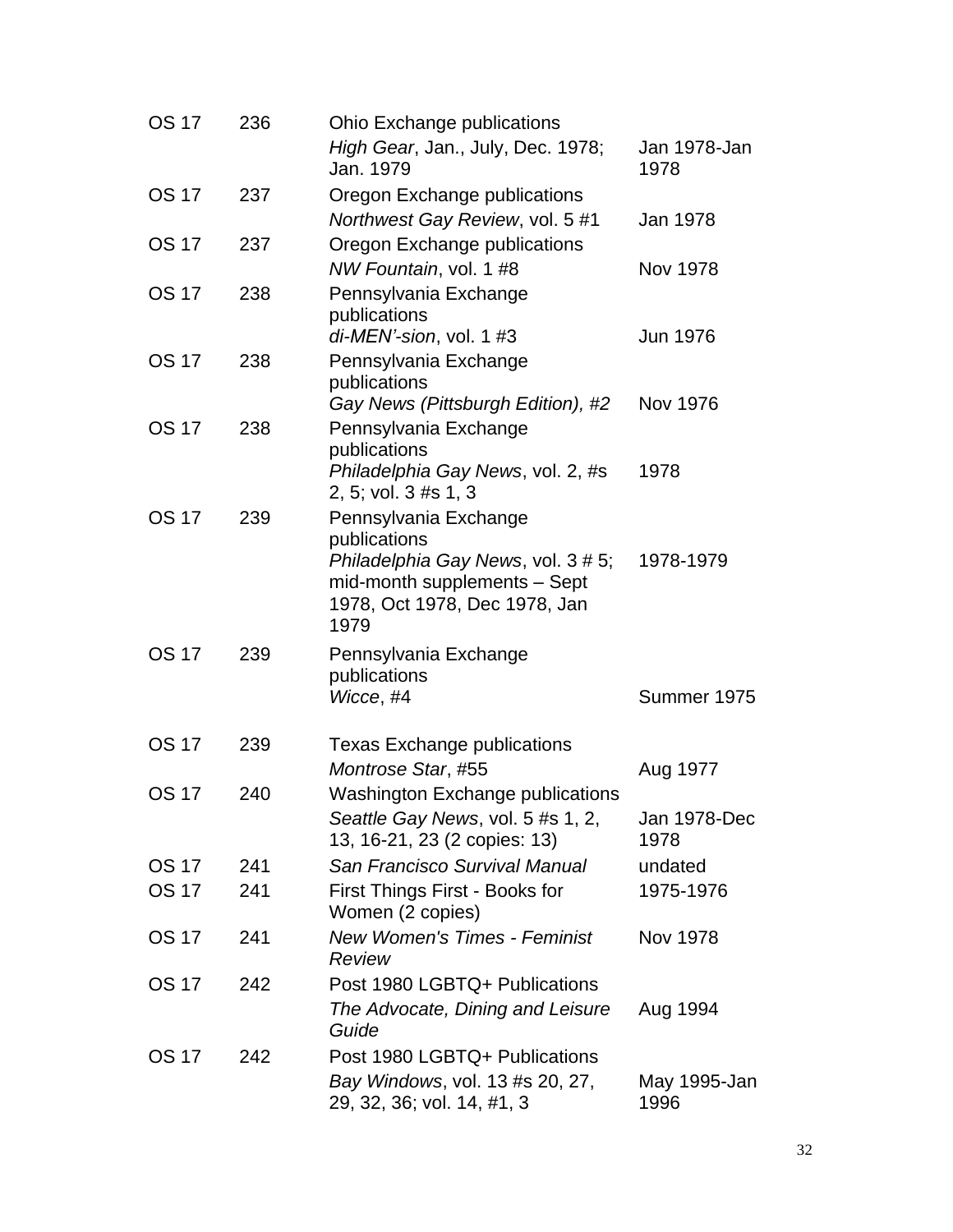| <b>OS 18</b> | 243 | Post 1980 LGBTQ+ Publications         |                      |
|--------------|-----|---------------------------------------|----------------------|
|              |     | Community Pride Reporter vol. 2       | Nov 1994-Jan         |
|              |     | #5, 11 (2 copies: #2); vol. 3 #5      | 1996                 |
| <b>OS 18</b> | 243 | Post 1980 LGBTQ+ Publications         |                      |
|              |     | In Newsweekly, vol. 5, #20            | Jan 1996             |
| <b>OS 18</b> | 243 | Post 1980 LGBTQ+ Publications         |                      |
|              |     | Lambda Rising                         | 1975                 |
|              |     | Lambda Rising: BOOK REPORT,           | 1988                 |
|              |     | Vol. 1 #3                             |                      |
|              |     | Lambda Rising - News                  | Winter 1994-         |
|              |     |                                       | Autumn 1995          |
| <b>OS 18</b> | 244 | Post 1980 LGBTQ+ Publications         |                      |
|              |     | Metro Lifestyles, vol. 2, #10         | May 1993             |
| <b>OS 18</b> | 244 | Post 1980 LGBTQ+ Publications         |                      |
|              |     | Our Paper, vol. 7 #s 3, 5             | Nov 1989-Jan<br>1990 |
| <b>OS 18</b> | 244 | Post 1980 LGBTQ+ Publications         |                      |
|              |     | Philadelphia Gay News, vol. 12        | Feb 1988             |
|              |     | #15                                   |                      |
| <b>OS 18</b> | 244 | Post 1980 LGBTQ+ Publications         |                      |
|              |     | Provincetown Paper, vol. 1 #14        | Sep 1991             |
| <b>OS 18</b> | 244 | Post 1980 LGBTQ+ Publications         |                      |
|              |     | The Washington Blade, vol. 18,<br>#41 | Oct 1987             |
| <b>OS 18</b> | 245 | Post 1980 LGBTQ+ Publications         |                      |
|              |     | The Washington Blade, vol. 18,        | Jun 1905-Jan         |
|              |     | #41; vol. 26, #25, 28, 30, 51; vol.   | 1996                 |
|              |     | 27, #1                                |                      |
| <b>OS 18</b> | 246 | <b>Other Collected Publications</b>   |                      |
|              |     | Akwesasne Notes, vol. 8 #3            | Autumn 1976          |
| <b>OS 18</b> | 246 | <b>Other Collected Publications</b>   |                      |
|              |     | Civil Liberties, #s 304, 323, 324     | Sep 1974-May<br>1978 |
| <b>OS 18</b> | 246 | <b>Other Collected Publications</b>   |                      |
|              |     | Coastal Journal, vol. 11 #23          | Jun 1976             |
| <b>OS 18</b> | 246 | <b>Other Collected Publications</b>   |                      |
|              |     | Equal Times, vol. 1 #5                | Dec 1976             |
| <b>OS 18</b> | 246 | <b>Other Collected Publications</b>   |                      |
|              |     | J.P. Stevens Boycott News, #5         | Jun 1978             |
| <b>OS 18</b> | 247 | <b>Other Collected Publications</b>   |                      |
|              |     | Majority Report, vol. 5 #14           | Nov 1975             |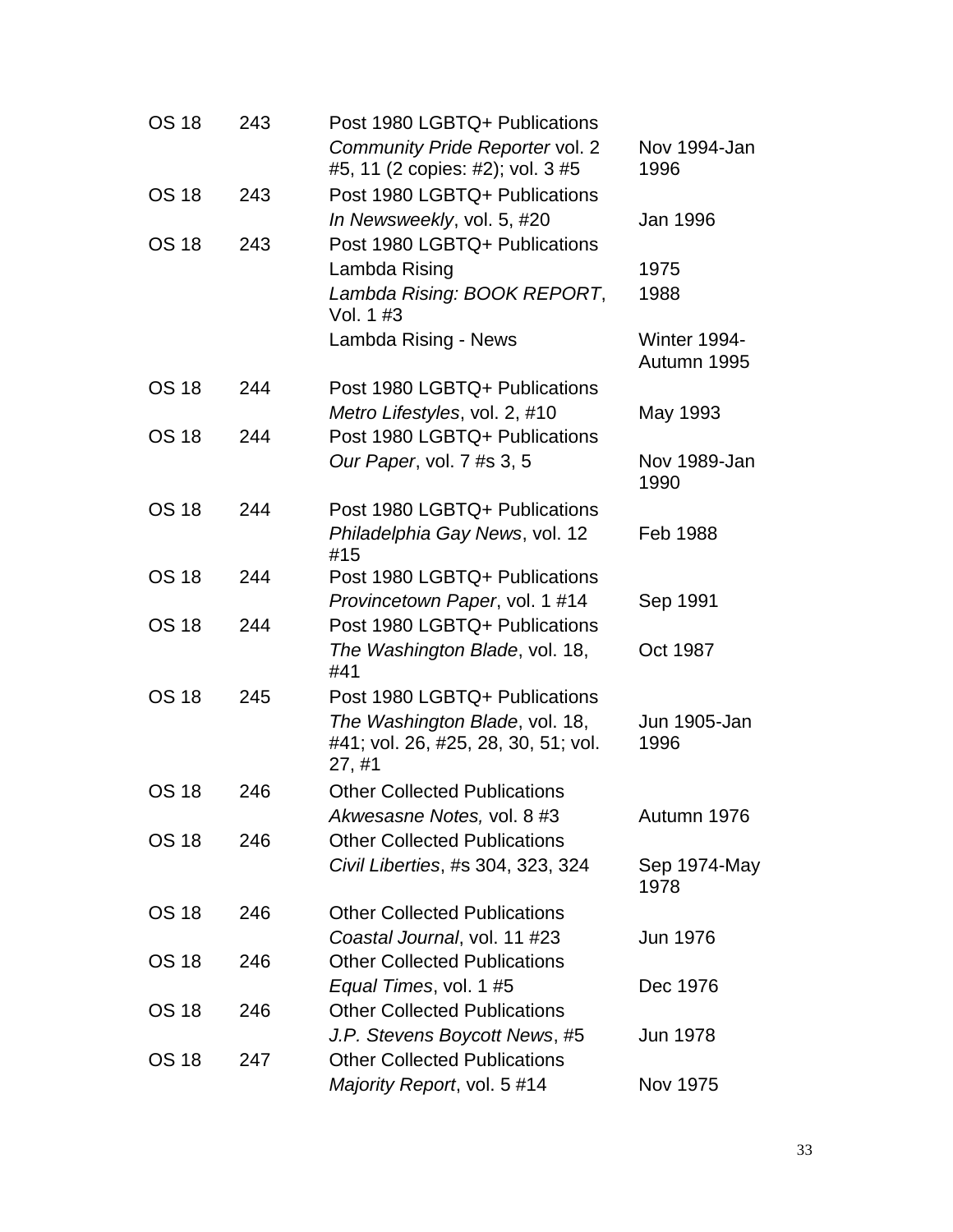| <b>OS 18</b>     | 247                          | <b>Other Collected Publications</b>                          |                             |
|------------------|------------------------------|--------------------------------------------------------------|-----------------------------|
|                  |                              | Michigan Free Press, #173                                    | Jan 1978                    |
| <b>OS 18</b>     | 247                          | <b>Other Collected Publications</b>                          |                             |
|                  |                              | National NOW Times, vol. 11 #s 7,<br>9                       | <b>Jun 1978-Aug</b><br>1978 |
| <b>OS 18</b>     | 247                          | <b>Other Collected Publications</b>                          |                             |
|                  |                              | Open Road, #8                                                | <b>Fall/Winter</b><br>1978  |
| <b>OS 18</b>     | 247                          | <b>Other Collected Publications</b>                          |                             |
|                  |                              | Street Papers, vol. 5 #2                                     | June/July 1978              |
| <b>OS 18</b>     | 247                          | <b>Other Collected Publications</b>                          |                             |
|                  |                              | The Other Side                                               | undated                     |
| <b>OS 18</b>     | 247                          | <b>Other Collected Publications</b>                          |                             |
|                  |                              | The Wise Guide                                               | <b>Jun 1978</b>             |
| MC <sub>8</sub>  | Dr <sub>2</sub>              | <b>ME Politics - Voting District Map</b>                     | 1969                        |
| MC <sub>8</sub>  | Dr <sub>2</sub>              | <b>AIDS Quilt posters</b>                                    | 1989                        |
| MC <sub>8</sub>  | Dr <sub>2</sub>              | Dave Kopay poster                                            | undated                     |
| Dr18             | item 11                      | Assorted MGTF and MG stamps<br>(7) - Stan Fortuna            | undated                     |
| Dr <sub>18</sub> | item 12                      | electric typewriter                                          | undated                     |
| Dr18             | item 13                      | typewriter fonts                                             | undated                     |
| Dr18             | item 14                      | <b>MGTF Banner</b>                                           | Undated                     |
|                  | <b>Series 11: Restricted</b> |                                                              |                             |
| <b>Box</b>       | <b>Folder</b>                | <b>Folder Title</b>                                          | <b>Dates</b>                |
| <b>FC</b>        | removed                      | <b>Restricted material from Planning</b>                     | 1974-1975                   |
|                  | from 9                       | <b>Documents</b>                                             |                             |
| <b>FC</b>        | removed<br>from 71           | Restricted material from<br>Unpublished Minutes, Men's Group | undated, 1972               |

| FC. | from        | removed Restricted material from                                        | Feb 1973-Jan |
|-----|-------------|-------------------------------------------------------------------------|--------------|
|     | 164         | Correspondence - Stan Fortuna                                           | 1976         |
| FC. | from<br>166 | removed Restricted material from<br>Correspondence - Susan<br>Henderson | 1974         |

Roster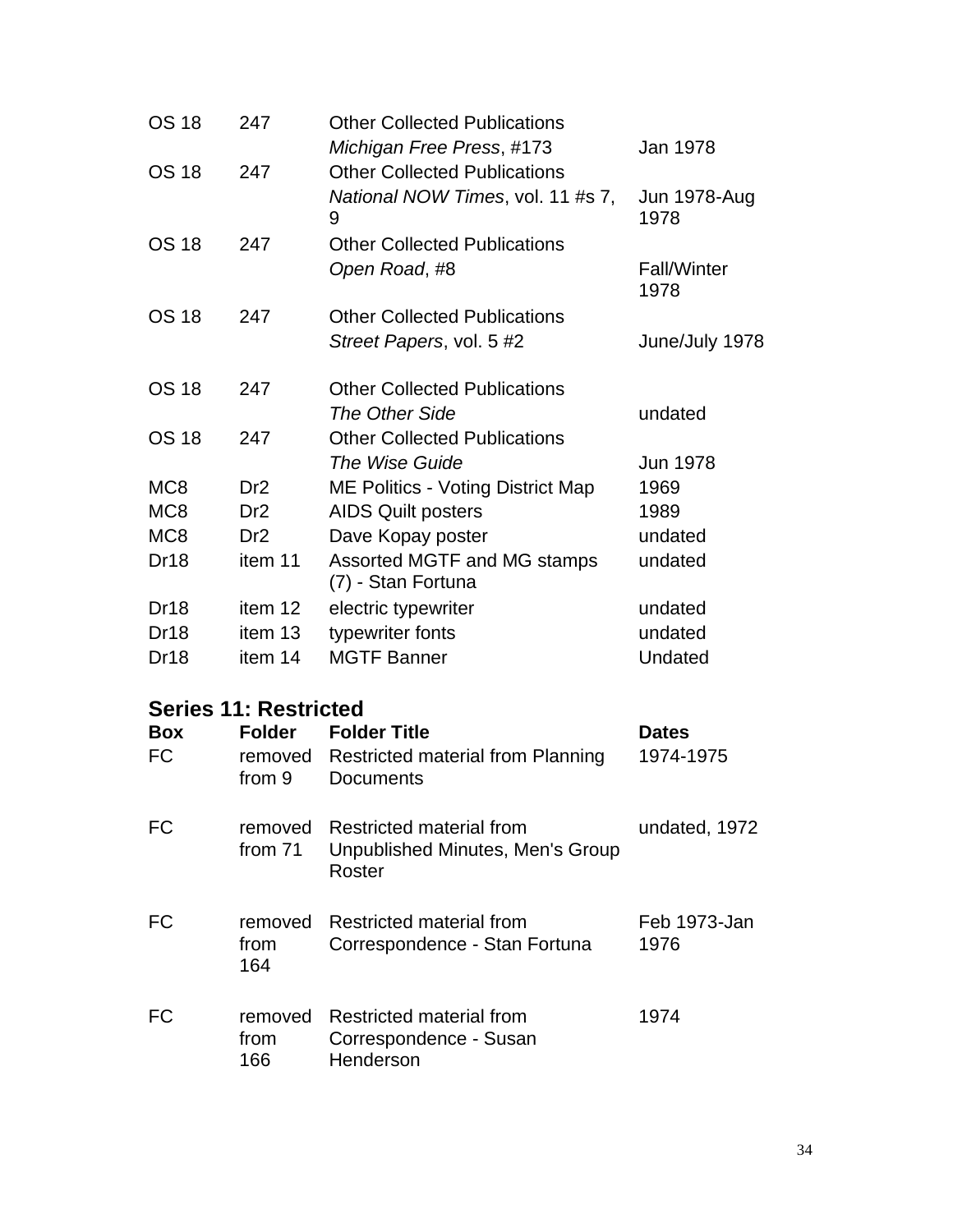## **APPENDIX**

This collection included several collected articles and letters covering the activities of the donors and local LGBTQ+ news. Original copies were discarded as all items are publicly available. Topics include the Maine Gay Symposium, the Carol Whitehead custody case, and the rights and treatment of gay individuals in general. The donors and others from Maine Gay Task Force are quoted or referenced in many of the pieces.

"Gays 'More Comfortable' at Third Symposium." Portland Press Herald (Portland, ME), Apr. 26, 1976.

"Start Made on Formation of Statewide Gay Group." Maine Sunday Telegram (Portland, ME), May 12, 1974.

- Allen, Sherry. "Voice of the People" Covering The 'Gays.'" Portland Press Herald (Portland, ME), May 7, 1976.
- Associated Press. "Lesbian is Granted Custody of Children. Bangor Daily News (Bangor, ME), June 15, 1976.
- Associated Press. "Lesbian Mother Awarded Custody of Two Children." Lewiston Daily Sun (Lewiston, ME), Jun. 15, 1976.
- Austin, Phyllis. "Gay and Out of a Job." Maine Times (Topsham, ME). Apr. 8, 1977.
- Barker, Karlyn and Linda Wheeler. "Hundreds of Thousands March for Gay Rights." Washington Post (Washington, D.C.). Oct. 12, 1987.
- Bouffard, Tim. "Voice of the People: The 'Gay' Coverage." Portland Press Herald (Portland, ME), May 18, 1976.
- Brunelle, Jim. "Convention Backs Gays, Amnesty." Maine Sunday Telegram (Portland, ME), May 19, 1974.
- Carey, William L. "Voice of the People: 'Squares' Vs. 'Gays'." Portland Press Herald (Portland, ME), May 18, 1976.
- Editorial staff. "An Opportunity." Portland Press Herald (Portland, ME), June 18, 1976.
- Gevalt, Geoffrey. "Phoenix Rises from Ex-Church's Ashes." Portland Press Herald (Portland, ME), Feb. 21, 1977.
- Henderson, Susan. "Letter to the Editor: Safire's "Gay" Column Perpetuates Slander." Evening Express (Portland, ME), Oct. 7, 1975.
- Himmelstein, David. "Judge Glassman Grants Lesbian Custody of her Two Children." Portland Press Herald (Portland, ME), June 15, 1976.
- Hubley, Susan. "At 33, Nan is A Proud Lesbian." Evening Express (Portland, ME), May 16, 1977.
- Johnston, Pat & Maine Gay Task Force. "Voice of the People: The Child's Interest." Portland Press Herald (Portland, ME), Jan. 5, 1976.
- Ledwell, Tony. "Gay Rights: A Time to Consolidate Gains and Avoid Political Backlash." Maine Sunday Telegram (Portland, ME), Jul. 1, 1979.
- Liljeholm, Lyn. "Future of Gay Parents' Children is Talked Over." Portland Press Herald (Portland, ME), Apr. 25, 1976.